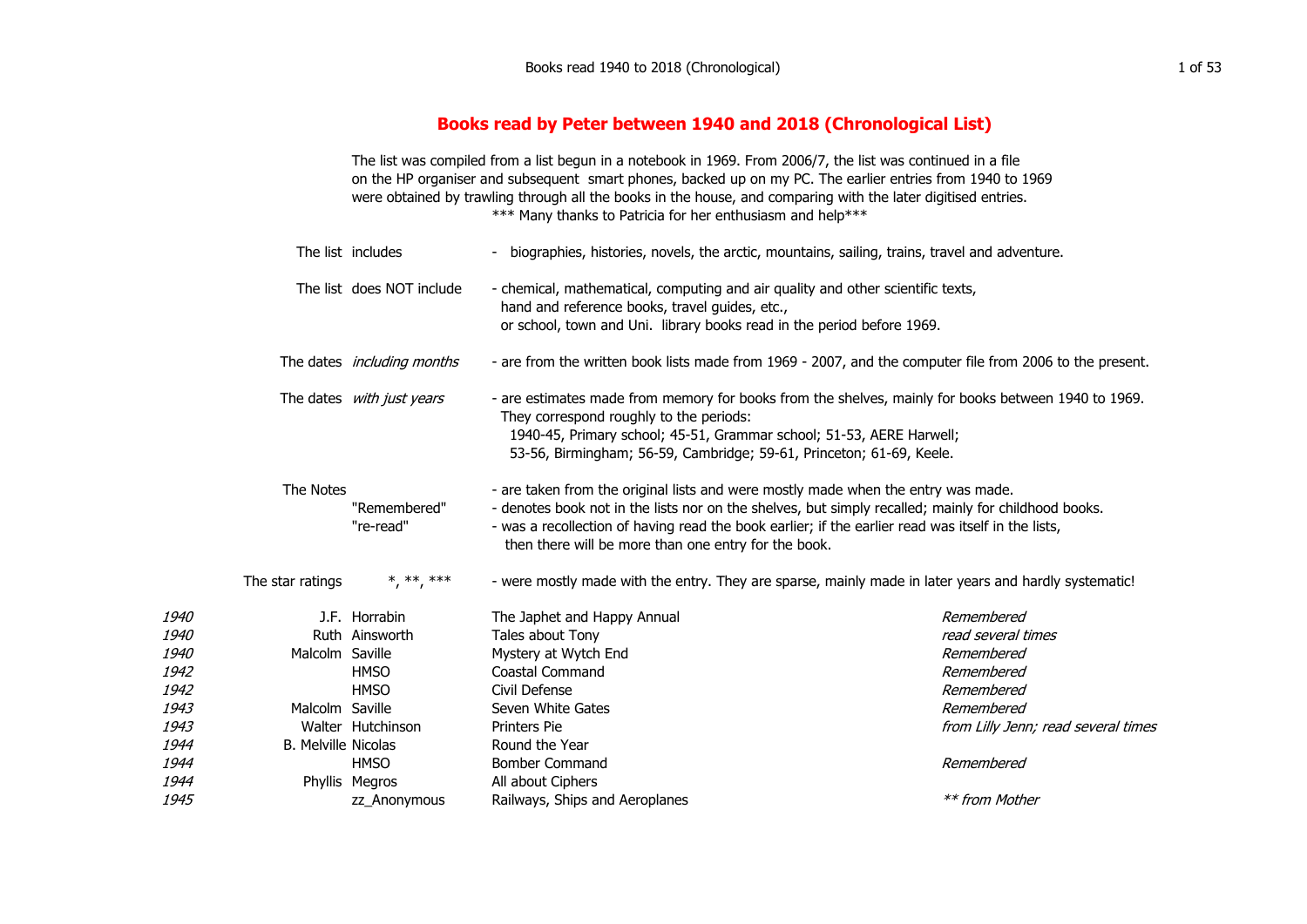| 1945 |                  | C.B. Rutley         | Wid Life in the Jungle (Elephant, Baboon, Timur the Tiger) | Remembered                       |
|------|------------------|---------------------|------------------------------------------------------------|----------------------------------|
| 1945 | Daniel Defoe     |                     | <b>Robinson Crusoe</b>                                     |                                  |
| 1945 | Kenneth Graham   |                     | Wind in the Willows                                        | read several times               |
| 1945 |                  | Thor Heyerdahl      | The Kon-Tiki Expedition                                    | read several times later         |
| 1945 | V.W.V. Hagen     |                     | Miskito Boy                                                | Remembered                       |
| 1946 |                  | John Buchan         | Prester John                                               |                                  |
| 1947 | George F.        | Blake               | British Ships and Ship Builders                            |                                  |
| 1947 | James Fisher     |                     | Birds of Britain                                           |                                  |
| 1947 |                  | zz_Anonymous        | New Popular Educator (I & II)                              |                                  |
| 1947 | Sir Edward Evans |                     | <b>British Polar Explorers</b>                             |                                  |
| 1947 |                  | Rider Haggard       | King Solomon's Mines                                       |                                  |
| 1947 |                  | R.L. Stevenson      | An Inland Voyage                                           |                                  |
| 1947 |                  | Mark Twain          | Tom Sawyer                                                 |                                  |
| 1947 | Johnathan Swift  |                     | <b>Gulliver's Travels</b>                                  |                                  |
| 1947 |                  | G.S. Ranshaw        | Modern Scientific Wonders and Inventions                   | $***$                            |
| 1947 |                  | zz_Anonymous        | Triumphs of Engineering                                    | ** from Ted and Doreen           |
| 1947 |                  | zz_Anonymous        | How and why it Works                                       | $**$                             |
| 1948 |                  | William Shakespeare | <b>Twelfth Night</b>                                       |                                  |
| 1948 |                  | zz_Anonymous        | The World's Railways and How they Work                     | ** from Mother                   |
| 1949 |                  | William Shakespeare | Macbeth                                                    |                                  |
| 1950 |                  | Charles Dickens     | A Christmas Carol                                          |                                  |
| 1950 |                  | Charles Dickens     | Nicolas Nickleby                                           |                                  |
| 1950 |                  | Paul Brickhill      | The Great Escape                                           | 2                                |
| 1950 |                  | Eric Linklater      | Poet's Pub                                                 | Remembered                       |
| 1950 |                  | John Steinbeck      | Of Mice and Men                                            | Remembered                       |
| 1950 |                  | Richard Llewellyn   | How Green was my valley                                    |                                  |
| 1950 | Thorton Wilder   |                     | The Bridge of San Luis Rey                                 | Remembered                       |
| 1951 |                  | Nigel Balchin       | Small Back Room                                            | read several times               |
| 1951 |                  | W. A. Poucher       | Over Lakeland Fells                                        | from Anne                        |
| 1951 |                  | Leslie Charteris    | Saint books                                                |                                  |
| 1951 |                  | C.F. Meade          | Approach to the Hills                                      |                                  |
| 1951 |                  | H.G. Wells          | The Invisible Man                                          |                                  |
| 1951 |                  | H.G. Wells          | A Short History of the World                               |                                  |
| 1952 |                  | J.E.Q. Barford      | Climbing in Greta Britain                                  |                                  |
| 1953 |                  | Frank Smythe        | Climbs in the Canadian Rockies                             | Newbury FE College Science Prize |
| 1953 |                  | Eustace Chesser     | Love without Fear                                          |                                  |
| 1953 |                  | John Hunt           | The Ascent of Everest                                      |                                  |
| 1953 |                  | John Steinbeck      | The Grapes of Wrath                                        | Remembered                       |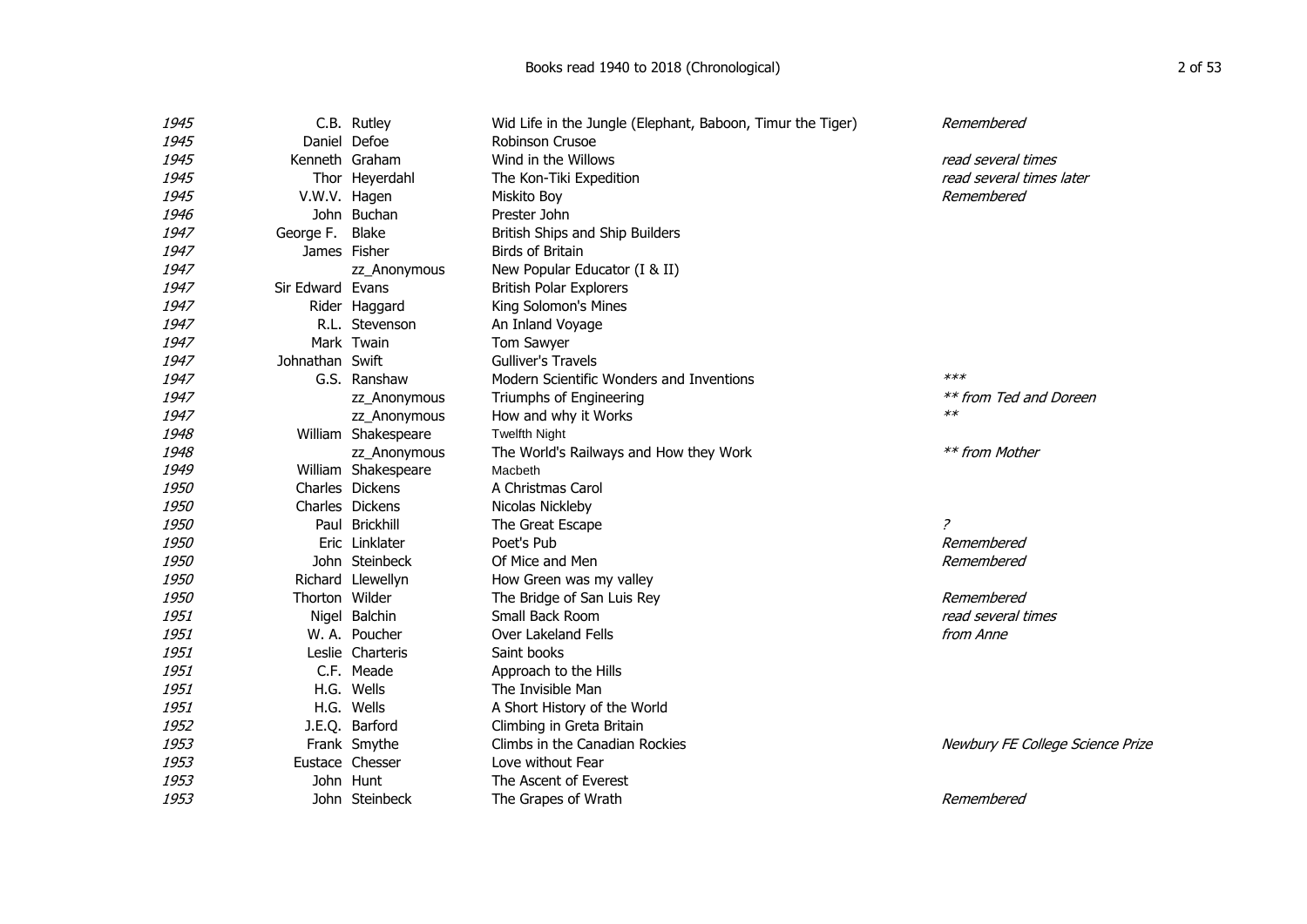| 1953 |                 | S.C. Coppleston   | Aguinas                          |            |
|------|-----------------|-------------------|----------------------------------|------------|
| 1953 |                 | Daphne du Maurier | Jamaica Inn                      |            |
| 1953 |                 | Jan de Hartog     | Captain Jan                      |            |
| 1953 | Ralph Hill      |                   | The Symphony                     |            |
| 1953 | Betrand Russell |                   | The Impact of Science on Society |            |
| 1953 |                 | Leo Tolstoy       | Anna Karenina                    |            |
| 1953 |                 | Daphne du Maurier | The Birds and Other Stories      |            |
| 1953 | Ralph Hill      |                   | The Concerto                     |            |
| 1953 | Werner Keller   |                   | The Bible as History             |            |
| 1953 |                 | Peter Wildeblood  | Against the Law                  |            |
| 1953 |                 | Paul Brickhill    | The Dam Busters                  |            |
| 1953 |                 | Paul Brickhill    | The Great Escape                 |            |
| 1953 | Edward Young    |                   | One of our Submarines            |            |
| 1954 |                 | John Buchan       | Greenmantle                      |            |
| 1954 |                 | Leslie Charteris  | The Avenging Saint               |            |
| 1955 |                 | Paul Brickhill    | Reach for the Sky                |            |
| 1955 |                 | John Buchan       | 39 Steps                         |            |
| 1956 |                 | Erskine Childers  | The Riddle of the Sands          |            |
| 1956 |                 | Frank Smythe      | Camp Six                         |            |
| 1956 |                 | H.R. Trevor Roper | The Last days of Hitler          |            |
| 1956 |                 | C.H. Waddington   | The Scientific Attitude          | $***$      |
| 1956 | Caroline Gordon |                   | The House of Fiction             | Remembered |
| 1956 | Cecil J. Allen  |                   | The Railway                      |            |
| 1956 | Hermann Buhl    |                   | Nanga Parbat Pilgrimmage         |            |
| 1956 |                 | Ernest Hemingway  | To Have and have not             |            |
| 1956 |                 | Fred Hoyle        | The Black Cloud                  |            |
| 1956 |                 | S. Körner         | Kant                             |            |
| 1956 |                 | D.H. Lawrence     | Sons and Lovers                  |            |
| 1956 |                 | C.S. Lewis        | The Screwtape Letters            |            |
| 1956 |                 | Guy de Maupassant | Bel Ami                          |            |
| 1956 | George Orwell   |                   | Animal Farm                      |            |
| 1956 | George Orwell   |                   | Nineteen Eighty Four             |            |
| 1956 | Betrand Russell |                   | History of Western Philosophy    |            |
| 1956 | Betrand Russell |                   | Mysticism and Logic              |            |
| 1956 | Berhard Shaw    |                   | Back to Methusela                |            |
| 1956 | Berhard Shaw    |                   | Man & Superman                   |            |
| 1956 | Berhard Shaw    |                   | St Joan                          |            |
| 1956 |                 | John Steinbeck    | <b>Tortilla Flat</b>             |            |
|      |                 |                   |                                  |            |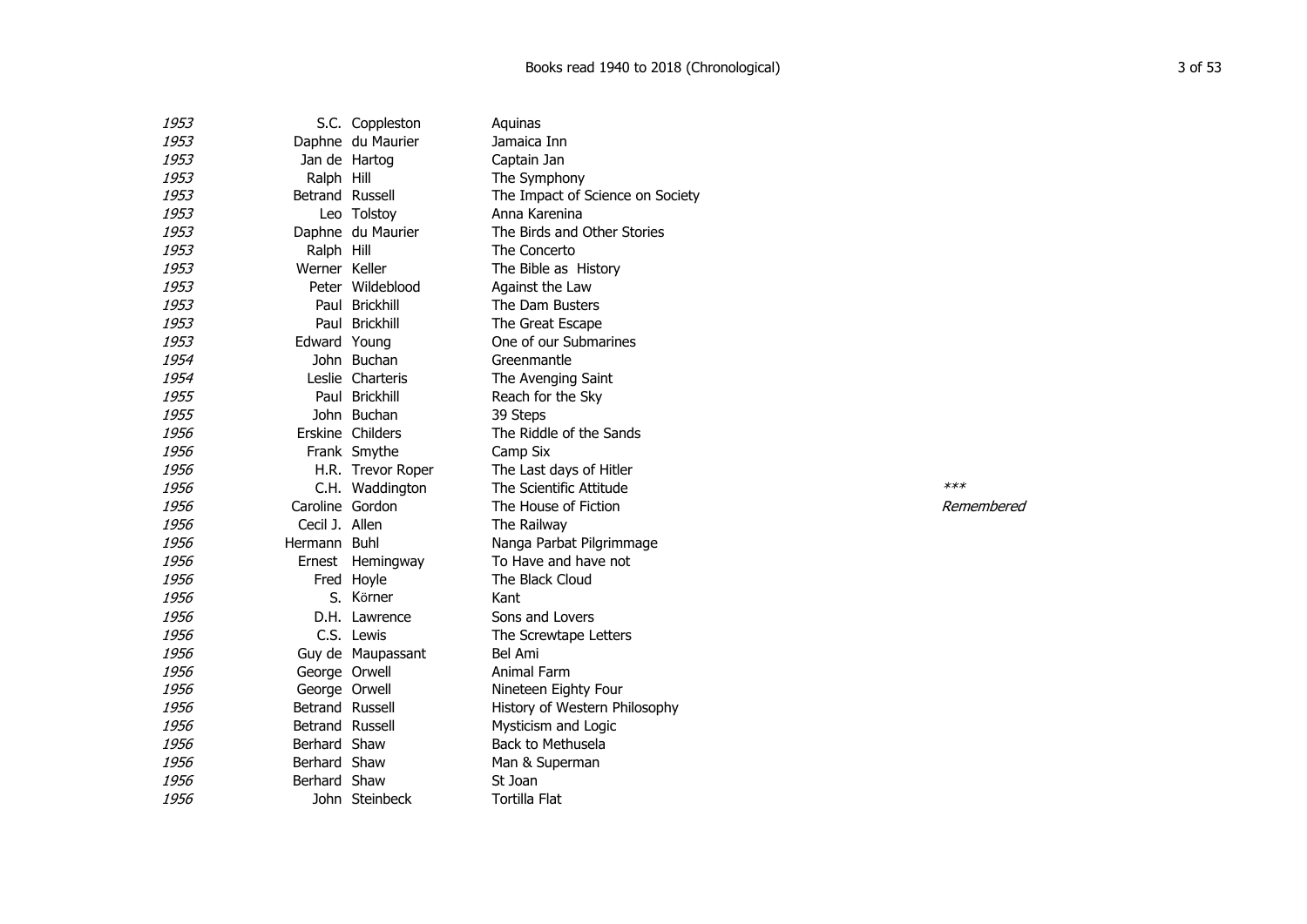| 1956 |                    | Julian Symons        | Thomas Carlyle                   |         |
|------|--------------------|----------------------|----------------------------------|---------|
| 1956 |                    | Leo Tolstoy          | War & Peace (1, 2, & 3)          |         |
| 1956 |                    | Voltaire             | Candide                          |         |
| 1956 |                    | Evelyn Waugh         | Scoop                            |         |
| 1956 | Oscar Wilde        |                      | The Picture of Dorian Gray       |         |
| 1956 |                    | John Wyndham         | The Day of the Triffids          |         |
| 1956 |                    | John Wyndham         | The Seeds of Time                |         |
| 1956 | Georges Houot      |                      | 2000 Fathoms Down                | with Pi |
| 1956 | General Mark Clark |                      | <b>Calculated Risk</b>           |         |
| 1956 |                    | Ernest Hemingway     | A Farewell to Arms               |         |
| 1956 |                    | Karl M. Herlighoffer | Nanga Parbat                     |         |
| 1956 | A.A. & M. Hoehling |                      | The Last Voyage of the Lusitania |         |
| 1956 |                    | Aldous Huxley        | Beyond the Mexique Bay           |         |
| 1956 |                    | D.H. Lawrence        | Kangaroo                         |         |
| 1956 |                    | Fitzroy Maclean      | Eastern Approaches               |         |
| 1956 |                    | Guy de Maupassant    | Boule de Suif                    |         |
| 1956 |                    | Alec Robertson       | <b>Chamber Music</b>             |         |
| 1956 |                    | Marie Stopes         | <b>Married Love</b>              |         |
| 1956 |                    | Evelyn Waugh         | Decline and Fall                 |         |
| 1956 |                    | Ursula Bower         | Naga Path                        |         |
| 1956 |                    | Aldous Huxley        | Eyeless in Gaza                  |         |
| 1956 | Walter Lord        |                      | Night to Remember                |         |
| 1956 |                    | Guy de Maupassant    | Miss Harriet                     |         |
| 1956 |                    | Evelyn Waugh         | Put Out More Flags               |         |
| 1956 |                    | Aldous Huxley        | Point Counterpoint               |         |
| 1956 |                    | Guy de Maupassant    | The Mountain Inn                 |         |
| 1956 |                    | Otto Neubert         | Tutankamun                       |         |
| 1956 |                    | Evelyn Waugh         | <b>Black Mischief</b>            |         |
| 1956 |                    | Aldous Huxley        | <b>Chrome Yellow</b>             |         |
| 1956 |                    | H.G. Wells           | The War of the Worlds            |         |
| 1956 |                    | Aldous Huxley        | Antic Hay                        |         |
| 1956 |                    | H.G. Wells           | The History of Mr Polly          |         |
| 1956 | James Joyce        |                      | The Dubliners                    |         |
| 1957 |                    | Miguel de Cervantes  | Don Quixote                      | in part |
| 1957 | Honore de Balzac   |                      | Eugenie Grandet                  |         |
| 1957 |                    | Fydor Dostoyevsky    | Crime & Punishment               |         |
| 1957 |                    | William Faulkner     | As I Lay Dying                   |         |
| 1957 | Honore de Balzac   |                      | Domestic Peace                   |         |

with Pierre Willm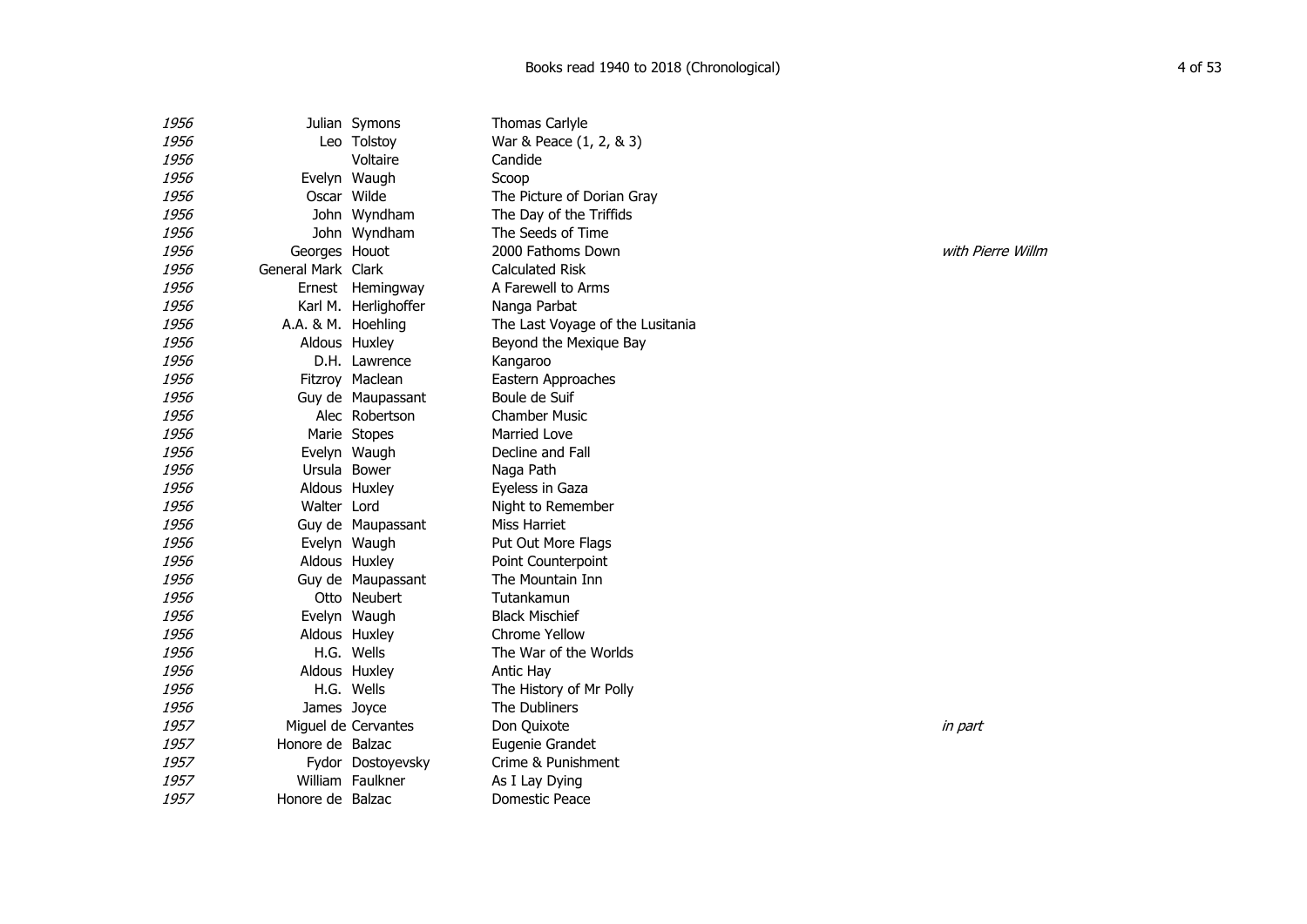| 1957 |                     | Fydor Dostoyevsky  | The Idiot                              |         |
|------|---------------------|--------------------|----------------------------------------|---------|
| 1957 |                     | Gustave Flaubert   | Madame Bovary                          |         |
| 1957 |                     | Russel Braddon     | Cheshire V.C.                          |         |
| 1957 |                     | Ralph Buchsbaum    | Animals without Backbones vols, 1 & 2  |         |
| 1957 |                     | Rixon Bucknall     | <b>Boat Trains and Channel Packets</b> |         |
| 1957 | F. Spencer Chapman  |                    | Memoirs of a Mountaineer               |         |
| 1957 |                     | James Fisher       | Rockall                                |         |
| 1957 |                     | Peter Fleming      | <b>Brazilian Adventure</b>             |         |
| 1957 |                     | Harry J. Greenwall | Northcliffe                            |         |
| 1957 | Heinrich Harrer     |                    | Seven Years in Tibet                   |         |
| 1957 |                     | Andre Migot        | <b>Tibetan Marches</b>                 |         |
| 1957 |                     | Peter Fleming      | With the Guards to Mexico              |         |
| 1957 |                     | Peter Fleming      | Travels In Tartary                     |         |
| 1957 |                     | Vladimir Dudintsev | Not by Bread Alone                     |         |
| 1957 | Graham Greene       |                    | <b>Brighton Rock</b>                   |         |
| 1957 |                     | Nancy Mitford      | The Pursuit of Love                    |         |
| 1957 |                     | Alberto Moravia    | Woman of Rome                          |         |
| 1957 |                     | Alberto Moravia    | Conjugal Love                          |         |
| 1958 |                     | Alan Bullock       | Hitler, A Study in Tyranny             |         |
| 1958 |                     | R.A. Hamilton      | Venture to the Arctic                  |         |
| 1958 |                     | A.S. Romer         | Man and the Vertebrates vol. 1 & 2     |         |
| 1958 | Dorothy Sayers      |                    | The Nine Taylors                       |         |
| 1958 | Dorothy Sayers      |                    | The Unpleasantness at Bellona Club     |         |
| 1958 |                     | Eric Shipton       | Upon that Mountain                     |         |
| 1958 | Dorothy Sayers      |                    | <b>Strong Poison</b>                   |         |
| 1958 |                     | John Tucker        | Kanchenjunga                           |         |
| 1958 | Dorothy Sayers      |                    | Murder must advertise                  |         |
| 1958 | Dorothy Sayers      |                    | Hangman's Holiday                      |         |
| 1958 | Dorothy Sayers      |                    | In the Teeth of the Evidence           |         |
| 1958 | Dorothy Sayers      |                    | Busman's Honeymoon                     |         |
| 1958 | Ralph E. Lapp       |                    | The Voyage of the Lucky Dragon         | $**$    |
| 1958 |                     | Alan Paton         | Cry the beloved Country                |         |
| 1958 |                     | John Hersey        | Hiroshima                              | $***$   |
| 1959 | André Gide          |                    | Straight is the Gate                   |         |
| 1959 | André Gide          |                    | The Immoralist                         |         |
| 1959 | Robert Falcon Scott |                    | Scott's Last Expedition                | $***$   |
| 1959 |                     | Henry James        | The Ambassadors                        | in part |
| 1959 |                     | Robert Graves      | The Greek Myths (I & II) (in part)     |         |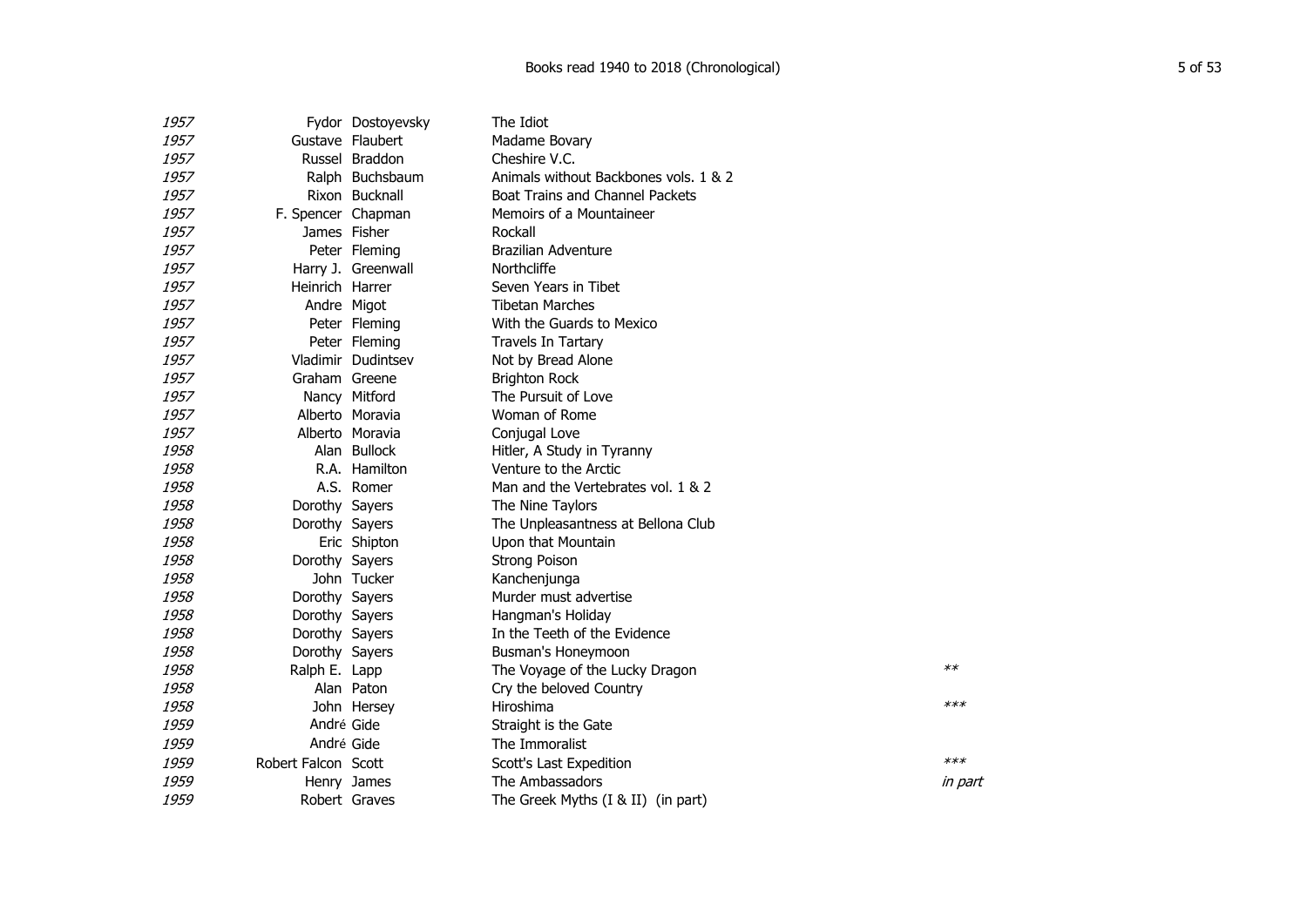| 1959        |                            | Nathaniel Hawthorne | The Scarlet Letter                                          |                       |
|-------------|----------------------------|---------------------|-------------------------------------------------------------|-----------------------|
| 1959        |                            | Aldous Huxley       | Time must have a stop                                       |                       |
| 1959        | Giuseppe di Lampedusa      |                     | The Leopard                                                 |                       |
| 1959        |                            | Athur Miller        | The Crucible                                                |                       |
| <i>1959</i> | Betrand Russell            |                     | Marriage and Morals                                         |                       |
| 1959        | Sir Walter Scott           |                     | Ivanhoe                                                     |                       |
| 1959        |                            | C.P. Snow           | Science and Government                                      |                       |
| 1959        |                            | J.W.N. Sullivan     | Beethoven; a Study in Greatness                             |                       |
| 1959        | William Makepeace Thackery |                     | Vanity Fair                                                 |                       |
| 1959        |                            | Mark Twain          | Huckleberry Finn                                            |                       |
| 1959        |                            | Rene Vallery-Radot  | The Life of Pasteur                                         |                       |
| 1959        |                            | Herbert Wise (ed)   | Great Tales of Terror and the Supernatural                  |                       |
| 1959        |                            | C.P. Snow           | Two Cultures and the Scientific Revolution                  | $**$                  |
| 1959        |                            | Nathaniel Hawthorne | The House of Seven Gables                                   |                       |
| <i>1959</i> |                            | Alan Moorehead      | The Russian Revolution                                      |                       |
| 1959        | Andre Pirro                |                     | J.S. Bach                                                   |                       |
| 1959        |                            | W.J. Turner         | Mozart                                                      |                       |
| 1959        |                            | C. Vann Woodward    | The Strange Career of Jim Crow                              |                       |
| 1959        |                            | Nathaniel Hawthorne | <b>Tanglewood Tales</b>                                     |                       |
| 1960        |                            | John Buchan         | The Path of the King                                        |                       |
| 1960        |                            | G.K. Chesterton     | The Flying Inn                                              |                       |
| <i>1960</i> |                            | Charles Dickens     | David Copperfield                                           |                       |
| <i>1960</i> |                            | Anne Frank          | Diary of a Young Girl                                       |                       |
| <i>1960</i> |                            | Alan Drury          | Advise and Consent                                          | Remembered            |
| 1960        | Charlotte Brontë           |                     | Jane Eyre                                                   |                       |
| 1960        |                            | John Buchan         | <b>Hunting Tower</b>                                        |                       |
| <i>1960</i> |                            | G.K. Chesterton     | The Man who was Thursday                                    |                       |
| <i>1960</i> |                            | Charles Dickens     | <b>Oliver Twist</b>                                         |                       |
| <i>1960</i> |                            | Peter Cheyney       | Lady Beware                                                 |                       |
| 1960        |                            | Peter Cheyney       | Dark Wanton                                                 |                       |
| 1960        |                            | Isaac Asimov        | The Naked Sun                                               |                       |
| 1960        | Winston S. Churchill       |                     | The Seond World War, volumes 1 to 6                         | $***$                 |
| 1960        | Peter Hunter Blair         |                     | Anglo-Saxon England                                         |                       |
| 1960        | Winston S. Churchill       |                     | The History of the English Speaking Peoples, volumes 1 to 4 |                       |
| 1960        | William L. Shirer          |                     | The Rise and Fall of the Third Reich                        |                       |
| <i>1960</i> |                            | Samuel Chamberlain  | Princeton in Spring                                         | in part               |
| <i>1960</i> |                            | Fred Hoyle          | Frontiers of Astronomy                                      | *** Yellowstone, 1960 |
| <i>1960</i> | George F.                  | Kennan              | Russia and the West under Lenin and Stalin                  | $**$                  |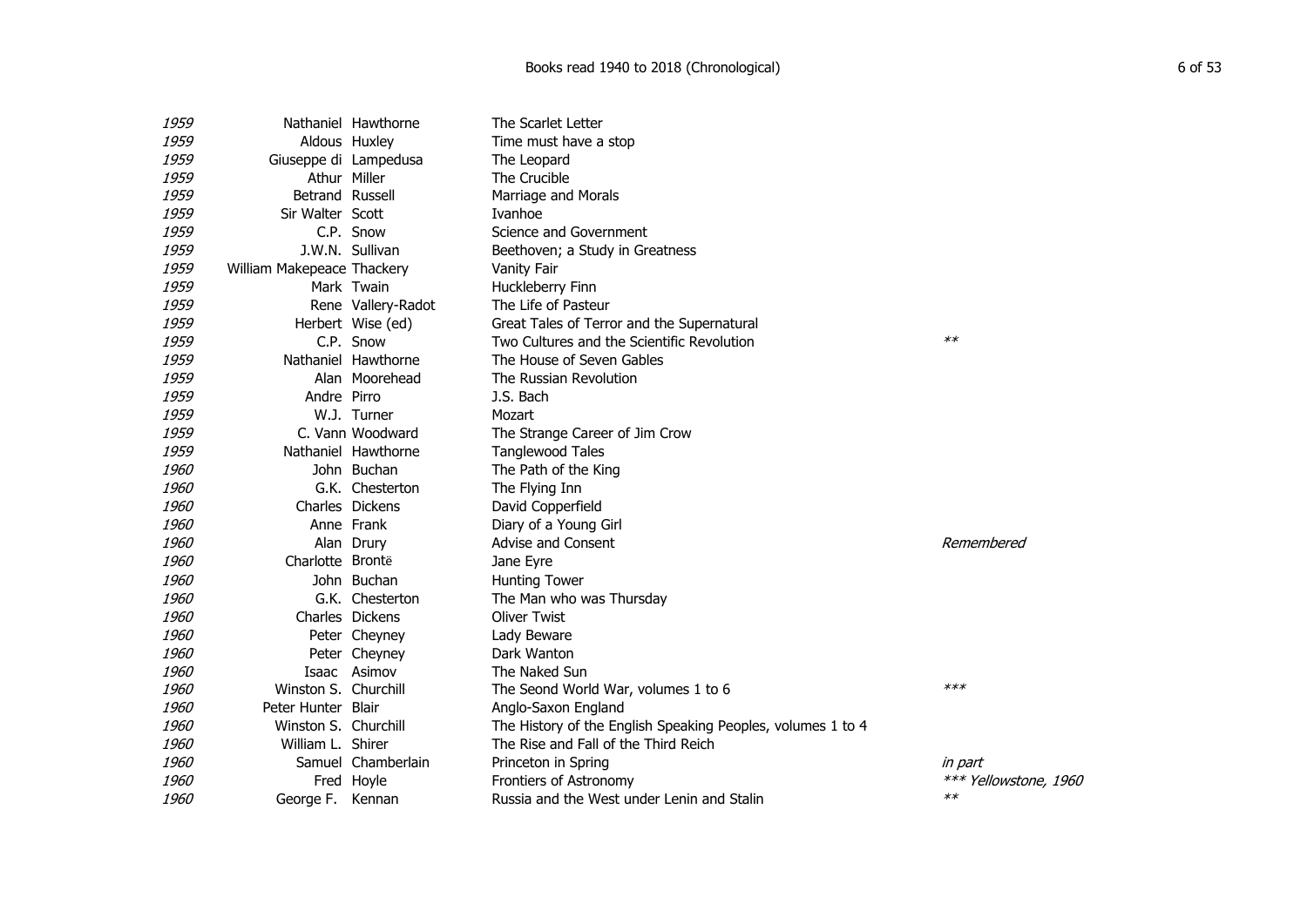| <i>1960</i> | E. Bright Wilson      |                    | An Introduction to Scientifc Research             | $***$                           |
|-------------|-----------------------|--------------------|---------------------------------------------------|---------------------------------|
| 1961        |                       | Arnold Bennett     | Anna of the Five Towns                            |                                 |
| 1961        |                       | Stan Barstow       | A Kind of Loving                                  |                                 |
| 1961        | John F. Stover        |                    | American Railroads                                |                                 |
| 1961        |                       | Bernard Montgomery | <b>Memoirs</b>                                    | <b>Field Marshall Mongomery</b> |
| 1961        |                       | J.K. Galbraith     | The Great Crash, 1929                             |                                 |
| 1961        | Nikolai Gogol         |                    | The Overcoat                                      |                                 |
| 1961        | Thomas Hardy          |                    | Jude the Obscure                                  |                                 |
| 1961        | Christopher Isherwood |                    | Mr Norris changes trains                          |                                 |
| 1961        | Robert Jungk          |                    | Brighter than a Thousand Suns                     |                                 |
| 1961        |                       | Arthur Koestler    | Darkness at Noon                                  |                                 |
| 1961        |                       | D.H. Lawrence      | Mornings in Mexico                                |                                 |
| 1961        |                       | D.H. Lawrence      | Women in Love                                     |                                 |
| 1961        |                       | Peter Medawar      | The Future of Man                                 |                                 |
| 1961        | Henry Morton Robinson |                    | The Cardinal                                      |                                 |
| 1961        | Betrand Russell       |                    | Religion and Science                              |                                 |
| 1961        |                       | E.P. Thompson      | The Making of the English Working Class (in part) |                                 |
| 1961        | Tennessee Williams    |                    | Cat on a Hot Tin Roof                             |                                 |
| 1961        |                       | Noel Wright        | Quest for Franklin                                |                                 |
| 1961        | Michael Young         |                    | The Rise of the Meritocracy                       |                                 |
| 1961        | Thomas Hardy          |                    | Tess of the Durbervilles                          |                                 |
| 1961        | Christopher Isherwood |                    | Goodbye to Berlin                                 |                                 |
| 1961        |                       | D.H. Lawrence      | Etruscan Places                                   |                                 |
| 1961        | Hugh Nicol            |                    | Microbes by the Million                           |                                 |
| 1961        | Betrand Russell       |                    | Power                                             |                                 |
| 1961        |                       | Dylan Thomas       | Under Milk Wood                                   |                                 |
| 1961        |                       | T.S. Elliot        | The Family Reunion                                |                                 |
| 1961        | Thomas Hardy          |                    | The Trumpet Major                                 |                                 |
| 1961        | Christopher Isherwood |                    | <b>Prater Violet</b>                              |                                 |
| 1961        |                       | Henry James        | The Bostonians                                    |                                 |
| 1961        |                       | Leonid Leonov      | The Thief                                         |                                 |
| 1961        | Betrand Russell       |                    | An Enquiry into Meaning and Truth                 |                                 |
| 1961        | Christopher Fry       |                    | A Phoenix too frequent                            |                                 |
| 1961        | Thomas Hardy          |                    | The Mayor of Casterbridge                         |                                 |
| 1961        |                       | Henry James        | The Europeans                                     |                                 |
| 1961        |                       | John Wain          | The Contenders                                    |                                 |
| 1961        | Geoffrey Chaucer      |                    | Cantebury Tales (in part)                         |                                 |
| 1961        |                       | Anton Checkov      | The Cherry Orchard                                |                                 |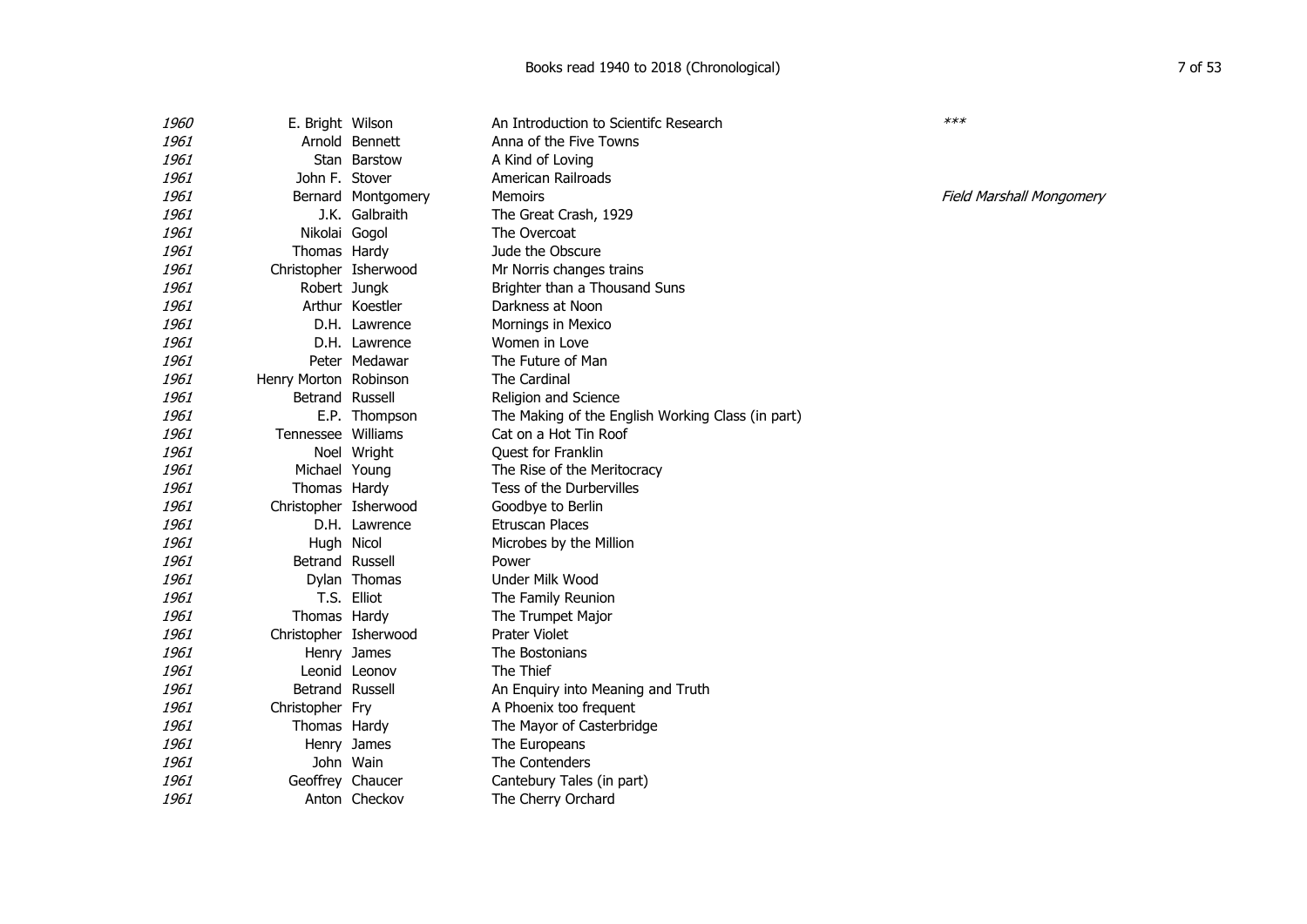| <i>1961</i> | Thomas Hardy        |                    | Far from the Madding Crowd                            |                        |
|-------------|---------------------|--------------------|-------------------------------------------------------|------------------------|
| <i>1961</i> |                     | Henry James        | <b>Washington Square</b>                              |                        |
| 1961        | Thomas Hardy        |                    | The Return of the Native                              | skiing holiday 1961    |
| 1961        |                     | Anton Checkov      | The Three Sisters                                     |                        |
| <i>1961</i> |                     | Henry James        | Turn of the Screw                                     |                        |
| 1961        | James Joyce         |                    | Portrait of the Artist as a Young Man                 |                        |
| 1961        |                     | Franz Kafka        | The Trial                                             |                        |
| 1961        |                     | Aaron Copland      | Copland on Music                                      |                        |
| <i>1961</i> | George Wing         |                    | Thomas Hardy                                          |                        |
| 1961        |                     | zz-Anonymous       | Beowulf (in part)                                     |                        |
| <i>1961</i> | Lawrence Durrell    |                    | 1 - Justin                                            | The Alexandria Quartet |
| 1961        | Lawrence Durrell    |                    | 2 - Balthzar                                          |                        |
| <i>1961</i> | Lawrence Durrell    |                    | 3 - Mountolive                                        |                        |
| 1961        | Lawrence Durrell    |                    | 4 - Clea                                              |                        |
| 1962        |                     | Lewis Carroll      | The Complete Works                                    |                        |
| 1962        | James F. Cooper     |                    | The Last of the Mohicans                              |                        |
| 1962        |                     | F. Scott Fitgerald | The Last Tycoon                                       |                        |
| 1962        |                     | G.K. Chesterton    | The Father Brown Omnibus                              |                        |
| 1962        |                     | F. Scott Fitgerald | This Side of Paradise                                 |                        |
| 1962        |                     | F. Scott Fitgerald | The Great Gatsby                                      |                        |
| 1962        |                     | Peter Fleming      | Travels In Tartary                                    |                        |
| 1962        |                     | Ian Fleming        | Casino Royale                                         | remembered             |
| 1962        |                     | Dalai Lama         | My Land and My People                                 |                        |
| 1962        |                     | Ian Fleming        | Diamonds Are Forever                                  | remembered             |
| 1962        | James Ramsay Ullman |                    | Kingdom of Adventure; Everest                         |                        |
| 1962        | E.R.G.R Evans       |                    | South with Scott                                      |                        |
| 1963        |                     | E.N. Andrade       | Sir Isaac Newton                                      |                        |
| 1963        |                     | F.M. Bailey        | No Passport to Tibet                                  |                        |
| 1963        |                     | Isaac Deutscher    | Stalin: A Political Biography                         |                        |
| 1963        |                     | Peter Fleming      | The Siege at Peking                                   |                        |
| 1963        | Robert Ford         |                    | Captured in Tibet                                     |                        |
| 1963        | Katrina Hill        |                    | Our Town - Historic Buildings in Newcastle-under-Lyme |                        |
| 1963        |                     | T.E. Lawrence      | Seven Pillars of Wisdom                               |                        |
| 1963        |                     | Denis Mack Smith   | Garibaldi                                             |                        |
| 1963        |                     | H.E. Richardson    | Tibet and its History                                 |                        |
| 1963        |                     | Albert Guerard     | Napoleon 1st                                          |                        |
| 1963        |                     | Ian Fleming        | Dr. No                                                | remembered             |
| 1963        |                     | Ian Fleming        | For Your Eyes Only                                    | remembered             |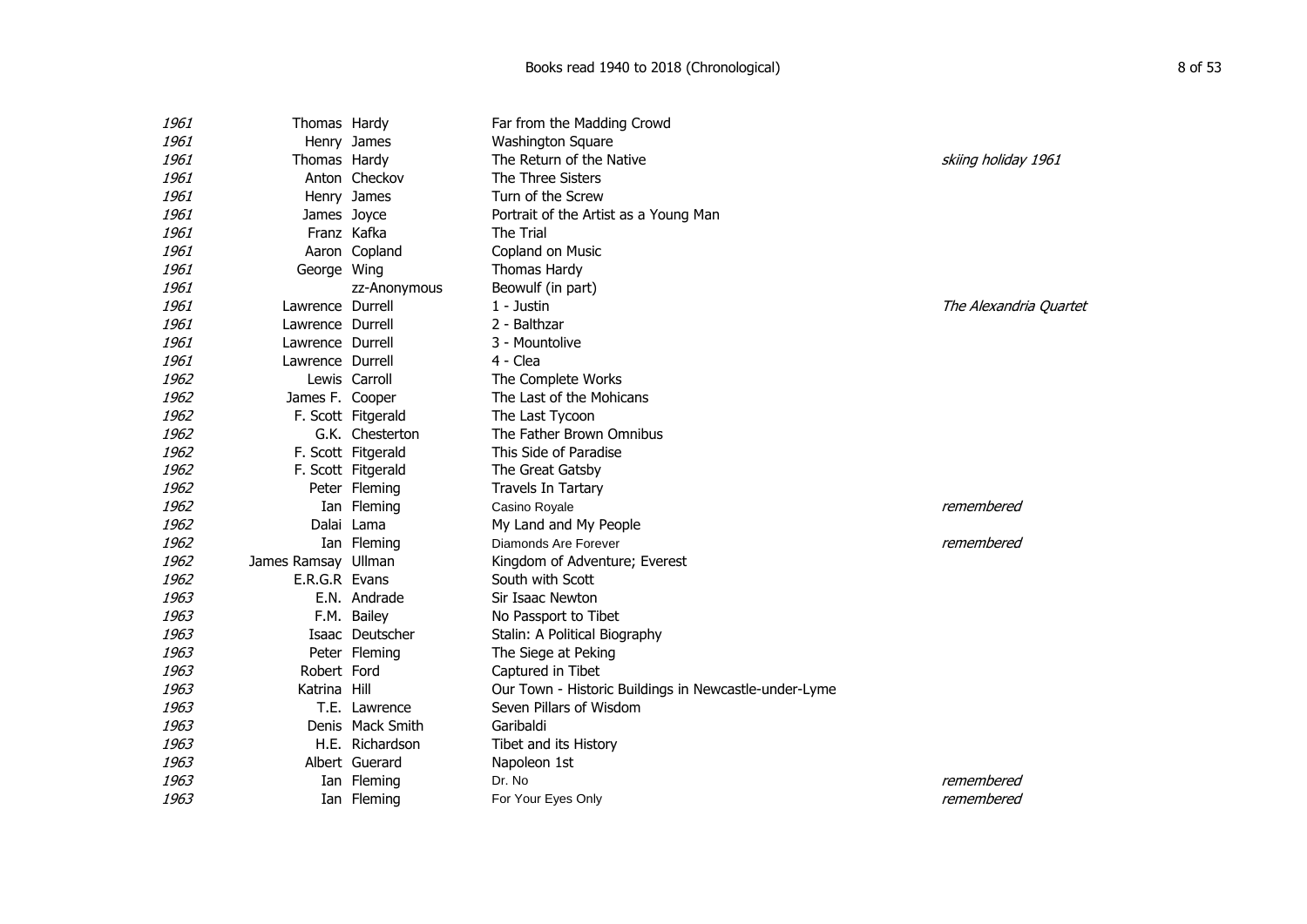| 1963 | Chester Wilmot    |                  | The Struggle for Europe               |            |
|------|-------------------|------------------|---------------------------------------|------------|
| 1963 |                   | C.P. Snow        | A Postscipt to Science and Government |            |
| 1964 |                   | Ian Fleming      | From Russia, with Love                | remembered |
| 1964 |                   | Ian Fleming      | Goldfinger                            | remembered |
| 1964 |                   | John Cleland     | Fanny Hill                            |            |
| 1964 |                   | Charles Dickens  | <b>Great Expectations</b>             |            |
| 1964 |                   | William Golding  | The Inheritors                        |            |
| 1964 |                   | William Golding  | The Lord of the Flies                 |            |
| 1964 |                   | William Golding  | <b>Pincher Martin</b>                 |            |
| 1964 |                   | William Golding  | Freefall                              |            |
| 1964 | Margaret Mitchell |                  | Gone with the Wind                    |            |
| 1964 |                   | Boris Pasternak  | Doctor Zhivago                        |            |
| 1964 | Jessica Mitford   |                  | The American Way of Death             |            |
| 1964 |                   | Boris Pasternak  | Selected Writings and Letters         |            |
| 1965 |                   | James Baldwin    | Go Tell it on the Mountain            |            |
| 1965 |                   | Alan Burgess     | The Inn of the Sixth Happiness        |            |
| 1965 |                   | Erskine Childers | The Riddle of the Sands               |            |
| 1965 |                   | Wilkie Collins   | The Moonstone                         |            |
| 1965 |                   | E.M. Forster     | Passage to India                      |            |
| 1965 |                   | James Baldwin    | Another Country                       |            |
| 1965 |                   | Albert Camus     | The Stranger                          |            |
| 1965 |                   | Wilkie Collins   | The Woman in White                    |            |
| 1965 | Kingsley Amis     |                  | I Like it Here                        |            |
| 1965 |                   | James Baldwin    | The Fire Next Time                    |            |
| 1965 |                   | Isaac Asimov     | Foundation and Empire                 |            |
| 1965 |                   | James Baldwin    | Giovanni's Room                       |            |
| 1965 |                   | Isaac Asimov     | The Rest of the Robots                |            |
| 1965 |                   | James Baldwin    | <b>Blues for Mister Charlie</b>       |            |
| 1965 | Lynne Reid Banks  |                  | The L-Shaped Room                     |            |
| 1965 | Lynne Reid Banks  |                  | Two is Lonely                         |            |
| 1965 |                   | Jane Austen      | Pride and Prejudice                   |            |
| 1965 | Lynne Reid Banks  |                  | An End to Running                     |            |
| 1965 |                   | Richard Bennett  | The Black and Tans                    |            |
| 1965 |                   | Len Deighton     | Horse under Water                     |            |
| 1965 |                   | Allen Dulles     | The Craft of Intelligence             |            |
| 1965 |                   | Thor Heyerdahl   | Aku Aku                               |            |
| 1965 |                   | Ludovic Kennedy  | A Book of Railway Journeys            |            |
| 1965 |                   | O.S. Nock        | Sir William Stanier                   |            |
|      |                   |                  |                                       |            |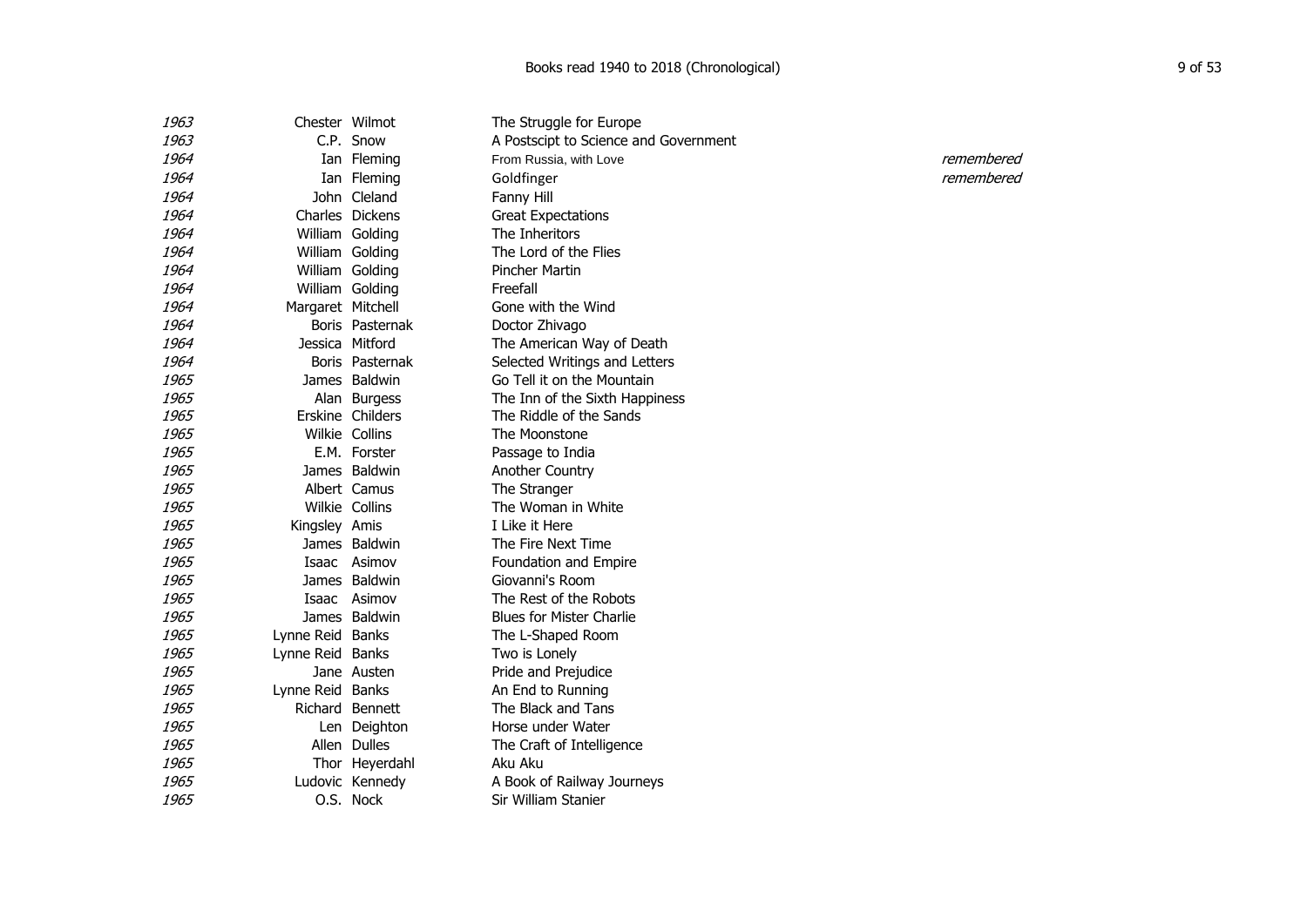| 1965 |                      | Hugh Thomas       | The Spanish Civil War                       |                     |
|------|----------------------|-------------------|---------------------------------------------|---------------------|
| 1965 |                      | zz_Anonymous      | The First World War in Pictures Vol. 1 to 5 |                     |
| 1965 |                      | Ian Fleming       | Live and Let Die                            | remembered          |
| 1965 |                      | Ian Fleming       | The Man with the Golden Gun                 | remembered          |
| 1965 |                      | Robert Graves     | Goodbye to all that                         |                     |
| 1965 | Graham Greene        |                   | A Burnt Out Case                            |                     |
| 1965 |                      | Jules Verne       | Journey to the centre of the Earth          |                     |
| 1965 |                      | John Wyndham      | The Kraken Wakes                            |                     |
| 1965 |                      | John Wyndham      | The Outward Urge                            | and Lucas Parkes    |
| 1965 |                      | Stephen Toulmin   | The Architecture of Matter                  | with June Goodfield |
| 1965 |                      | Stephen Toulmin   | The Fabric of the Heavens                   | with June Goodfield |
| 1965 | Winston S. Churchill |                   | Step by Step                                |                     |
| 1965 | Winston S. Churchill |                   | The World in Crisis, volumes 1 to 4         |                     |
| 1965 | Lawrence Durrell     |                   | <b>Bitter Lemons</b>                        |                     |
| 1965 |                      | T.H. Huxley       | <b>Evolution and Ethics</b>                 |                     |
| 1965 | Rudyard Kipling      |                   | Puck of Pook's Hill                         |                     |
| 1965 | Harold Lamb          |                   | Genghis Khan                                |                     |
| 1965 |                      | Stephen Leacock   | Arcadian Adventures with the Idle Rich      |                     |
| 1965 |                      | Edna O'Brien      | The Country Girls                           |                     |
| 1965 |                      | Michael Robbins   | The Railway Age                             |                     |
| 1965 |                      | J.D. Salinger     | The Catcher in the Rye                      |                     |
| 1965 |                      | C.P. Snow         | The New Men                                 |                     |
| 1965 |                      | Jules Verne       | Five weeks in a Balloon                     |                     |
| 1965 |                      | John Wyndham      | Consider Her Ways                           |                     |
| 1965 |                      | John Wyndham      | The Midwich Cuckoos                         |                     |
| 1965 |                      | John Wyndham      | The Trouble with Lichen                     |                     |
| 1965 |                      | Charles Dickens   | A Tale of Two Cities                        | Remembered          |
| 1965 | Rudyard Kipling      |                   | Many Inventions                             |                     |
| 1965 |                      | Stephen Leacock   | Literary Lapses                             |                     |
| 1965 |                      | Eric Linklater    | Position at Noon                            |                     |
| 1965 |                      | Edna O'Brien      | The Girl with Green Eyes                    |                     |
| 1965 |                      | C.P. Snow         | The Search                                  |                     |
| 1965 |                      | Jules Verne       | 20,000 Leagues under the Sea                |                     |
| 1965 | Kingsley Amis        |                   | Lucky Jim                                   | Remembered          |
| 1965 | Rudyard Kipling      |                   | We Willy Winkie                             |                     |
| 1965 |                      | Stephen Leacock   | The Boy I left behind me                    |                     |
| 1965 |                      | Compton Mackensie | <b>Whiskey Galore</b>                       |                     |
| 1965 |                      | Bernard Malamud   | A New Life                                  |                     |
|      |                      |                   |                                             |                     |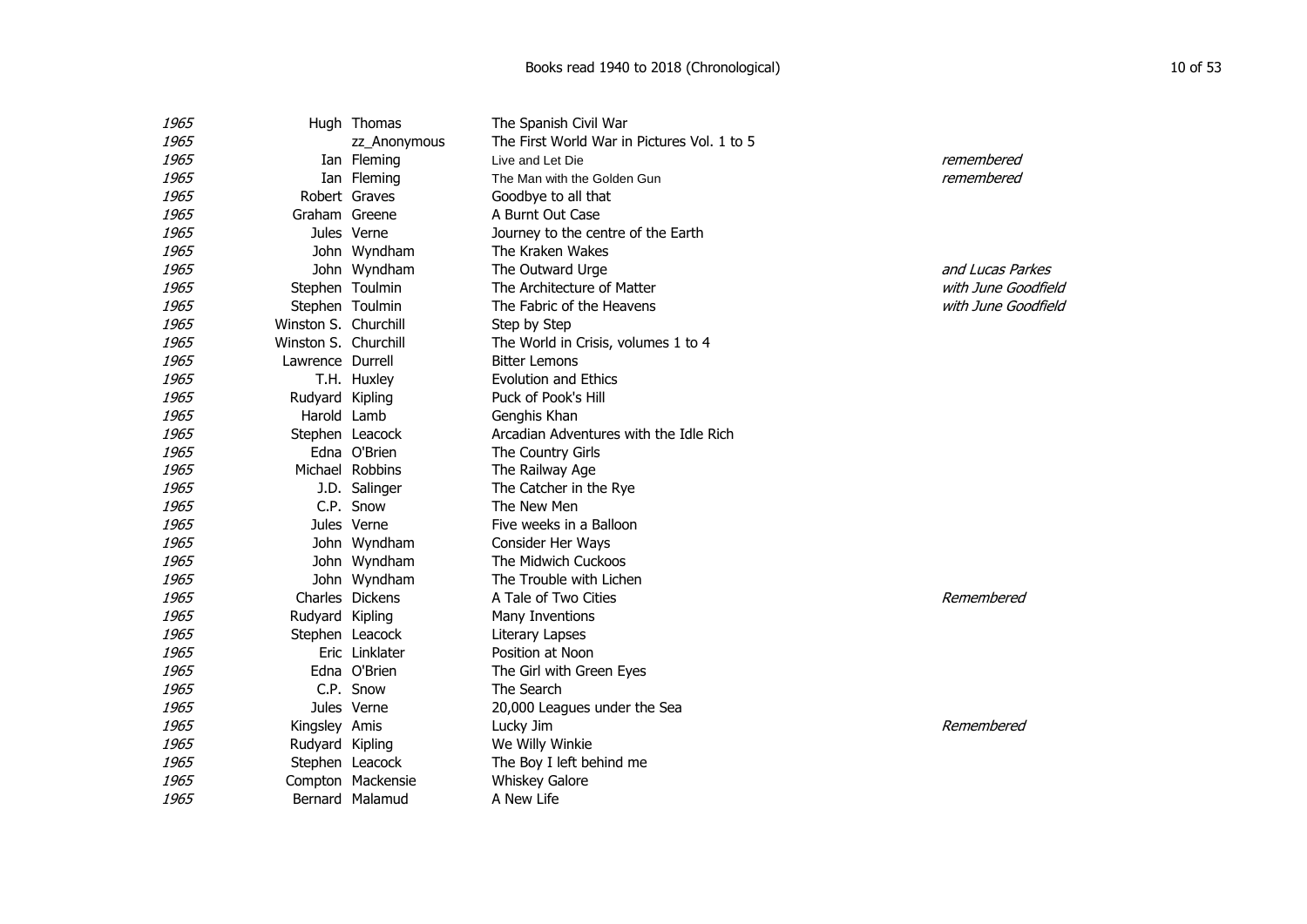| 1965 |                     | John O'Hara          | The Farmers Hotel                  |            |
|------|---------------------|----------------------|------------------------------------|------------|
| 1965 |                     | C.P. Snow            | Death under Sail                   |            |
| 1965 |                     | John Wain            | Hurry on Down                      |            |
| 1965 |                     | Edgar Wallace        | The Flying Fifty Five              |            |
| 1965 |                     | Edgar Wallace        | The Four Just Men                  |            |
| 1965 |                     | W.W. Jacobs          | Odd Craft                          |            |
| 1965 | Rudyard Kipling     |                      | The Day's Work                     |            |
| 1965 |                     | Rose Macaulay        | Crewe Train                        |            |
| 1965 |                     | Bernard Malamud      | The Natural                        |            |
| 1965 |                     | John O'Hara          | 10 North Fredrick                  |            |
| 1965 |                     | Muriel Spark         | Girls of Slender Means             |            |
| 1965 |                     | Charles Kingsley     | Westward Ho                        |            |
| 1965 | Thomas Mann         |                      | Confessions of Felix Krull         |            |
| 1965 |                     | John O'Hara          | The Lockwood Concern               |            |
| 1965 | Thomas Mann         |                      | Death in Venice                    |            |
| 1965 |                     | Somerset Maugham     | The Painted Veil                   |            |
| 1965 |                     | John O'Hara          | The Instrument                     |            |
| 1965 | George Orwell       |                      | Coming up for Air                  |            |
| 1965 | George Orwell       |                      | Homage to Catalonia                |            |
| 1965 | George Orwell       |                      | Inside the Whale                   |            |
| 1965 |                     | J.B. Priestley       | Angel Pavement                     |            |
| 1965 | Virginia Wolf       |                      | A Room of One's Own                |            |
| 1965 |                     | Somerset Maugham     | The Moon and Sixpence              |            |
| 1965 | Herman Melville     |                      | The Confidence Man                 |            |
| 1965 |                     | J.B. Priestley       | The Good Companions                |            |
| 1965 |                     | Arthur Quiller-Couch | <b>Troy Town</b>                   |            |
| 1966 |                     | Len Deighton         | Funeral in Berlin                  |            |
| 1966 | Charles E. Lee      |                      | 60 years of the Bakerloo           |            |
| 1966 | Charles E. Lee      |                      | 60 years of the Picadilly          |            |
| 1966 | Neville Shute       |                      | A Town Like Alice                  |            |
| 1966 | Cecil Woodham Smith |                      | The Great Hunger                   |            |
| 1966 | Glorney Bolton      |                      | Sir Christopher Wren               |            |
| 1966 | Neville Shute       |                      | So Disdained                       |            |
| 1966 |                     | Ian Fleming          | Moonraker                          | remembered |
| 1966 |                     | Ian Fleming          | Octopussy and The Living Daylights | remembered |
| 1966 | A.G.N. Flew         |                      | God and Philosophy                 |            |
| 1966 |                     | D.H. Lawrence        | The Plumed Serpent                 |            |
| 1966 |                     | Donald Macintyre     | Jutland                            |            |
|      |                     |                      |                                    |            |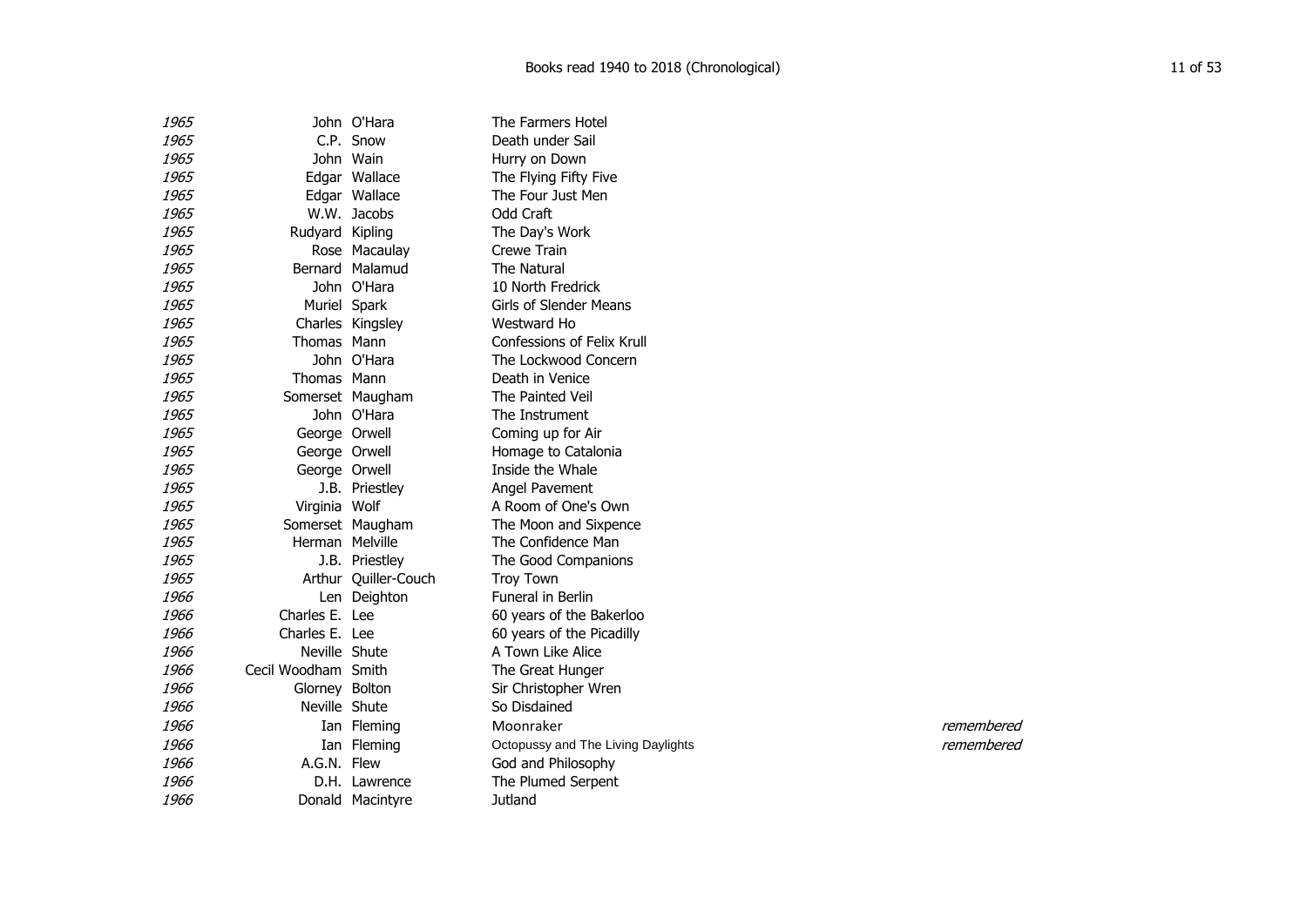| 1966     | Berhard Shaw    |                     | <b>Heartbreak House</b>                                             |                                            |
|----------|-----------------|---------------------|---------------------------------------------------------------------|--------------------------------------------|
| 1966     |                 | Ronald Atkinson     | <b>Sexual Morality</b>                                              |                                            |
| 1966     | Berhard Shaw    |                     | Arms and the Man                                                    |                                            |
| 1966     | Berhard Shaw    |                     | Pygmalion                                                           |                                            |
| 1966     | Berhard Shaw    |                     | The Millionairess                                                   |                                            |
| 1966     | Berhard Shaw    |                     | Doctor's Dilemma                                                    |                                            |
| 1966     | Athur Miller    |                     | A View from the Bridge                                              |                                            |
| 1966     | Athur Miller    |                     | Death of a Salesman                                                 |                                            |
| 1967     |                 | Randolf Churchill   | Winston S. Churchill vol. I                                         |                                            |
| 1967     | Editha Hearn    |                     | You are as Young as Your Spine                                      | $***$                                      |
| 1967     |                 | John Prebble        | Colluden                                                            |                                            |
| 1967     |                 | Edith Rudinger (ed) | The Which Guide to Wills and Probate                                |                                            |
| 1967     |                 | J.A. Williamson     | Sir Francis Drake                                                   |                                            |
| 1967     |                 | Ian Fleming         | On Her Majesty's Secret Service                                     | remembered                                 |
| 1967     |                 | Ian Fleming         | The Spy Who Loved Me                                                | remembered                                 |
| 1967     | Stephen Toulmin |                     | The Discovery of Time                                               | with June Goodfield                        |
| 1967     |                 | John Hinton         | Dying                                                               |                                            |
| 1968     |                 | Randolf Churchill   | Winston S. Churchill vol. II                                        |                                            |
| 1968     |                 | John Galsworthy     | Man of Property                                                     |                                            |
| 1968     |                 | John Galsworthy     | In Chancery                                                         |                                            |
| 1968     |                 | John Galsworthy     | To Let                                                              |                                            |
| 1968     |                 | John Galsworthy     | The White Monkey                                                    |                                            |
| 1968     |                 | John Galsworthy     | The Silver Spoon                                                    |                                            |
| 1968     |                 | John Galsworthy     | Swan Song                                                           |                                            |
| 1968     |                 | John Le Carré       | The Spy who came in from the cold                                   |                                            |
| 1968     | Neville Shute   |                     | Trustee from the Toolroom                                           |                                            |
| 1968     |                 | Frank Smythe        | Kanchenjunga Adventure                                              |                                            |
| 1968     |                 | Ian Fleming         | Thunderball                                                         | remembered                                 |
| 1968     |                 | Ian Fleming         | You Only Live Twice                                                 | remembered                                 |
| 1968     |                 | Michael Stewart     | Keynes and after                                                    |                                            |
| 1968     |                 | James Watson        | The Double Helix                                                    |                                            |
| 1969     |                 | Len Deighton        | An Expensive Place to Die                                           |                                            |
| 1969     |                 | Len Deighton        | <b>Billion Dollar Brain</b>                                         |                                            |
| 1969     |                 | John Kolbert        | The Sneyds & Keele Hall                                             |                                            |
| Jul-1969 | George Elliot   |                     | Middlemarch                                                         | Dorothea, Casaubon, Lydgate, Bulstrode     |
| 1969     | Zane Grey       |                     | To the Last Man                                                     |                                            |
| Jul-1969 | Joseph Heller   |                     | Catch 22 (Yossarian, Col. Cathcart, Major Major, Milo Minderbender) |                                            |
| Aug-1969 | Brendan Behan   |                     | <b>Borstal Boy</b>                                                  | Holiday 1969 . IRA imprisoned in UK, 1942? |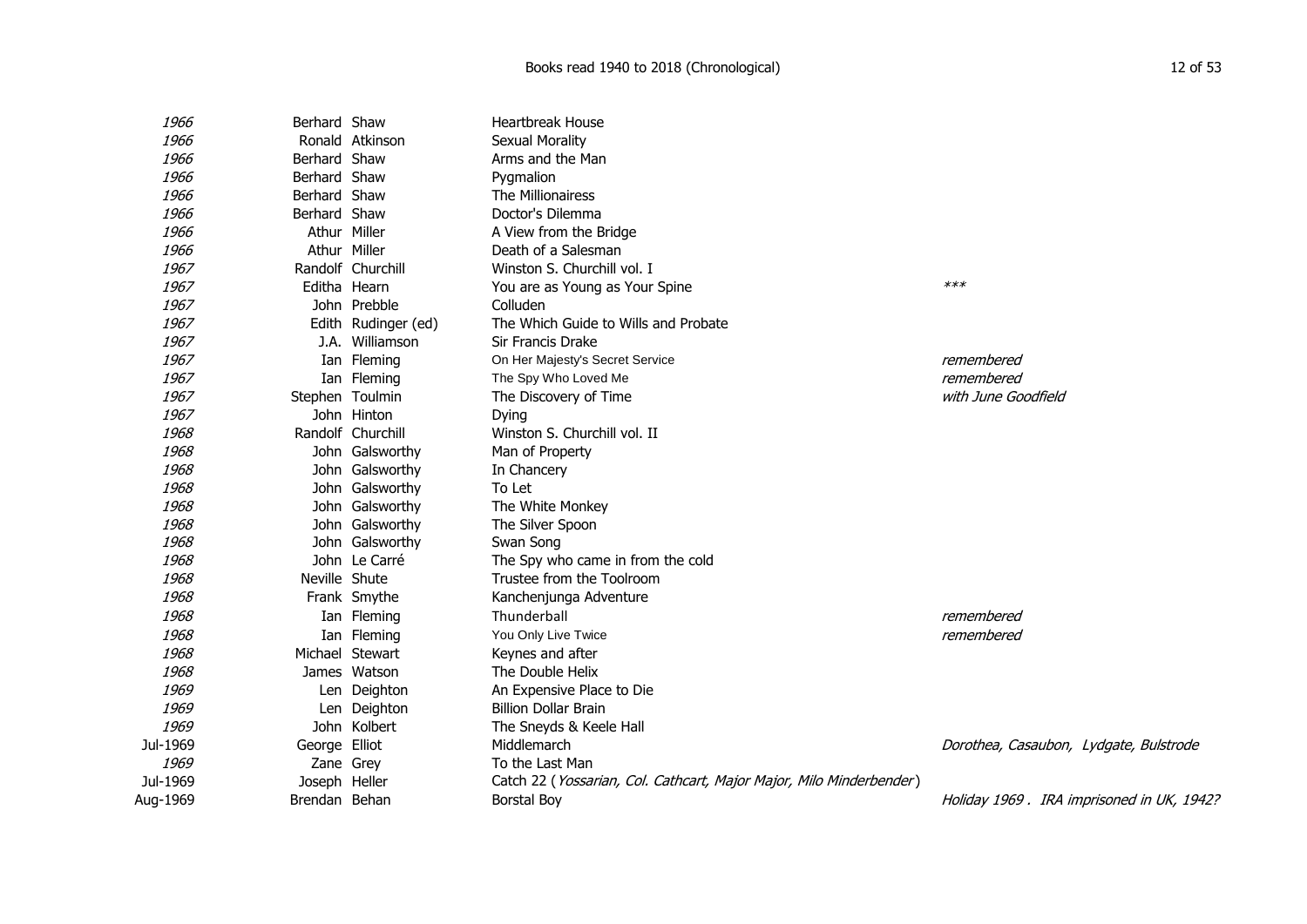| Aug-1969 | Neville Shute  |                   | Slide Rule (Autobiography)                            |                                    |
|----------|----------------|-------------------|-------------------------------------------------------|------------------------------------|
| Aug-1969 | Robert Neill   |                   | Mist over Pendel                                      | poor                               |
| Aug-1969 |                | John O'Hara       | The Horse Knows the Way                               | short depressing stories           |
| Aug-1969 | Joyce Cary     |                   | Mr Johnson                                            |                                    |
| Aug-1969 |                | Evelyn Waugh      | Men at Arms                                           |                                    |
| Aug-1969 |                | Evelyn Waugh      | Officers and Gentlemen                                |                                    |
| Aug-1969 |                | Evelyn Waugh      | <b>Unconditional Surrender</b>                        |                                    |
| Aug-1969 |                | John Le Carré     | The Looking Glass War                                 | A depressing story                 |
| Aug-1969 | Neville Shute  |                   | <b>Stephen Morris</b>                                 | An early book                      |
| Aug-1969 |                | Bruce Truscott    | First Year at University (revised by Brian Gowenlock) | Chastening critique of work habits |
| 1969     | Melvin Calvin  |                   | <b>Chemical Evolution</b>                             |                                    |
| Sep-1969 |                | Stan Barstow      | The Raging Calm                                       |                                    |
| Oct-1969 |                | Rumer Godden      | <b>Breakfast with Nickolaides</b>                     |                                    |
| Oct-1969 | Neville Shute  |                   | The Far Country                                       |                                    |
| Nov-1969 |                | Pamela Frankau    | Slaves of the Lamp                                    |                                    |
| Nov-1969 |                | Rumer Godden      | The River                                             |                                    |
| Dec-1969 | Thomas Hardy   |                   | The Woodlanders                                       | skiing 1970                        |
| Dec-1969 | Muriel Spark   |                   | The Prime of Miss Jean Brody                          | skiing 1970                        |
| Dec-1969 | Winston Graham |                   | The Tumbled House                                     | skiing 1969                        |
| Jan-1970 | Arthur Hailey  |                   | Airport                                               | skiing 1970                        |
| Jan-1970 | Virginia Wolf  |                   | The Waves                                             | skiing 1970                        |
| Jan-1970 | Arthur Hailey  |                   | Hotel                                                 | skiing, 1970                       |
| Feb-1970 |                | Arnold Bennett    | Anna of the Five Towns                                |                                    |
| Feb-1970 |                | Mikhail Lermentov | Hero of Our Time                                      |                                    |
| Feb-1970 | Winston Graham |                   | Take my Life                                          |                                    |
| Feb-1970 | A.G.N. Flew    |                   | <b>Ethics and Evolution</b>                           |                                    |
| Mar-1970 | Dorothy Sayers |                   | Clouds of Witness                                     |                                    |
| Mar-1970 |                | James Baldwin     | Tell me how long the train's been gone                |                                    |
| Mar-1970 |                | John Wain         | Strike the Father Dead                                |                                    |
| Mar-1970 | Hammond Innes  |                   | The Lonely Skies                                      | Easter skiing                      |
| Mar-1970 |                | A.J. Cronin       | Beyond this Place                                     | Easter skiing 1970                 |
| Apr-1970 |                | Rumer Godden      | <b>Black Narcissus</b>                                |                                    |
| Apr-1970 |                | E.M. Forster      | <b>Howards End</b>                                    |                                    |
| Apr-1970 |                | John Wain         | <b>Travelling Woman</b>                               |                                    |
| Apr-1970 |                | O.S. Nock         | Railway Disasters                                     |                                    |
| May-1970 |                | W.H. Murray       | <b>Everest Story</b>                                  |                                    |
| May-1970 |                | Leslie Charteris  | The Saint in London                                   |                                    |
| May-1970 | Howard Spring  |                   | Fame is the Spur                                      |                                    |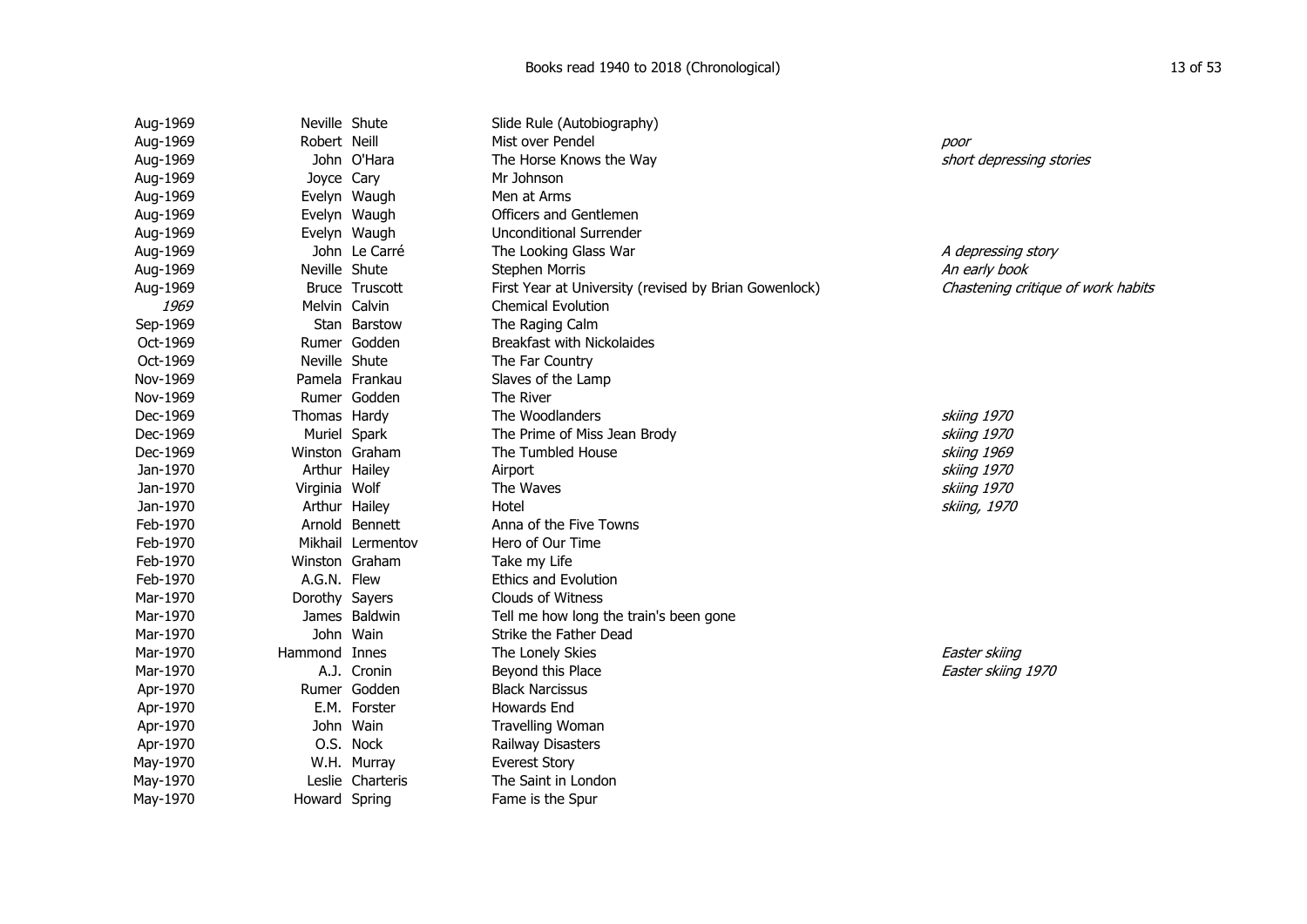| Jun-1970    | Joyce Cary     |                        | Prisoner of Grace                      |                             |
|-------------|----------------|------------------------|----------------------------------------|-----------------------------|
| <i>1970</i> |                | Agatha Christie        | Towards Zero                           |                             |
| 1970        |                | A.L. Rowse             | The Earlier Churchills                 |                             |
| Jun-1970    |                | zz_Anonymous           | Torridon Highlands                     |                             |
| Jun-1970    | Howard Spring  |                        | My Son, My Son                         |                             |
| Jun-1970    |                | O.S. Nock              | The Highland Railway                   |                             |
| 1970        | Neville Shute  |                        | Landfall                               |                             |
| Jun-1970    | Michael Frayne |                        | <b>Towards Early Morning</b>           |                             |
| <i>1970</i> | Neville Shute  |                        | Pastoral                               |                             |
| Jun-1970    |                | Somerset Maugham       | <b>Twelve Stories</b>                  |                             |
| Jul-1970    |                | John Wain              | Death of the Hind Legs (short stories) | Scotland (Torridon)         |
| Jul-1970    |                | Zane Grey              | Raiders of the Spanish Peaks           |                             |
| Jul-1970    |                | Rumer Godden           | Greengage Summer                       |                             |
| Jul-1970    |                | John Storey            | This Sporting Life                     |                             |
| Aug-1970    |                | Gavin Maxwell          | Ring of Bright Water                   | in London 170               |
| Aug-1970    |                | Margery Allingham      | Fashion in Shrouds                     | Albert Campion story        |
| Aug-1970    |                | Margery Allingham      | Sweet Danger                           |                             |
| Aug-1970    | Graham Greene  |                        | <b>England Made Me</b>                 | Swedish story               |
| Aug-1970    |                | Muriel Spark           | Robinson                               | Irish plane crash           |
| Aug-1970    | Hammond Innes  |                        | Strode Venturer                        |                             |
| Nov-1970    | Winston Graham |                        | Night Journey                          | espionage in Italy          |
| Dec-1970    |                | C.P. Snow              | Homecomings                            |                             |
| Dec-1970    |                | William Golding        | The Spire                              |                             |
| Dec-1970    |                | Daphne du Maurier      | Gerald                                 | Biography of her father     |
| Dec-1970    |                | C.P. Snow              | Sleep of Reason                        |                             |
| Jan-1971    | А.             | Baines                 | Research in the Chemical Industry      | Baines, Bradbury & Suckling |
| Jan-1971    |                | Katherine Whitehorn    | Observations                           |                             |
| Feb-1971    |                | Jan de Hartog          | Captain Jan                            |                             |
| Feb-1971    | Graham Greene  |                        | The Third Man                          |                             |
| Feb-1971    |                | Muriel Spark           | The Driver's Seat                      |                             |
| Feb-1971    | Graham Greene  |                        | Fallen Idol                            |                             |
| Mar-1971    |                | William Golding        | Pyramid                                |                             |
| Mar-1971    |                | Alexander Solzhenitsyn | Day In the Life of Ivan Denisovitch    |                             |
| Mar-1971    |                | Day                    | History of Fears                       |                             |
| Mar-1971    |                | G.A Fogg               | Photosynthesis                         |                             |
| Mar-1971    | Neville Shute  |                        | Breaking Wave (Requiem for a Wren)     |                             |
| Apr-1971    |                | Nigel Balchin          | Recolections of my Uncle Charles       |                             |
| Apr-1971    |                | Georges Simenon        | Sunday                                 |                             |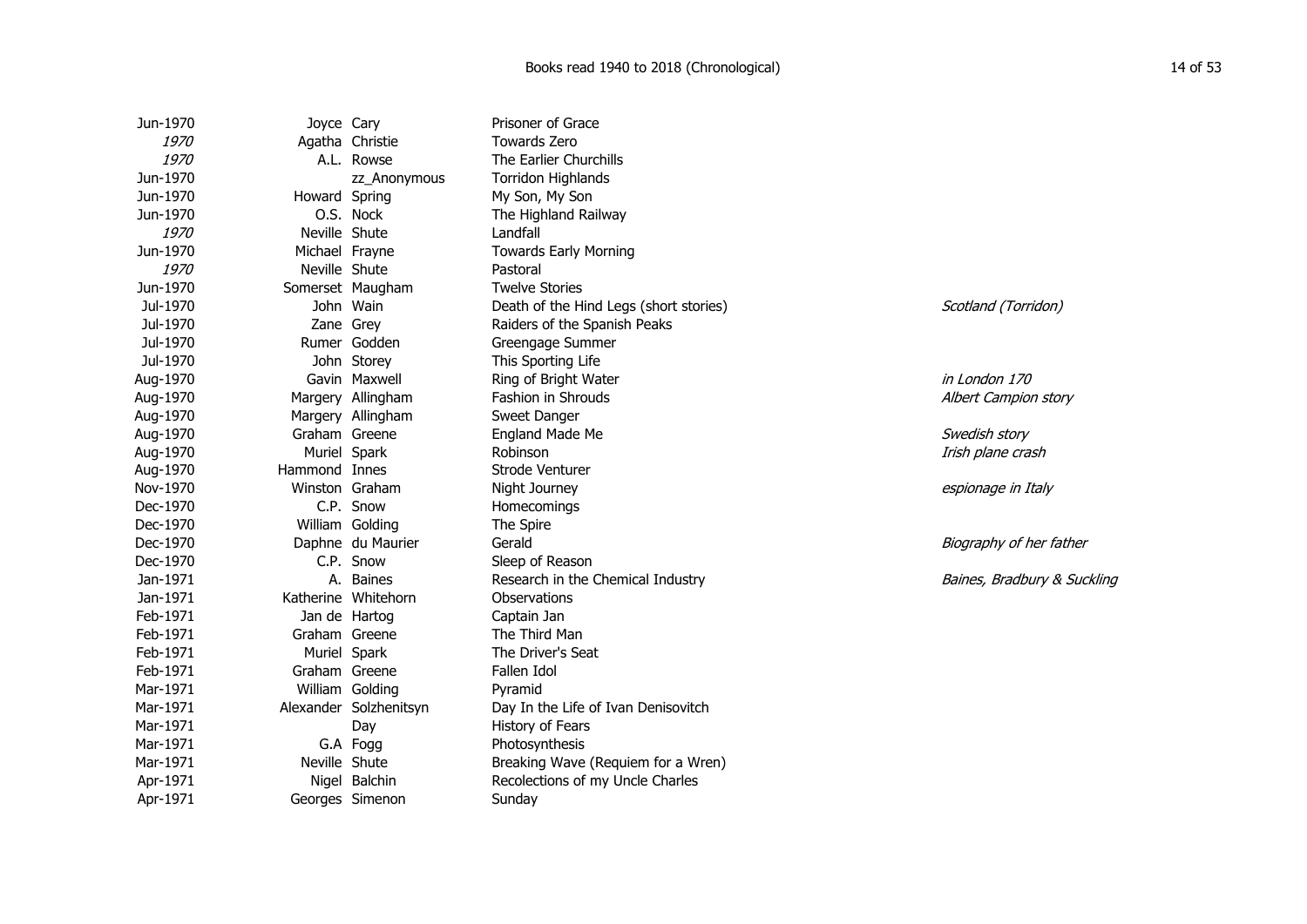| Apr-1971 |                  | Georges Simenon      | Maigret takes a Room                    |                              |
|----------|------------------|----------------------|-----------------------------------------|------------------------------|
| Apr-1971 |                  | C.P. Snow            | Time of Hope                            |                              |
| Apr-1971 |                  | S. John              | World of Soil                           |                              |
| Apr-1971 |                  | C.P. Snow            | Strangers and Brothers                  |                              |
| Apr-1971 | Jerome K. Jerome |                      | Three men in a Boat                     |                              |
| Apr-1971 |                  | Paul Erlich          | Enviroment, Population and Resources    | *** with Ann H. Ehrlich      |
| Apr-1971 |                  | D.H. Lawrence        | St Mawr                                 |                              |
| Apr-1971 |                  | John Wyndham         | Chocky                                  |                              |
| 1971     | John. H. Barrett |                      | Pocket Guide to the Seashore            | with C.M. Younge             |
| 1971     | Kenneth Clarke   |                      | Civilisation                            |                              |
| Jul-1971 | Norman Moss      |                      | Men who played God                      |                              |
| Aug-1971 |                  | Nicolas Monserratt   | The Cruel Sea                           | Summer holiday 1971; re-read |
| Aug-1971 | Dorothy Sayers   |                      | Whose Body?                             | Summer holiday 1971; re-read |
| Aug-1971 |                  | Mikhail Sholokhov    | And Quiet Flows the Don                 | Summer holiday 1971          |
| Aug-1971 |                  | Agatha Christie      | By the Pricking of my Thumbs            | Summer holiday 1971          |
| Aug-1971 |                  | J.R.R. Tolkien       | The Hobbit                              | Summer holiday 1971          |
| Sep-1971 |                  | D.H. Lawrence        | The Virgin and the Gypsy                |                              |
| Sep-1971 |                  | Mikhail Sholokhov    | The Don flows home to the Sea           |                              |
| Oct-1971 | Graham Greene    |                      | The End of the Affair                   |                              |
| Oct-1971 | Graham Greene    |                      | The Heart of the Matter                 |                              |
| Oct-1971 | Graham Greene    |                      | The Power and the Glory                 |                              |
| Nov-1971 |                  | J.R.R. Tolkien       | The Lord of the Rings, volumes 1, 2 & 3 | re-read                      |
| Dec-1971 |                  | Winston Graham       | Fortune is a Woman                      |                              |
| Dec-1971 |                  | Alan Sillitoe        | A Start in Life                         | Christmas and skiing 1972    |
| Dec-1971 |                  | Winston Graham       | Sleeping Partner                        | Christmas and skiing 1972    |
| Dec-1971 |                  | Agatha Christie      | Murder in the Mews                      | Christmas and skiing 1972    |
| Dec-1971 |                  | F.M. Cornford        | Microcosgraphica Academica              | Christmas and skiing 1972    |
| Jan-1972 |                  | Martin Gilbert       | Winston S. Churchill, III               |                              |
| Feb-1972 |                  | M. Danloux-Dunnesils | The Metric system                       |                              |
| Feb-1972 |                  | Copper Devel. Ass.   | 60 Centuries of Copper                  |                              |
| Mar-1972 |                  | Chris Bonnington     | Annapurna                               |                              |
| Mar-1972 | Herman Hesse     |                      | Narciss and Goldmund                    |                              |
| May-1972 |                  | Malcolm Fewtrell     | The Train Robbers                       |                              |
| 1972     |                  | Edith Rudinger (ed)  | What to do when someone dies            | $**$                         |
| Jun-1972 |                  | Len Deighton         | The Ipcress File                        | re-read                      |
| 1972     |                  | Peter Heaton         | Sailing                                 |                              |
| 1972     |                  | Sir James Mountford  | Keele: A Historical Critique            |                              |
| 1972     |                  | A.L. Rowse           | The Later Churchills                    |                              |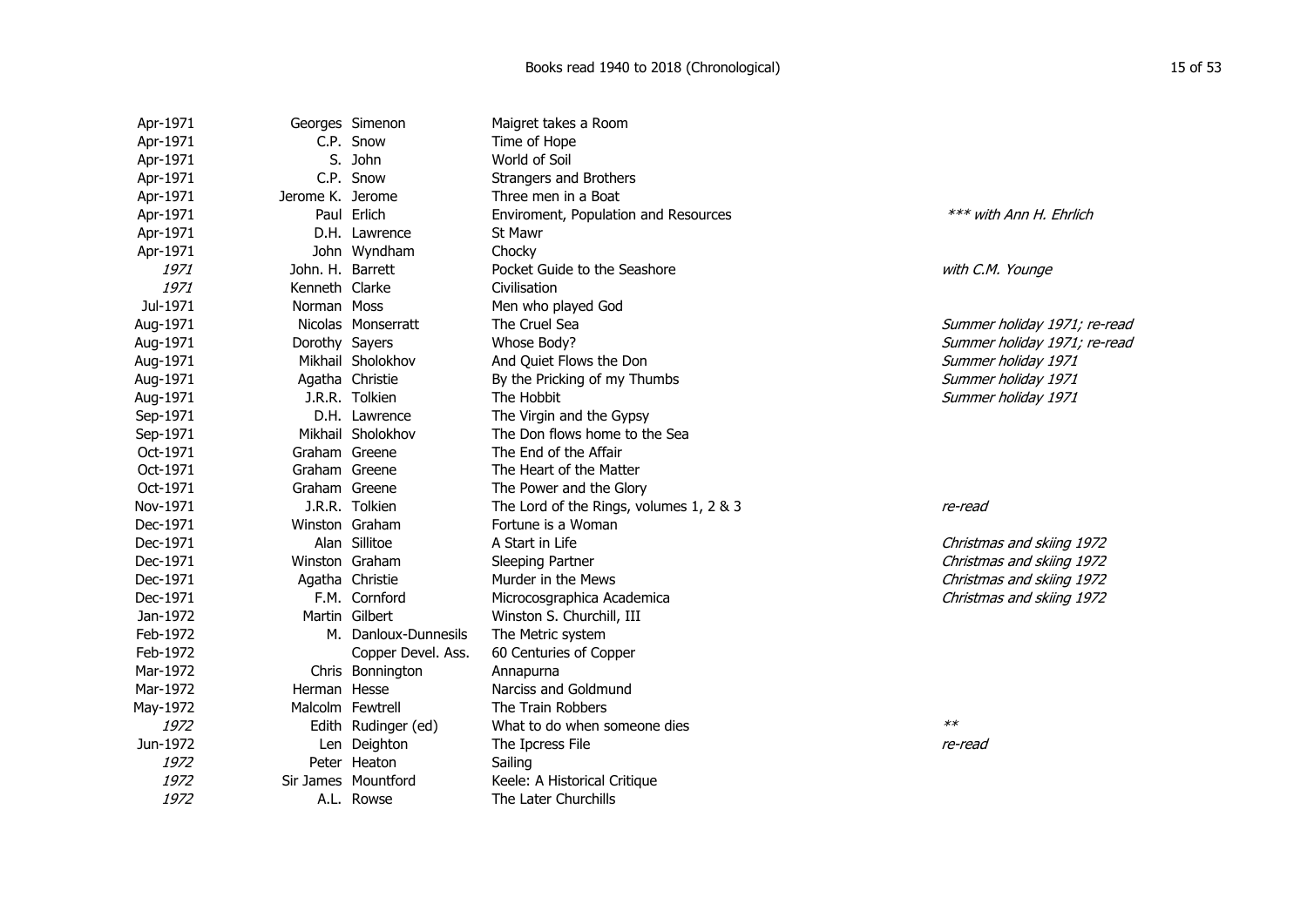| <i>1972</i> |                  | George F. Goldsmith-Carter | Sailing Ships and Sailing Craft   |                                              |
|-------------|------------------|----------------------------|-----------------------------------|----------------------------------------------|
| Jul-1972    | Hammond Innes    |                            | The Land God gave to Cain         |                                              |
| Jul-1972    |                  | Peter Copley               | <b>Dinghies</b>                   |                                              |
| Jul-1972    |                  | Ken Duxbury                | Dinghy Sailing                    |                                              |
| Jul-1972    | Francis Searl    |                            | Pan Book of Sailing               |                                              |
| Jul-1972    | Andrew Phelan    |                            | The Law for Small Boats           |                                              |
| Aug-1972    | Graham Greene    |                            | Journey without Maps              | holiday 1972: Superb travel in Liberia, 1936 |
| Aug-1972    | Hammond Innes    |                            | The Blue Ice                      | holiday: poor                                |
| Aug-1972    |                  | W.E. Davies                | Sea Fishing                       | holiday 1972                                 |
| Aug-1972    | Dorothy Sayers   |                            | Gaudy Night                       | holiday 1972 re-read                         |
| Aug-1972    |                  | Clive Gammon               | Sea Fishing                       | holiday 1972                                 |
| Aug-1972    |                  | Charles Raw et al          | Do you sincerely want to be rich? | holiday: Berny Cornfield and the IOS         |
| Aug-1972    |                  | H.J. Eyseneck              | Know your own IO                  | on holiday 1972                              |
| 1972        | Donald Bligh     |                            | What's the Use of Lectures        |                                              |
| 1972        | Francois Sagan   |                            | A Certain Smile                   |                                              |
| Sep-1972    | Fredrick Forsyth |                            | The Day of the Jackall            | enthralling                                  |
| Sep-1972    |                  | Len Deighton               | Bomber                            |                                              |
| Oct-1972    | Muriel Spark     |                            | Not to Disturb                    |                                              |
| Nov-1972    |                  | Winston Graham             | The Grove of the Eagles           |                                              |
| Nov-1972    |                  | Spassky - Fisher           | <b>Chess Tournament</b>           |                                              |
| Dec-1972    |                  | Albert Camus               | The Plague                        | Christmas and skiing 1973                    |
| Dec-1972    |                  | E.M. Forster               | Where Angels fear to tread        |                                              |
| Dec-1972    | Herman Wouk      |                            | The Caine Mutiny                  | re-read                                      |
| Jan-1973    |                  | Jane Austen                | Mansfield Park                    |                                              |
| Jan-1973    |                  | Chay Blythe                | Impossible Voyage                 |                                              |
| Mar-1973    | Herman Hesse     |                            | Demian                            |                                              |
| Mar-1973    |                  | Alistair Maclean           | Night without End                 |                                              |
| Mar-1973    |                  | Alistair Maclean           | The Satan Bug                     |                                              |
| Apr-1973    |                  | Thor Heyerdahl             | The Ra Voyages                    |                                              |
| May-1973    |                  | Francis Thompson           | St Kilda                          |                                              |
| 1973        |                  | Peter Borrell              | Photochemistry: a Primer          |                                              |
| Jun-1973    |                  | John Briggs                | Newcastle, Past and Present       |                                              |
| 1973        |                  | David Mondey               | Aircraft                          |                                              |
| 1973        |                  | W.A. Poucher               | <b>Scottish Peaks</b>             |                                              |
| 1973        | Richard Adams    |                            | Watership Down                    | Remembered                                   |
| Jul-1973    |                  | Maner?                     | Balance of Payment Problem        |                                              |
| Jul-1973    | Robert Merle     |                            | Day of the Dolphin                |                                              |
| Jul-1973    |                  | Gerard Fiennes             | I Tried to run a Railway          |                                              |
|             |                  |                            |                                   |                                              |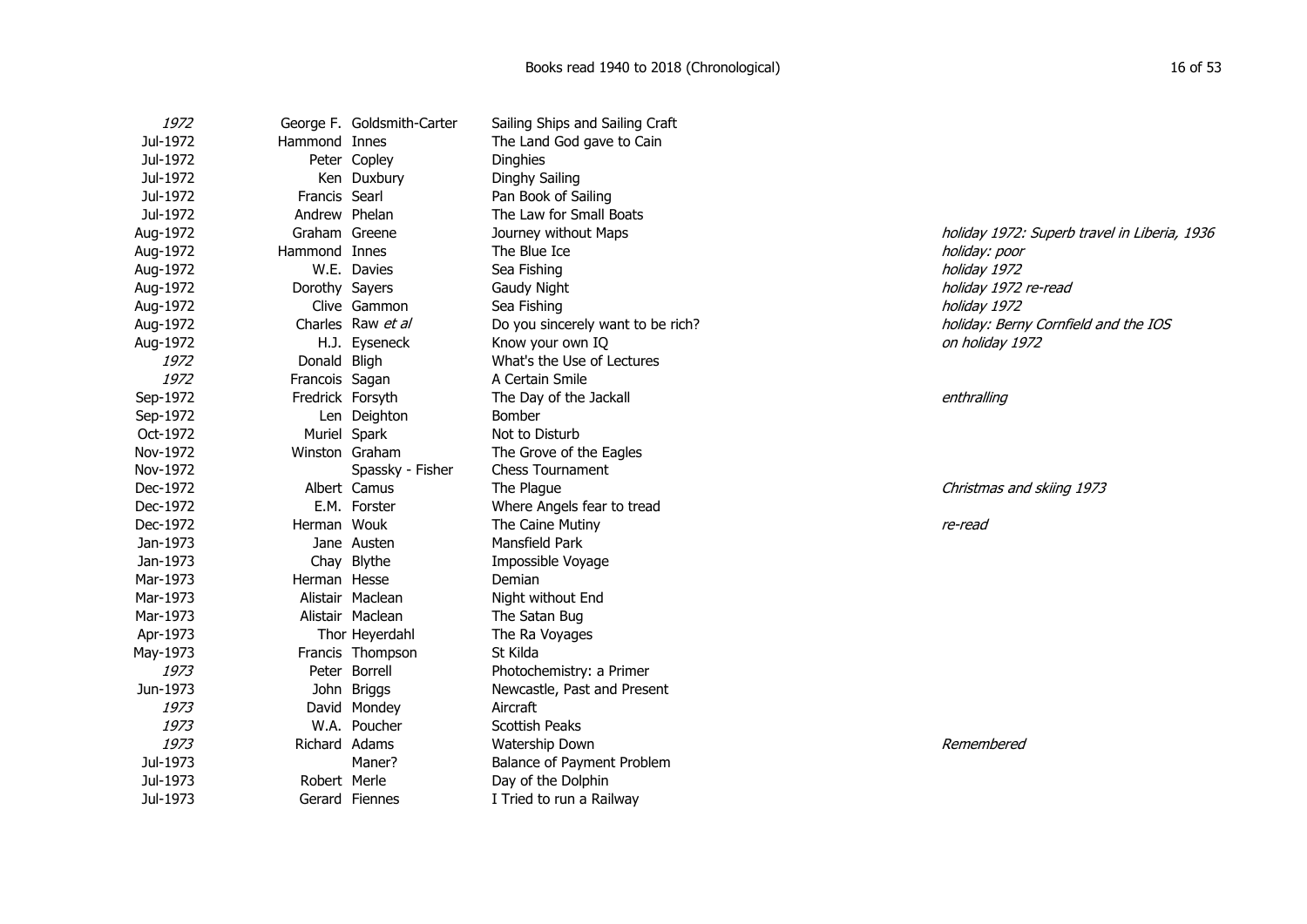| Jul-1973 |                        | John Hunt         | <b>Ascent of Everest</b>            | re-read                 |
|----------|------------------------|-------------------|-------------------------------------|-------------------------|
| Jul-1973 |                        | John Hillaby      | Journey through Britain             | $**$                    |
| Jul-1973 |                        | Isaac Asimov      | Pirates of the Asteroids            |                         |
| Aug-1973 | Sir Walter Scott       |                   | <b>Ouentin Durward</b>              | Austria Conference 1973 |
| Aug-1973 | Robert Louis Stevenson |                   | Masterof Ballantrae                 | Austria Conference 1973 |
| Aug-1973 |                        | Don Whillans      | Portrait of a Mountaineer           | Austria Conference 1973 |
| Sep-1973 |                        | zz_Anonymous      | A Propos I                          | learning French         |
| Sep-1973 |                        | zz_Anonymous      | A Propos II                         | learning French         |
| Sep-1973 |                        | Georges Simenon   | Le Chien Jaune (Maigret)            | learning French         |
| Sep-1973 |                        | Georges Simenon   | Felicité et La (Maigret)            | learning French         |
| Dec-1973 |                        | Chris Bonnington  | Everest South West Face             |                         |
| 1973     |                        | R.L Weber         | A Random Walk in Science            |                         |
| Dec-1973 |                        | J.E. Morpurgo     | <b>Barnes Wallis</b>                |                         |
| Dec-1973 |                        | E.E. Reid         | My First One Hundred Years          |                         |
| Jan-1974 |                        | zz_Anonymous      | Secret Agent (Paul's school book)   | French                  |
| Jan-1974 |                        | Agatha Christie   | Rendvous avec le Mort               | French                  |
| Jan-1974 |                        | Agatha Christie   | Un, Deux, Trois                     | French                  |
| Jan-1974 | Maurice Herzog         |                   | Annapurna                           | French, re-read         |
| Jan-1974 | Maurice Herzog         |                   | Makalu                              | French                  |
| Mar-1974 |                        | John Buchan       | Prester John                        | re-read                 |
| Mar-1974 |                        | Albert Camus      | L'Etranger                          | French                  |
| Mar-1974 |                        | Guy de Maupassant | Boule de Suif                       | French                  |
| Mar-1974 |                        | Guy de Maupassant | Compte de Bécasse                   | French                  |
| Mar-1974 |                        | Guy de Maupassant | Toine                               | French                  |
| Mar-1974 | Claude Rank            |                   | Le Camarade                         | french                  |
| 1974     |                        | J.J. Antier       | Sous Marin                          | French                  |
| 1974     |                        | Jean Franco       | Makalu                              | French                  |
| Jun-1974 |                        | Arthur Hailey     | Wheels                              |                         |
| Sep-1974 | André Gide             |                   | Ecole des Femmes                    | French                  |
| 1974     |                        | Ted Honderich     | Punishment                          |                         |
| 1974     |                        | Bryan Magee       | Popper                              |                         |
| Sep-1974 |                        | M.J. Moroney      | Facts from Figures                  |                         |
| Sep-1974 |                        | Stan Barstow      | The Raging Calm                     | re-read                 |
| Dec-1974 |                        | O.S. Nock         | <b>LMS Steam</b>                    |                         |
| Dec-1974 |                        | Rupert Hart-Davis | Peter Fleming                       |                         |
| Dec-1974 |                        | Stan Barstow      | Desperadoes                         | short stories           |
| Dec-1974 | Dorothy Sayers         |                   | Have his Carcass                    | re-read                 |
| 1975     |                        | Nicolas Bentley   | Russel's despatches from the Crimea |                         |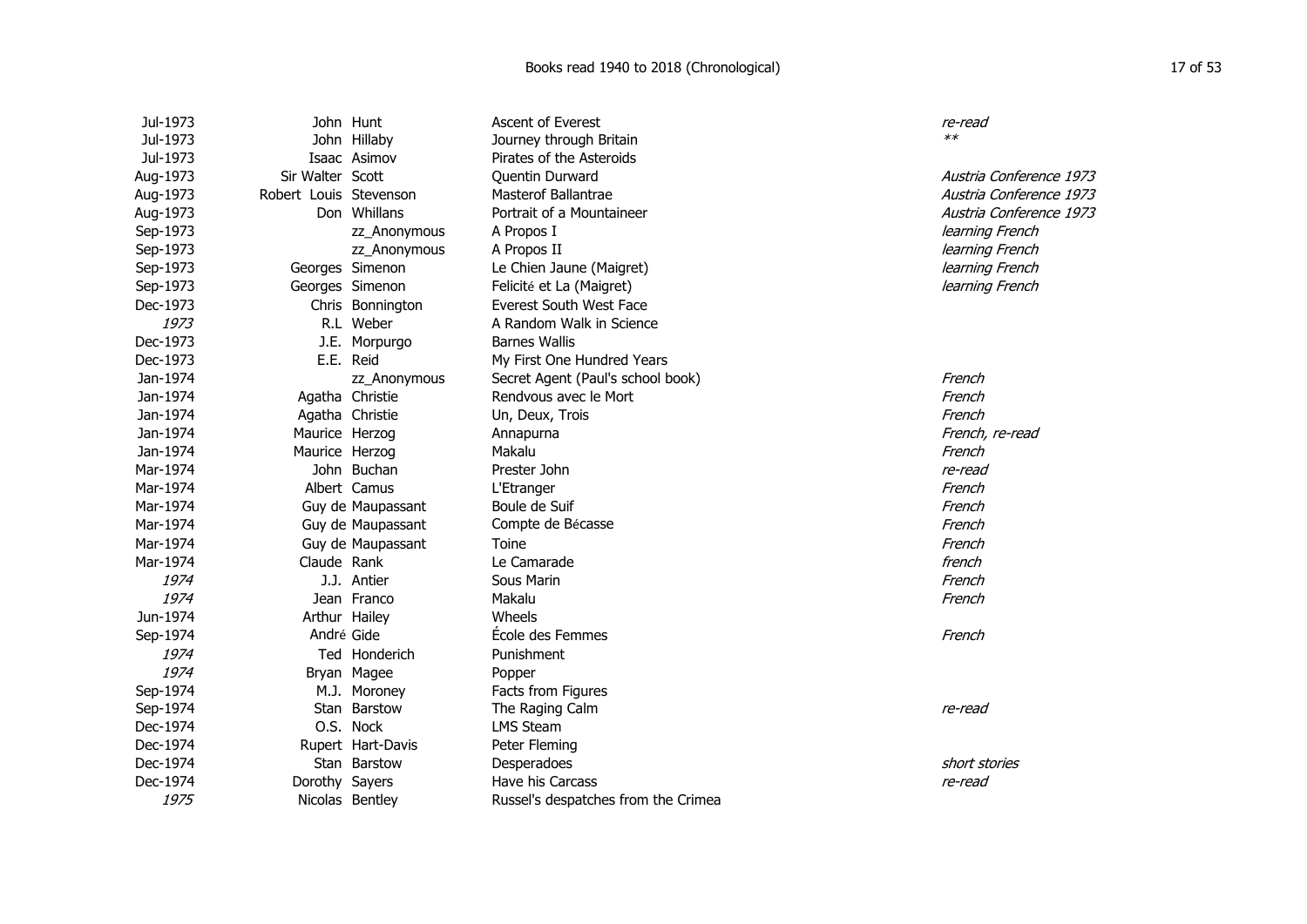| Jan-1975 |                      | Alistair Maclean       | Where Eagles Dare                        |                     |
|----------|----------------------|------------------------|------------------------------------------|---------------------|
| Jan-1975 |                      | C.N. Parkinson         | The Law of Delay                         |                     |
| Feb-1975 |                      | Daphne du Maurier      | The King's General                       |                     |
| Feb-1975 |                      | Gavin Maxwell          | The Rocks Remain                         |                     |
| Feb-1975 |                      | Dougal Robertson       | Survive the Savage Sea                   |                     |
| Feb-1975 |                      | Niccolo Machiavelli    | The Prince                               |                     |
| Mar-1975 |                      | B.J. McClelland        | <b>Statistical Mechanics</b>             |                     |
| Mar-1975 |                      | Ewen Montagu           | The Man who never was                    |                     |
| Mar-1975 | Kingsley Amis        |                        | Take a Girl like you                     |                     |
| Apr-1975 |                      | R. Keys                | Churnet Valley Railway                   |                     |
| Apr-1975 |                      | Daphne du Maurier      | The Glassblowers                         |                     |
| Apr-1975 | Lawrence Durrell     |                        | Monsieur                                 |                     |
| May-1975 |                      | J.S.R. Goodlad         | Science for non-Scientists               |                     |
| May-1975 |                      | Daphne du Maurier      | Hungry Hill                              |                     |
| 1975     |                      | Tom Gourdie            | Improve your handwriting                 | $**$                |
| 1975     | John R. Day          |                        | Trains                                   |                     |
| 1975     |                      | Edith Rudinger (ed)    | The Which guide to avoiding Back Trouble |                     |
| Jun-1975 |                      | L. Peillard            | Sink the Turpitz                         |                     |
| Jun-1975 |                      | C.P. Snow              | The Malcontents                          | Germany 1975        |
| Jul-1975 |                      | Daphne du Maurier      | Frenchman's Creek                        | Schull holiday 1975 |
| Jul-1975 |                      | Daphne du Maurier      | Rebecca                                  | Schull holiday 1975 |
| Jul-1975 |                      | Joe Brown              | The Hard Years                           | Schull holiday 1975 |
| Jul-1975 | Jean-Jaques Rousseau |                        | The Social Contract                      | Schull holiday 1975 |
| Aug-1975 |                      | Alexander Solzhenitsyn | Cancer Ward                              | Schull holiday 1975 |
| Aug-1975 | Desmond Bagley       |                        | The Ninth Directive                      | Schull holiday      |
| Aug-1975 |                      | Alistair Maclean       | <b>Guns of Navaronne</b>                 | Schull holiday 1975 |
| Sep-1975 |                      | Claude Cockburn        | <b>Bestseller</b>                        |                     |
| Sep-1975 |                      | Martin Gilbert         | Winston S. Churchill, IV                 | $***$               |
| Oct-1975 | Graham Greene        |                        | The Honorary Consul                      |                     |
| Oct-1975 | George Orwell        |                        | The Road to Wigan Pier                   |                     |
| Oct-1975 |                      | John Steinbeck         | East of Eden                             |                     |
| Nov-1975 | Fredrick Forsyth     |                        | Odessa File                              |                     |
| 1975     |                      | D. Baxendall           | Calculating Machines and Instruments     |                     |
| Dec-1975 |                      | H.G. Wells             | The Island of Dr. Moreau                 |                     |
| Dec-1975 | <b>Edward Heath</b>  |                        | Sailing                                  |                     |
| Dec-1975 |                      | John Davis             | Sailing                                  |                     |
| Jan-1976 |                      | Derek Lambert          | The Yermakov Transfer                    | skiing              |
| Jan-1976 |                      | Isaac Asimov           | Second Foundation                        | skiing 1976         |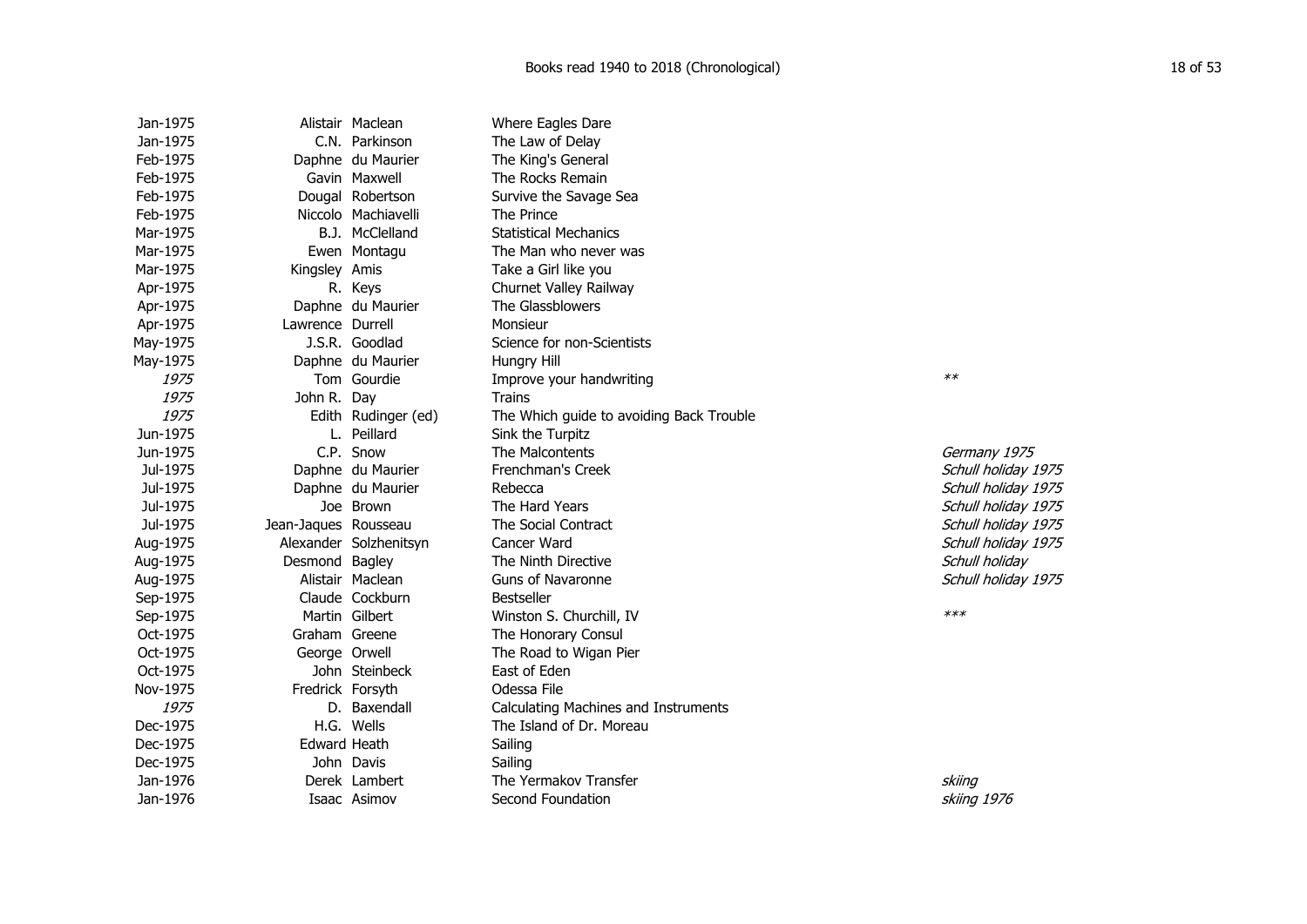| Jan-1976 |                  | Paul Brickhill         | Reach for the Sky                      | skiing 1976; re-read |
|----------|------------------|------------------------|----------------------------------------|----------------------|
| Feb-1976 |                  | Isaac Asimov           | Foundation and Empire                  |                      |
| Feb-1976 |                  | John Hillaby           | Journey through Europe                 | $**$                 |
| Feb-1976 |                  | Agatha Christie        | The Moving Finger                      |                      |
| Feb-1976 |                  | Agatha Christie        | <b>Hickory Dickory Dock</b>            |                      |
| Feb-1976 |                  | Agatha Christie        | Mrs Maginty's Dead                     |                      |
| Feb-1976 |                  | Agatha Christie        | The Clocks                             |                      |
| Feb-1976 |                  | Agatha Christie        | Why didn't they ask Evans              |                      |
| Feb-1976 |                  | Agatha Christie        | By the Pricking of my Thumbs           | re-read              |
| Feb-1976 |                  | Agatha Christie        | The Mirror cracked from side to side   |                      |
| Mar-1976 |                  | Arthur Hailey          | The Final Diagnosis                    |                      |
| Mar-1976 |                  | Peter Benchley         | Jaws                                   |                      |
| Mar-1976 |                  | Alexander Solzhenitsyn | A Day in the Life of Ivan Denisovitch  | re-read              |
| Mar-1976 |                  | Alistair Maclean       | <b>Ice Station Zebra</b>               |                      |
| Mar-1976 |                  | Alistair Maclean       | Bear Island                            |                      |
| Mar-1976 |                  | Alistair Maclean       | <b>Breakheart Pass</b>                 |                      |
| Apr-1976 |                  | Ken Kesey              | One flew over the cuckoo's nest        |                      |
| Apr-1976 | Fredrick Forsyth |                        | The Dogs of War                        |                      |
| Apr-1976 |                  | J.G. Giddins           | Our Chemical Environment               | and M.B. Monroe      |
| Apr-1976 |                  | Kurt Mendelsohn        | The Riddle of the Pyramids             |                      |
| May-1976 |                  | Dougal Haston          | The Eiger                              |                      |
| May-1976 | Lawrence Durrell |                        | Tunc                                   |                      |
| May-1976 | Lawrence Durrell |                        | Nunquam                                |                      |
| Jun-1976 |                  | Alistair Maclean       | Force 10 from Navaronne                |                      |
| Jul-1976 | Richard Adams    |                        | Shardik                                | holiday 1976         |
| Jul-1976 |                  | Agatha Christie        | <b>Destination Unknown</b>             | holiday 1976         |
| Jul-1976 |                  | Isaac Asimov           | Rings of Saturn                        | holiday 1976         |
| Aug-1976 |                  | Arnold Bennett         | Clayhanger                             | holiday 1976         |
| Aug-1976 |                  | Alexander Solzhenitsyn | August 1914                            | holiday 1976         |
| Aug-1976 |                  | Arnold Bennett         | Hilda Lessways                         | holiday 1976         |
| Sep-1976 | Elizebeth Bowen  |                        | House in Paris                         | Germany              |
| Sep-1976 |                  | Arnold Bennett         | These Twain                            | Germany              |
| Sep-1976 |                  | H.F. York              | The Advisors                           |                      |
| Sep-1976 |                  | zz_Anonymous           | Seismic Testing and Nuclear Explosions |                      |
| Oct-1976 |                  | E.M. Forster           | The Longest Journey                    |                      |
| Oct-1976 | Paul H. Kocher   |                        | Master of Middle Earth (Tolkien)       |                      |
| Nov-1976 | Graham Greene    |                        | Stamboul Train                         |                      |
| Nov-1976 |                  | Robert Graves          | Claudius the God                       |                      |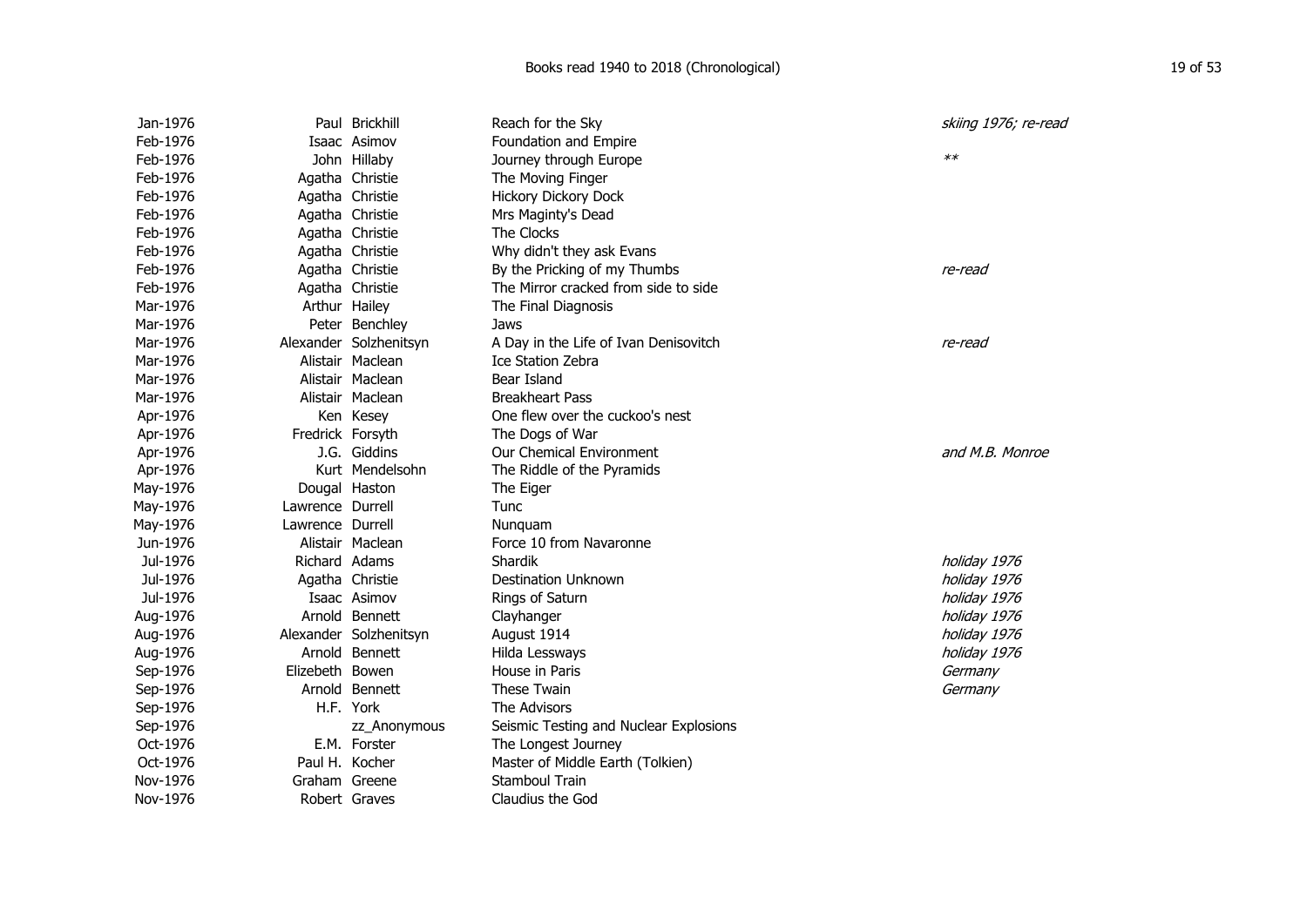| Nov-1976 |                  | Robert Graves    | I, Claudius                    |               |
|----------|------------------|------------------|--------------------------------|---------------|
| Dec-1976 |                  | Chris Bonnington | Everest, the Hard Way          |               |
| Jan-1977 |                  | Len Deighton     | Close up                       | skiing 1977   |
| Jan-1977 |                  | Len Deighton     | Spy Story                      | skiing 1977   |
| Jan-1977 |                  | John Wain        | Winter in the Hills            | skiing 1977   |
| Feb-1977 |                  | Martin Gilbert   | Winston S. Churchill, V        | $***$         |
| Mar-1977 |                  | Brian Glanville  | Goalkeepers are different      |               |
| Mar-1977 |                  | Len Deighton     | Yesterday's Spy                |               |
| Mar-1977 | Hammond Innes    |                  | North Star                     |               |
| Apr-1977 |                  | John Hillaby     | Journey to the Jade Sea        | $***$         |
| Apr-1977 |                  | Winston Graham   | Woman in the Mirror            |               |
| Apr-1977 |                  | Alistair Maclean | The Satan Bug                  |               |
| May-1977 | Desmond Bagley   |                  | The Vivero Letter              |               |
| May-1977 |                  | H.G. Wells       | Food for the Gods              |               |
| May-1977 |                  | Charles Dickens  | Martin Chuzzlewit              | $**$          |
| Jun-1977 |                  | Winston Graham   | Marnie                         |               |
| 1977     |                  | J.B. Whittow     | Geology and Scenery in Ireland |               |
| Jun-1977 |                  | Dick Francis     | <b>Blood Sport</b>             | holiday 1977  |
| Jul-1977 |                  | Dick Francis     | Nerve                          | holiday 1977  |
| Jul-1977 |                  | Dick Francis     | Dead Cert                      | holiday 1977  |
| Jul-1977 |                  | Dick Francis     | <b>Rat Race</b>                | holiday 1977  |
| Jul-1977 |                  | Dick Francis     | Knock Down                     | holiday 1978  |
| Jul-1977 |                  | Dick Francis     | Enquiry                        | holiday 1977  |
| Jul-1977 |                  | Dick Francis     | <b>High Stakes</b>             | holiday 1977  |
| Jul-1977 |                  | Dick Francis     | Sky Ride                       | holiday 1977  |
| Aug-1977 | Raymond Chandler |                  | The Long Goodbye               | holiday 1977  |
| Aug-1977 | Raymond Chandler |                  | Killer in the Rain             | holiday 1977  |
| Aug-1977 |                  | zz_Anonymous     | Penguin Book of Sea Stories    | holiday       |
| Aug-1977 |                  | Arthur Hailey    | Flight into Danger             | holiday, 1977 |
| Aug-1977 |                  | Cecil Lewis      | Sagittarius Ring               |               |
| Aug-1977 |                  | David Storey     | Pasmore                        |               |
| 1977     |                  | Peter Borrell    | Lecturing                      |               |
| Sep-1977 |                  | Tom Weir         | The Kyle Line                  |               |
| Sep-1977 |                  | Flora Thompson   | Lark Rise to Candleford        |               |
| Sep-1977 |                  | Dick Francis     | Forfeit                        |               |
| Sep-1977 |                  | zz_Anonymous     | Buying a Boat                  |               |
| Sep-1977 |                  | zz_Anonymous     | <b>Outboard Motors</b>         |               |
| Sep-1977 |                  | zz_Anonymous     | Jane's Book of Submarines      |               |
|          |                  |                  |                                |               |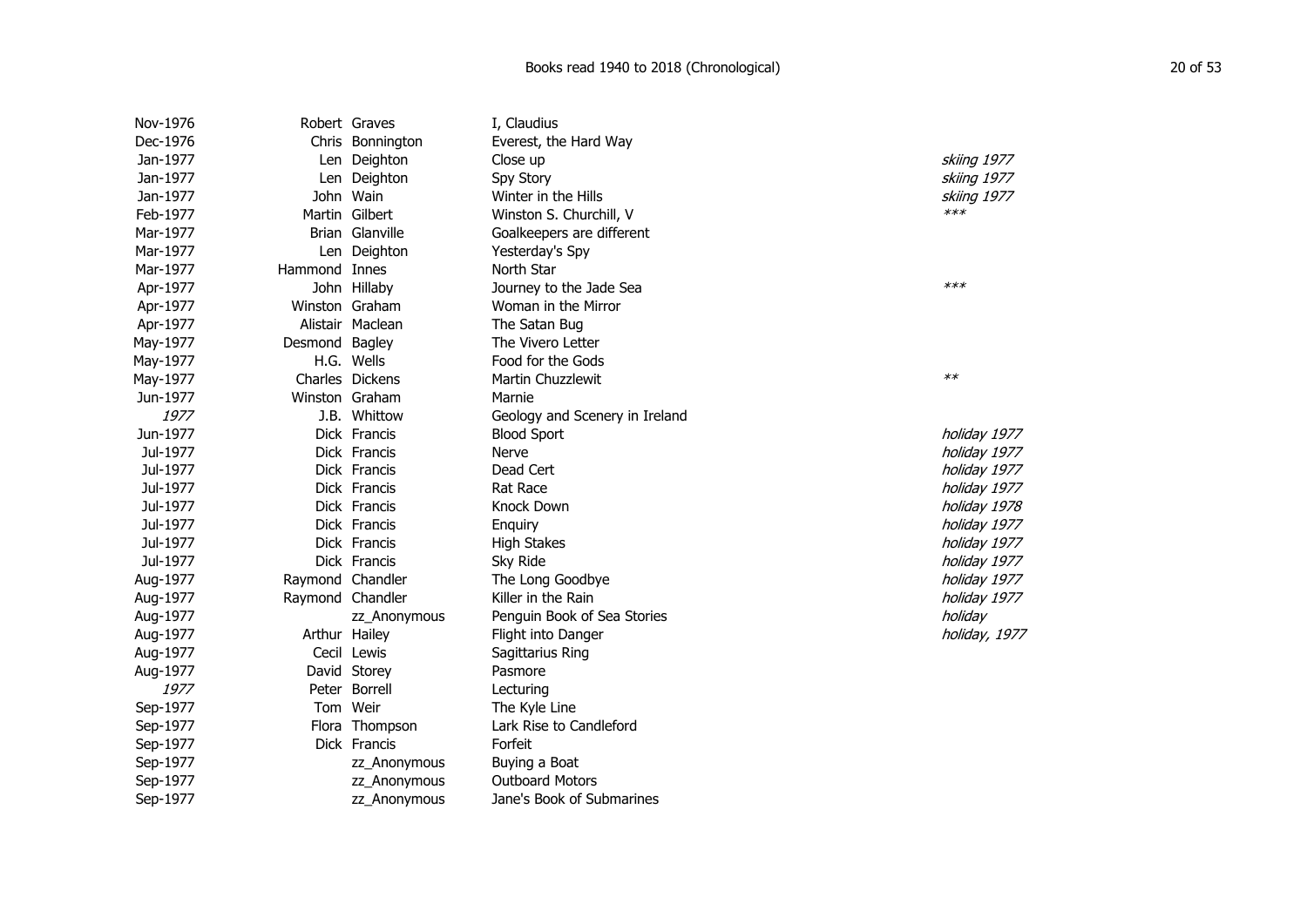| Sep-1977 |                     | Agatha Christie   | Poirot's Last Case                       |              |
|----------|---------------------|-------------------|------------------------------------------|--------------|
| Sep-1977 | Desmond Bagley      |                   | Snow Tiger                               |              |
| Sep-1977 |                     | Edna O'Brien      | Pagan Place                              |              |
| Sep-1977 | James Dean          |                   | Autobiography (Watergate)                |              |
| Oct-1977 |                     | Henry Williamson  | Tarka the Otter                          |              |
| Oct-1977 |                     | Eamon Dumphy      | Only a Game                              |              |
| Dec-1977 |                     | Alistair Maclean  | Caravan to Vacares                       |              |
| Dec-1977 |                     | Devla Murphy      | Full Tilt                                | $**$         |
| Dec-1977 |                     | Len Deighton      | Fighter                                  |              |
| Dec-1977 | Laurie Lee          |                   | Cider with Rosie                         |              |
| Dec-1977 | Laurie Lee          |                   | He walked out one midsummer morning      |              |
| Jan-1978 |                     | Joyce Grenfell    | J.G. Requests the pleasure               | skiing 1978  |
| Jan-1978 |                     | Arthur Hopcroft   | The Football Man                         | skiing       |
| Jan-1978 |                     | Ernest Hemingway  | Death in the Afternoon                   | skiing 1978  |
| Feb-1978 |                     | Dick Francis      | Risk                                     |              |
| Feb-1978 |                     | Dick Francis      | For Kicks                                |              |
| Feb-1978 |                     | Dick Francis      | <b>Bonecrack</b>                         |              |
| Mar-1978 |                     | Alistair Maclean  | Golden Gate                              |              |
| Mar-1978 |                     | Franz Kafka       | America                                  |              |
| Mar-1978 |                     | John Cressy       | Men, Maids and Murders                   |              |
| Apr-1978 |                     | Arthur Hailey     | Money Changers                           |              |
| Apr-1978 | Hammond Innes       |                   | Maddon's Rock                            |              |
| Apr-1978 |                     | Compton MacKensie | Life and Times, Octave 1                 |              |
| May-1978 |                     | Dick Francis      | Odds against                             |              |
| May-1978 |                     | R.V. Jones        | Most Secret War                          |              |
| May-1978 |                     | John Hillaby      | Journey into Love                        |              |
| Jun-1978 | Lord Justice Parker |                   | Windscale Report                         |              |
| 1978     |                     | Alun Richards     | The Penguin Book of Sea Stories          |              |
| 1978     |                     | John Westwood     | An All Colour World of Trains            |              |
| Jun-1978 |                     | C.P. Snow         | The Masters                              | re-read      |
| Jun-1978 |                     | Dick Francis      | Smokescreen                              |              |
| Jun-1978 |                     | Terrence Robinson | Golden Horseshoe (U-Boats)               |              |
| Jun-1978 |                     | Terrence Robinson | The Spying Game                          | ? Author     |
| Jun-1978 | Norman Lucas        |                   | The Great Spy Ring                       |              |
| Jul-1978 |                     | J.E. Gordon       | Structures or Why things don't fall down |              |
| Jul-1978 |                     | Leo Tolstoy       | Anna Karenina                            | re-read      |
| Jul-1978 |                     | Dick Francis      | In the Frame                             | holiday 1978 |
| Jul-1978 |                     | Dick Francis      | <b>Flying Finish</b>                     | holiday      |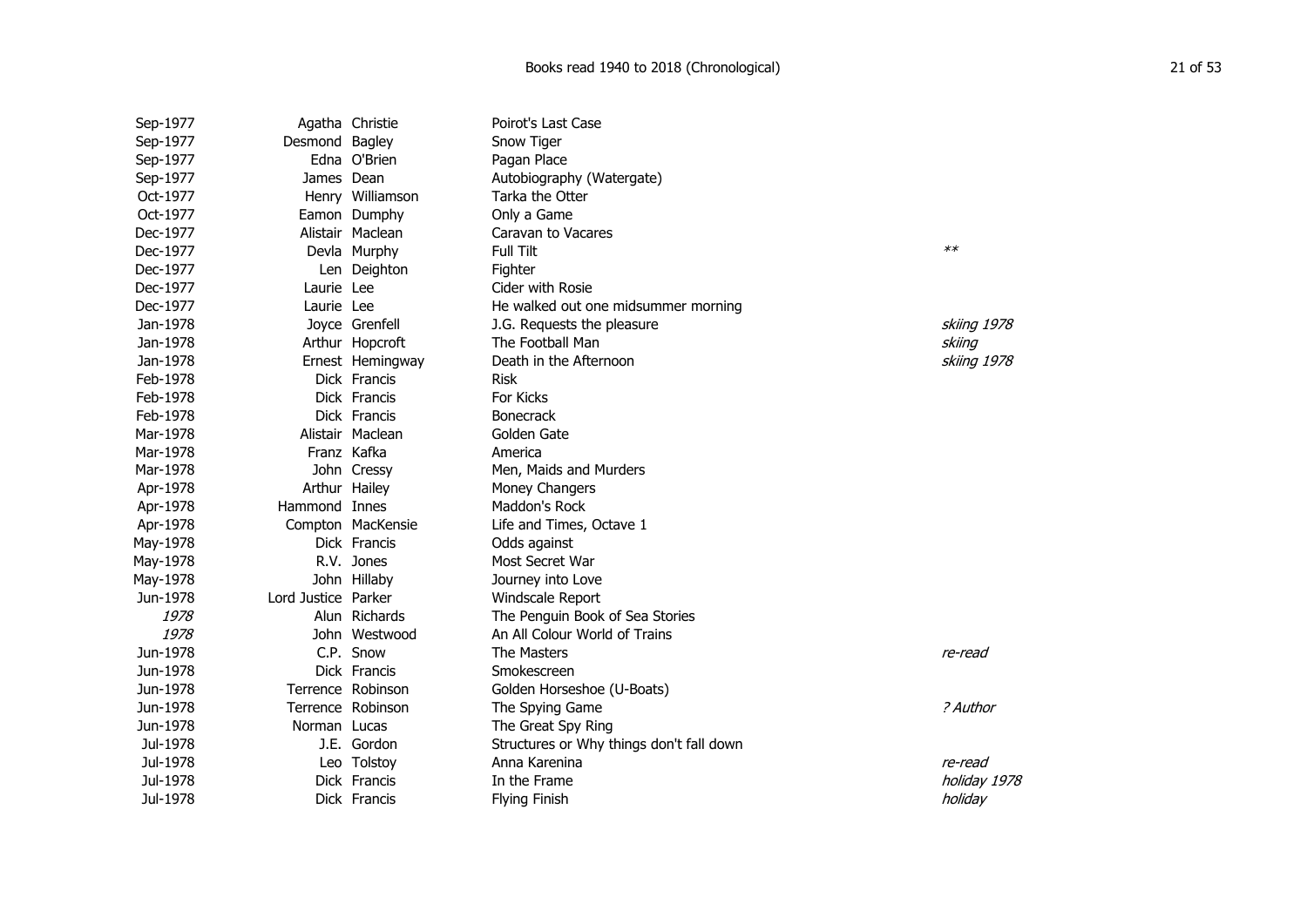| Aug-1978 | Felix R. Paturi      |                     | Nature, Mother of Invention         | holiday 1978               |
|----------|----------------------|---------------------|-------------------------------------|----------------------------|
| Aug-1978 |                      | J.E. Gordon         | The New Science of Strong Materials |                            |
| Sep-1978 |                      | Jan de Hartog       | Captain Jan                         | re-read                    |
| Sep-1978 | James Ramsay Ullmann |                     | Wyndam's Way                        |                            |
| Oct-1978 |                      | Mikhail Sholokhov   | The Virgin Soil Upturned            |                            |
| Nov-1978 |                      | Len Deighton        | Twinkle, Twinkle Little Spy         |                            |
| Dec-1978 | Antonia Frazer       |                     | Quiet as a Nun                      |                            |
| Dec-1978 | Richard Adams        |                     | Plague Dogs                         |                            |
| Jan-1979 |                      | Alistair Maclean    | Seawitch                            | skiing 1979                |
| Jan-1979 |                      | Alan Silitoe        | Key to the Door                     | skiing 1979                |
| Jan-1979 | Desmond Bagley       |                     | The Enemy                           | skiing 1979                |
| Jan-1979 |                      | John Ervine         | Yachtsman's Weekend                 | skiing 1979                |
| Jan-1979 |                      | Erskine Childers    | The Riddle of the Sands             | ***At least second re-read |
| Jan-1979 |                      | The Times           | Letters to the Times                |                            |
| Jan-1979 | Hammond Innes        |                     | <b>Big Footprints</b>               |                            |
| Mar-1979 |                      | Francis Chichester  | Around the World in Gypsy Moth      |                            |
| Mar-1979 |                      | Francis Chichester  | The Lonely Sea and Sky              |                            |
| Apr-1979 |                      | Cox et al.          | The Royal Scots of the LMS          |                            |
| Apr-1979 |                      | Peter Francis       | Volcanoes                           |                            |
| May-1979 | Christopher Ralling  |                     | The Voyage of Charles Darwin        |                            |
| May-1979 |                      | Alan Moorhead       | Darwin and the Beagle               |                            |
| May-1979 | Charles Darwin       |                     | Evolution by Natural Selection      | with A.R. Wallace          |
| May-1979 |                      | Ruth Moore          | Charles Darwin                      |                            |
| May-1979 | Charles Darwin       |                     | Journal                             |                            |
| 1979     |                      | John Kolbert        | The Sneyds, Squires of Keele        |                            |
| Jun-1979 |                      | Reed's              | Nautical Almanac                    |                            |
| 1979     |                      | William Shakespeare | Henry V                             |                            |
| Jun-1979 |                      | C.S. Forrester      | The Commodore                       |                            |
| Jun-1979 |                      | C.S. Forrester      | Hornblower and the Hotspur          |                            |
| Jul-1979 |                      | James Herriot       | If only they could talk             |                            |
| 1979     |                      | Peter Medawar       | Advice to a Young Scientist         |                            |
| 1979     |                      | William Shakespeare | Henry IV part 1                     |                            |
| Jul-1979 |                      | James Herriot       | It shouldn't happen to a vet        |                            |
| Jul-1979 |                      | James Herriot       | Let sleeping vets lie               |                            |
| Jul-1979 | Lynne Reid Banks     |                     | My Darling Villain                  |                            |
| Aug-1979 |                      | C.S. Forrester      | The Ship                            | Holiday 1979               |
| 1979     |                      | William Shakespeare | Henry IV part 2                     |                            |
| Aug-1979 |                      | C.S. Forrester      | Midshipman Hornblower               | Holiday 1979               |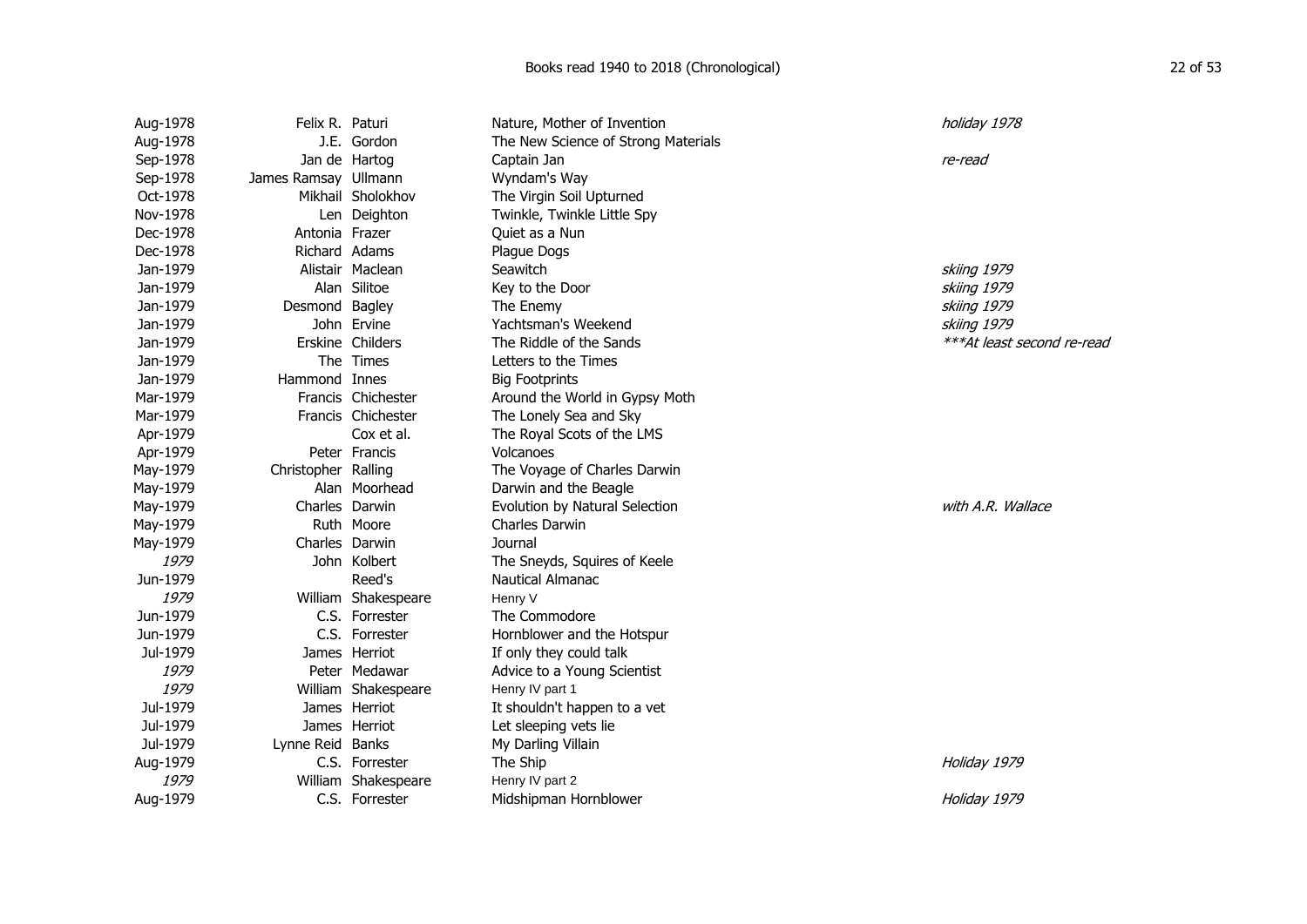| Aug-1979 |                     | C.S. Forrester      | Ship of the Line             | Holiday 1979   |
|----------|---------------------|---------------------|------------------------------|----------------|
| Aug-1979 | Hammond Innes       |                     | The White South              | Holiday 1979   |
| Aug-1979 |                     | Alistair Maclean    | Fly Away                     | Holiday 1979   |
| Aug-1979 |                     | William Faulkner    | As I lay Dying               | re-read        |
| Aug-1979 |                     | Claire Francis      | Hell and Highwater           |                |
| Aug-1979 |                     | Naomi James         | Woman Alone                  |                |
| Sep-1979 |                     | Naomi James         | At one with the sea          |                |
| 1979     |                     | William Shakespeare | <b>Measure for Measure</b>   |                |
| Sep-1979 |                     | Fred Hoyle          | Stonehenge                   |                |
| Sep-1979 |                     | Fred Hoyle          | Energy or Extinction         |                |
| Sep-1979 |                     | Pamela Frankau      | Pen to Paper                 |                |
| Sep-1979 |                     | Pamela Frankau      | Winged Horse                 |                |
| Oct-1979 |                     | Rumer Godden        | Greengage Summer             | re-read        |
| 1979     |                     | William Shakespeare | Henry VIII                   |                |
| Oct-1979 | Neville Shute       |                     | The Rainbow and the Rose     |                |
| Oct-1979 |                     | Tim Severin         | The Brendan Voyage           |                |
| Oct-1979 | Carola Oman         |                     | <b>Nelson</b>                |                |
| Nov-1979 |                     | Brian Magee         | Men of Ideas                 |                |
| 1979     |                     | William Shakespeare | Romeo & Juliet               |                |
| Nov-1979 |                     | Erhrlich et al      | The Process of Evolution     |                |
| Dec-1979 |                     | John Le Carré       | A Small town in Germany      |                |
| Dec-1979 | Anthony Eden        |                     | The Full Circle              | only half read |
| Jan-1980 | Desmond Bagley      |                     | <b>High Citadel</b>          | Skiing 1980    |
| Jan-1980 |                     | James Herriot       | Vets might fly               | Skiing 1980    |
| Jan-1980 |                     | Claire Francis      | Come Wind or Weather         | Skiing 1980    |
| Jan-1980 | Christopher Timothy |                     | Vet behind the ears          | Skiing 1980    |
| Jan-1980 | Desmond Bagley      |                     | Wyatt's Huricane             | Skiing 1980    |
| Jan-1980 |                     | Ronald Lockley      | Private Life of a Rabbit     |                |
| Feb-1980 | Robert Mark         |                     | The Office of Constable      |                |
| Feb-1980 |                     | Alistair Maclean    | Night without End            | re-read        |
| Feb-1980 | Hammond Innes       |                     | Trojan Horse                 |                |
| Mar-1980 |                     | David Attenborough  | Life on Earth                |                |
| Mar-1980 |                     | Milton Friedman     | Free to Choose               |                |
| Mar-1980 |                     | Mary McCarthy       | The Stones of Florence       |                |
| Mar-1980 |                     | R. Rowledge         | <b>LMS Railway Engines</b>   |                |
| Apr-1980 |                     | Len Deighton        | SS-GB                        |                |
| Apr-1980 | Margaret Drabble    |                     | The Millstone                |                |
| Apr-1980 |                     | John Le Carré       | Tinker, Tailor, Soldier, Spy |                |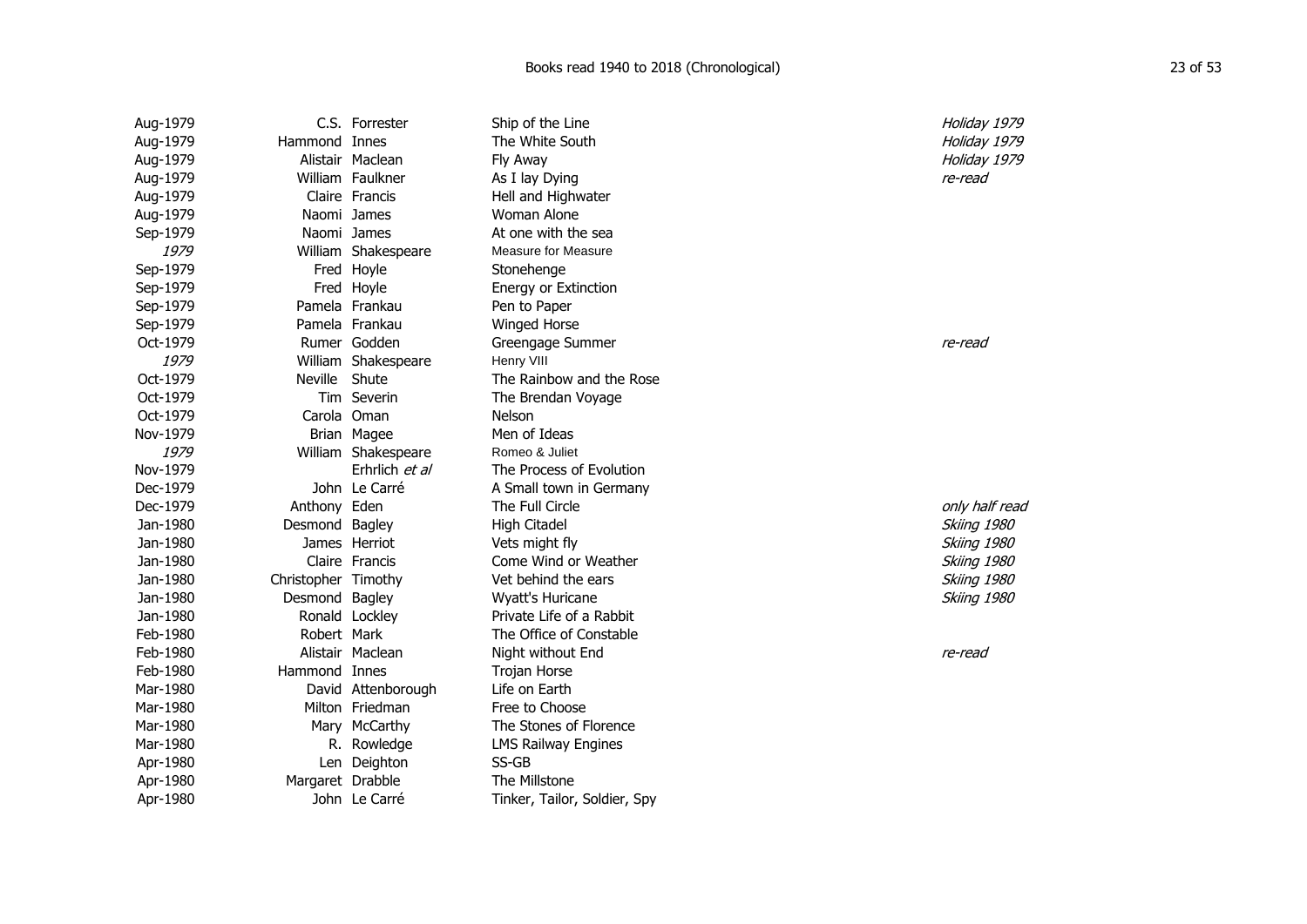| Apr-1980    |                     | Rumer Godden         | <b>Black Narcissus</b>                                     |                      |
|-------------|---------------------|----------------------|------------------------------------------------------------|----------------------|
| May-1980    |                     | Dick Francis         | <b>Trial Run</b>                                           |                      |
| May-1980    |                     | Office Tech. Assess. | The Effects of Nuclear War                                 |                      |
| May-1980    |                     | Edna O'Brien         | August is a wicked month                                   |                      |
| May-1980    | Hammond Innes       |                      | The Strode Venturer                                        |                      |
| May-1980    | Margaret Drabble    |                      | The Needle's Eye                                           |                      |
| 1980        |                     | Len Deighton         | Blitzkreig, from the rise of Hitler to the fall of Dunkirk |                      |
| 1980        |                     | Peter Habeler        | Everest: the Impossible Victory                            |                      |
| 1980        | F.                  | McDermot             | How to be Happy in Switzerland                             |                      |
| Jun-1980    |                     | John Merrill         | Turn Right at Lands End                                    |                      |
| <i>1980</i> |                     | David Singmaster     | Notes on Rubik's Magic Cube                                |                      |
| Jun-1980    |                     | Ngaio Marsh          | The Nursing Home Murder                                    |                      |
| Jul-1980    |                     | Jane Austen          | Pride and Prejudice                                        |                      |
| Jul-1980    |                     | Jane Austen          | Northanger Abbey                                           |                      |
| Jul-1980    | Richard Nixon       |                      | The Nixon Memoirs                                          |                      |
| Aug-1980    |                     | Jane Austen          | Mansfield Park                                             | holiday 1980 re-read |
| Aug-1980    | Kenneth Clarke      |                      | Leonardo da Vinci                                          | holiday 1980         |
| Aug-1980    |                     | C.S. Forrester       | Happy Return                                               | Holiday 1980         |
| Aug-1980    | Hammond Innes       |                      | Levkas Man                                                 | holiday 1980         |
| Aug-1980    |                     | Dick Francis         | The Sport of Queens                                        | holiday 1980         |
| <i>1980</i> | Alice Kimball Smith |                      | Robert Oppenheimer                                         | with Charles Weiner  |
| Sep-1980    |                     | Len Deighton         | The Battle of Britain                                      |                      |
| Oct-1980    |                     | Daphne du Maurier    | The House on the Strand                                    |                      |
| Nov-1980    |                     | John Le Carré        | Smiley's People                                            |                      |
| Nov-1980    |                     | Joseph Conrad        | The Shadow Line                                            |                      |
| Dec-1980    |                     | Joseph Conrad        | The Rescue                                                 |                      |
| Dec-1980    |                     | Joseph Conrad        | Under Western Eyes                                         |                      |
| Jan-1981    | Bernard Levin       |                      | <b>Taking Sides</b>                                        | skiing 1981          |
| 1981        |                     | Derek Wood           | Jane's World Aircraft Recognition Handbook                 |                      |
| Jan-1981    |                     | Peter Goodchild      | J. Robert Oppenheimer                                      | skiing 1982          |
| Jan-1981    | Anthony Powell      |                      | from a View to Death                                       | skiing 1983          |
| Jan-1981    |                     | Fitzroy Maclean      | Tito                                                       |                      |
| Feb-1981    | Fredrick Forsyth    |                      | The Devil's Alternative                                    |                      |
| Feb-1981    | Frank Page          |                      | Alone against the Atlantic                                 |                      |
| Feb-1981    |                     | O.S. Nock            | The Great Western                                          |                      |
| Feb-1981    |                     | Robert Oppenheimer   | Letters and Recollections                                  |                      |
| Mar-1981    |                     | Max Hastings         | Bomber Command                                             |                      |
| Mar-1981    | Alistair Cooke      |                      | Six Men                                                    |                      |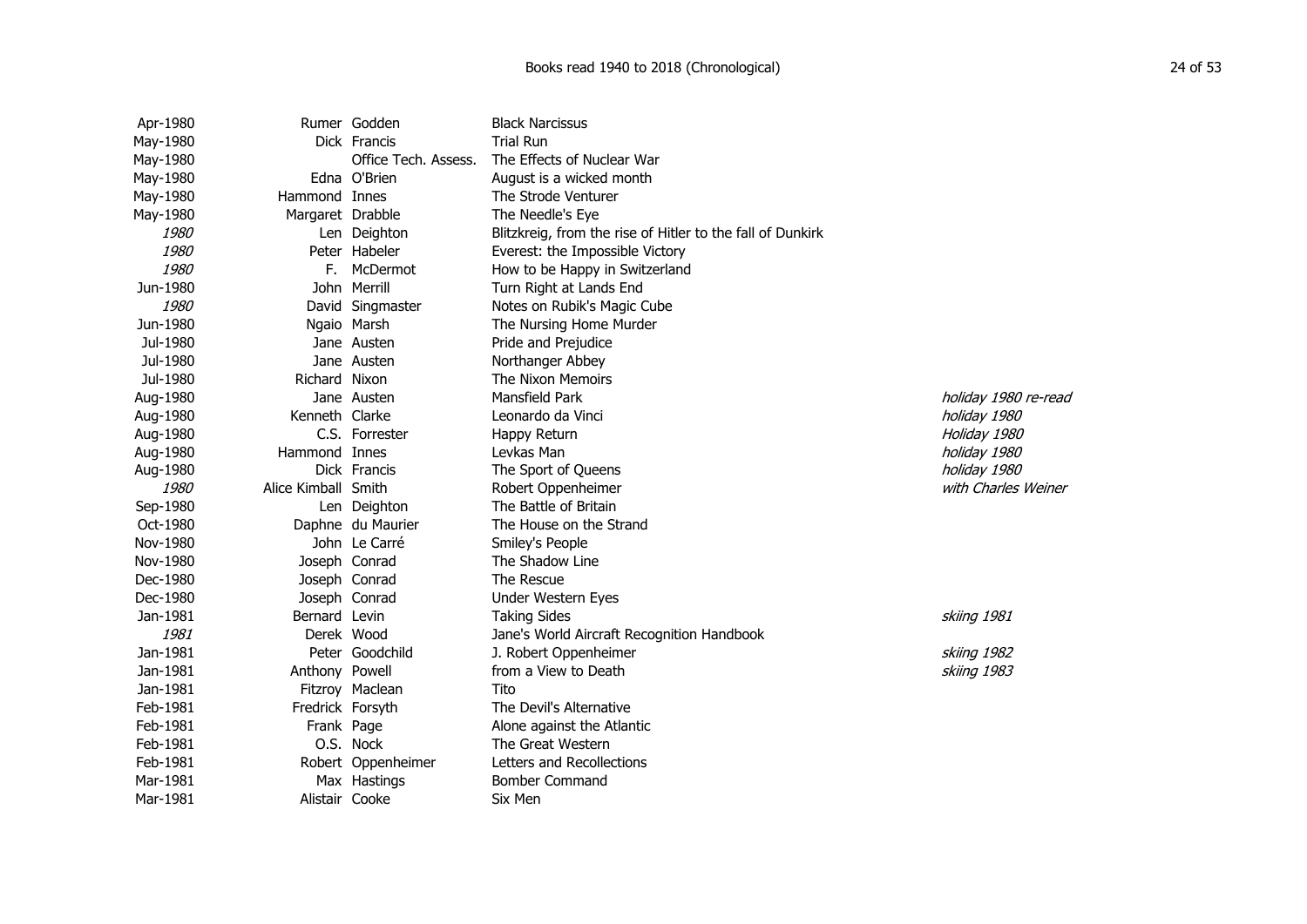| Apr-1981 |                  | Ronald Lockley   | Orielton                                     |                    |
|----------|------------------|------------------|----------------------------------------------|--------------------|
| Apr-1981 |                  | Shirley Williams | Politics for the People                      |                    |
| May-1981 | The Lord Denning |                  | <b>Family Story</b>                          |                    |
| May-1981 |                  | M&G Finance      | People and their Money                       |                    |
| 1981     |                  | John Fowles      | The Enigma of Stonehenge                     | with Barry Brukoff |
| 1981     | Michael Frayne   |                  | Great Railway Journeys of the World          | with others        |
| 1981     |                  | P.L. Clark       | Staffordshire Railways                       |                    |
| Jun-1981 |                  | A.E. Grigg       | Bletchley: Town of Trains                    |                    |
| Jun-1981 |                  | Carl Djerrassi   | The Politics of Contraception                |                    |
| Jul-1981 |                  | John Le Carré    | The Honorable Schoolboy                      |                    |
| Jul-1981 |                  | Dick Francis     | Whip Hand                                    |                    |
| Aug-1981 |                  | Stan Barstow     | A Brother's Tale                             | football           |
| Aug-1981 | Dorothy Sayers   |                  | The Documents in the Case                    |                    |
| Sep-1981 |                  | Paul Theroux     | The Old Patagonian Express                   |                    |
| Sep-1981 |                  | Leon Radzinowicz | The Growth of Crime                          |                    |
| Oct-1981 | Rudyard Kipling  |                  | Kim                                          |                    |
| Nov-1981 |                  | Paul Theroux     | The Great Railway Bazaar                     |                    |
| Nov-1981 |                  | zz_Anonymous     | Radio Control                                |                    |
| Dec-1981 |                  | Roger Pilkington | Small Boat to the Skagerrak                  |                    |
| Dec-1981 |                  | zz_Anonymous     | Great Railway Journeys of the World          |                    |
| Jan-1982 |                  | Chris Bonnington | Quest for Adventure                          |                    |
| Jan-1982 |                  | Otto Frisch      | What little I remember                       | $**$               |
| Jan-1982 |                  | Agatha Christie  | Autobiography                                |                    |
| Feb-1982 |                  | Agatha Christie  | The Listerdale Mystery                       | short stories      |
| Feb-1982 |                  | Agatha Christie  | Poirot's Last case                           |                    |
| Feb-1982 |                  | Agatha Christie  | Murder in the Mews                           | three stories      |
| Feb-1982 |                  | Agatha Christie  | <b>Clocks</b>                                |                    |
| Mar-1982 |                  | Henry Cooper     | Autobiography                                | skiing, 1982       |
| Mar-1982 |                  | Emily Brontë     | <b>Wuthering Heights</b>                     | skiing, 1983       |
| Mar-1982 |                  | Alistair Maclean | Athabasca                                    | awful!             |
| Mar-1982 | Richard Adams    |                  | Girl in a Swing                              | $***$              |
| Apr-1982 | Richard Ludlow   |                  | <b>Maltese Circle</b>                        | NRC, Ottawa        |
| Apr-1982 |                  | Nick Mika        | Railways of Canada                           | NRC, Ottawa 1982   |
| May-1982 | Sir Walter Scott |                  | Waverly                                      | NRC, Ottawa 1982   |
| May-1982 | Ranulph Fiennes  |                  | Hell on Ice                                  |                    |
| 1982     | Terry Allen      |                  | An Encyclopedia of Model Railways            |                    |
| Jun-1982 |                  | Joseph Conrad    | Nigger of the Narcissus, Typhoon & others    |                    |
| 1982     | Ronald Faux      |                  | High Ambition; biography of Reinhold Messner |                    |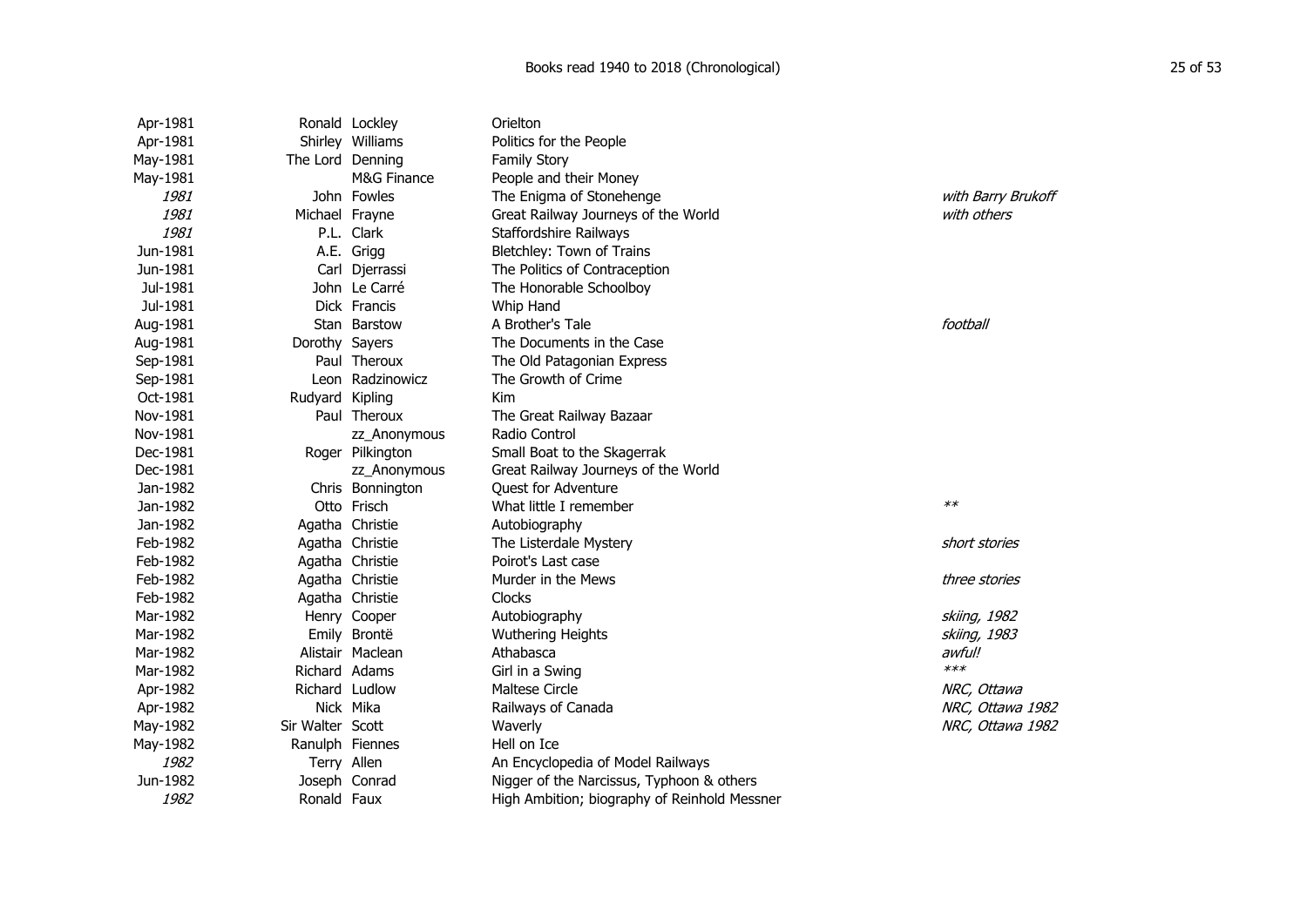| 1982     | Richard Gough      |                     | History of Myddle                       |                     |
|----------|--------------------|---------------------|-----------------------------------------|---------------------|
| 1982     | Hammond Innes      |                     | The Angry Mountain                      |                     |
| Jun-1982 |                    | Dick Francis        | Reflex                                  |                     |
| Jul-1982 |                    | Len Deighton        | <b>XPD</b>                              |                     |
| Jul-1982 | Adrian Tame        |                     | Maralinga (British Atomic Weapons)      | with F.P. Rowbotham |
| Aug-1982 | John Noble Wilford |                     | The Mapmakers                           |                     |
| Aug-1982 |                    | Daphne du Maurier   | The Scapegoat                           | $\ast$              |
| Sep-1982 |                    | Eric Newby          | The Big Red Train Ride                  | $\ast$              |
| Sep-1982 |                    | Martin Gardner      | Science, Good, Bad and Bogus            |                     |
| Oct-1982 |                    | Sir Walter Runciman | Tragedy at St Helena                    | Napoleon            |
| Oct-1982 |                    | Roger Pilkington    | Small Boat to Bavaria                   |                     |
| Nov-1982 |                    | Devla Murphy        | <b>Tiberan Foothold</b>                 |                     |
| Nov-1982 |                    | Phillip Geddes      | The Mouth of the Dragon                 |                     |
| Dec-1982 |                    | zz_Anonymous        | Encyclopedia of Model Railways          |                     |
| Dec-1982 |                    | Paul Theroux        | Mosquito Coast                          |                     |
| Jan-1983 |                    | James Herriot       | The Lord God made them all              |                     |
| Jan-1983 |                    | Eric Newby          | Love and War in the Apenines            |                     |
| Jan-1983 |                    | Richard Deacon      | A History of the British Secret Service |                     |
| Feb-1983 | Anthony Trollope   |                     | The Warden                              |                     |
| Feb-1983 | Anthony Trollope   |                     | <b>Barchester Towers</b>                |                     |
| Mar-1983 |                    | zz_Anonymous        | Geheim Kurier                           | German              |
| Apr-1983 |                    | zz_Anonymous        | Scharfe und Achtzen Kinder              | German              |
| May-1983 |                    | zz_Anonymous        | German Once a Week (I & II)             | German              |
| 1983     | Toshio Ito         |                     | Kites                                   |                     |
| 1983     |                    | Robin McKenzie      | <b>Treat Your Own Neck</b>              |                     |
| Jul-1983 |                    | zz_Anonymous        | Deutsche Sprachlehrer für Auslander     | German              |
| Aug-1983 | Heinz G. Konsalik  |                     | Ein Komet fallt vom Himmel              | German              |
| Oct-1983 |                    | Eric Newby          | Slowly down the Ganges                  |                     |
| Nov-1983 | Sheriden Moreley   |                     | Oscar Wilde                             |                     |
| Jan-1984 |                    | Eric Newby          | A Short Walk in the Hindu Kush          |                     |
| Jan-1984 |                    | Len Deighton        | Goodbye Mickey Mouse                    |                     |
| Jan-1984 |                    | Eric Newby (ed)     | <b>Great Ascents</b>                    |                     |
| Feb-1984 |                    | Martin Gilbert      | Winston S. Churchill, VI                |                     |
| Feb-1984 |                    | Chris Bonnington    | Kongur                                  |                     |
| Feb-1984 |                    | Martin Gardner      | Aha - Gotcha                            |                     |
| Feb-1984 |                    | Claire Francis      | The Commanding Sea                      |                     |
| Mar-1984 | James Randi        |                     | Flim-Flam                               |                     |
| Mar-1984 |                    | G.F. Allen          | An Illustrated History of Railways      |                     |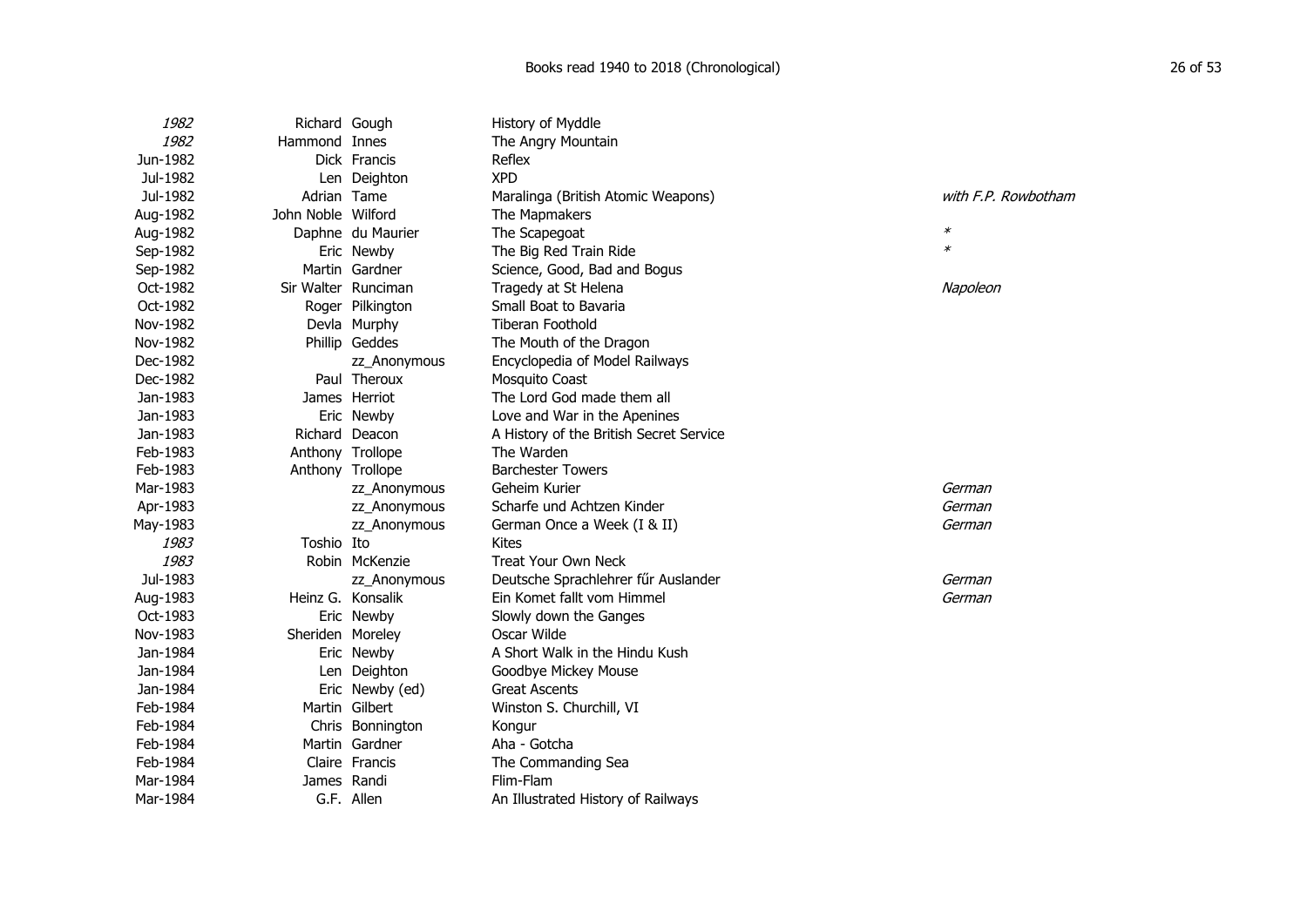| Mar-1984 |                  | Dick Francis        | Enquiry                                         | skiing, Tignes      |
|----------|------------------|---------------------|-------------------------------------------------|---------------------|
| Mar-1984 |                  | Peter Matheson      | Snow Leopard                                    | skiing, Tignes      |
| Mar-1984 |                  | Dick Francis        | <b>Banker</b>                                   | skiing 1984, Tignes |
| Apr-1984 |                  | Ranulph Fiennes     | To the Ends of the Earth                        |                     |
| May-1984 |                  | John Le Carré       | Little Drummer Girl                             |                     |
| May-1984 |                  | G. Hoskins          | The English Landscape                           |                     |
| May-1984 |                  | Andrew Hodges       | Alan Turing, the Enigma                         |                     |
| 1984     |                  | David Attenborough  | The Living Planet                               |                     |
| Jun-1984 | Anthony Jay      |                     | Yes Minister (3)                                |                     |
| Jun-1984 |                  | G. Hoskins          | One Man's England                               |                     |
| Jun-1984 |                  | S. Chandrasekar     | Arthur Eddington                                |                     |
| Jul-1984 | George Elliot    |                     | Adam Bede                                       |                     |
| Aug-1984 | Graham Greene    |                     | Gun for Sale                                    |                     |
| Aug-1984 | Graham Greene    |                     | Monseigneur Quixote                             |                     |
| Aug-1984 |                  | Reinhold Messner    | In High Places                                  |                     |
| Aug-1984 |                  | Anthony Trollope    | Phineas Phinn                                   |                     |
| Sep-1984 |                  | C.V. Wedgewood      | The Thirty Years War                            |                     |
| Oct-1984 |                  | Paul Scott          | 1 - Jewel in the Crown                          |                     |
| Nov-1984 |                  | Ursula Bloom        | Parson Extraordinary                            |                     |
| Nov-1984 |                  | Ursula Bloom        | Price beyond Rubies                             |                     |
| Dec-1984 |                  | David Lloyd-George  | War Memoirs, 1 & 2                              |                     |
| Jan-1985 |                  | Paul Scott          | 2 -Jewel in the Crown (Day of the Scorpion)     |                     |
| Jan-1985 |                  | Helen Forrester     | Twopence to cross the Mersey (1)                |                     |
| Jan-1985 |                  | Eric Newby          | The Last Grain Race                             |                     |
| Jan-1985 |                  | Jeffrey Archer      | Cain and Abel                                   |                     |
| Feb-1985 | Lawrence Olivier |                     | Olivier                                         |                     |
| Feb-1985 |                  | Libby Purves        | Single Handed (Observer Cross Atlantic Race)    |                     |
| Feb-1985 |                  | Helen Forrester     | Liverpool Miss (2)                              |                     |
| Feb-1985 |                  | Helen Forrester     | By the Waters of Liverpool (3)                  |                     |
| 1985     |                  | Helen Forrester     | Three Women of Liverpool                        |                     |
| Mar-1985 |                  | Eric Newby          | On the shores of the Mediterranean              |                     |
| Mar-1985 |                  | John Frost          | A Drop too Many (Arnhem Battle)                 | Skiing 1985         |
| Mar-1985 |                  | Paul Scott          | 3 - Jewel in the Crown (Towers of Silence)      | Skiing 1986         |
| Apr-1985 |                  | Paul Scott          | 4 - Jewel in the Crown (Division of the Spoils) |                     |
| Apr-1985 |                  | David Lodge         | Small World                                     |                     |
| Apr-1985 |                  | Clive Pontin        | The Right to Know                               |                     |
| Apr-1985 |                  | Eric Maria Remarque | All Quiet on the Western Front                  |                     |
| Apr-1985 |                  | Herbert Werner      | Iron Coffins                                    |                     |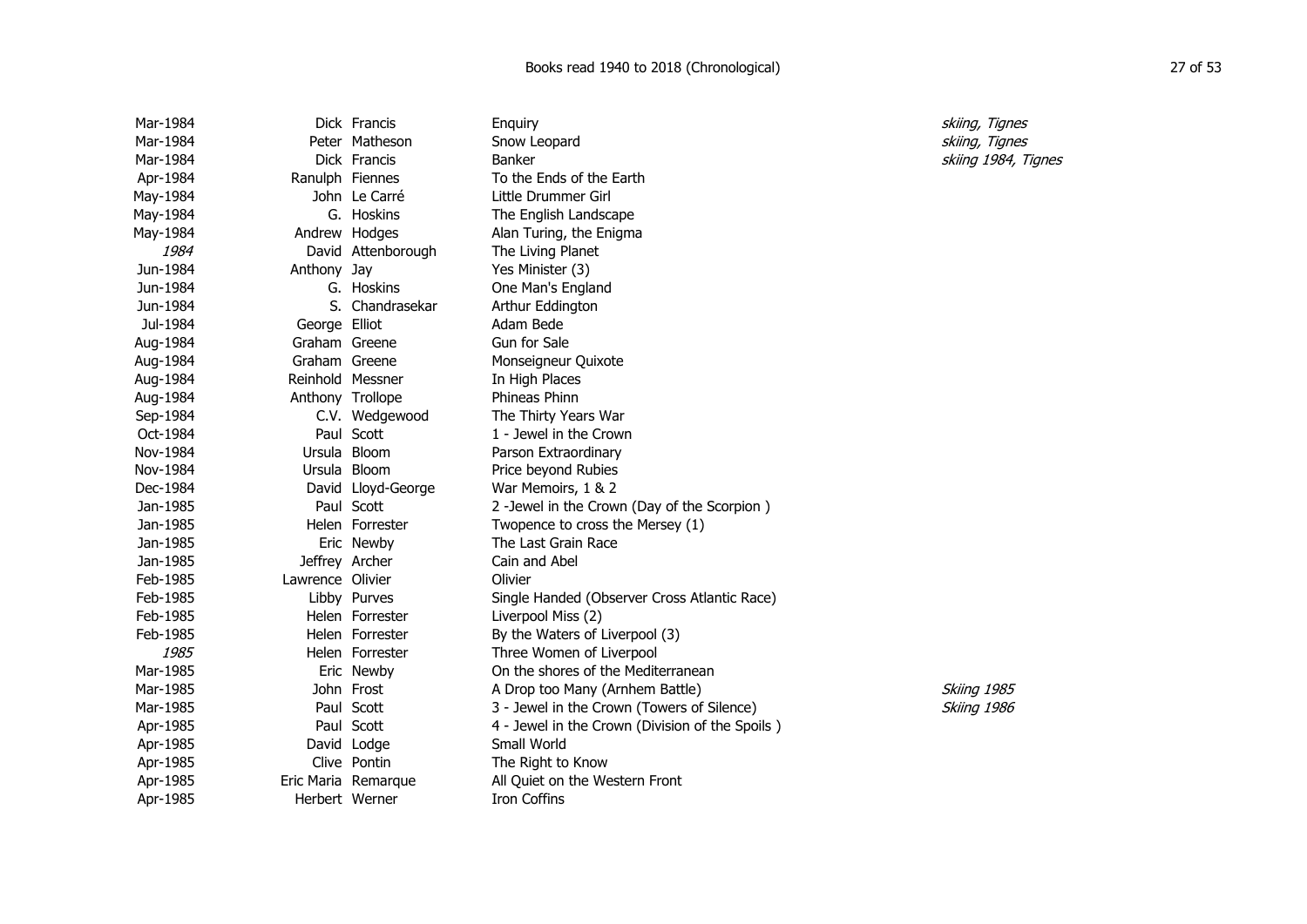| May-1985 | Winston S. Churchill |                   | My Early Life                                 |                           |
|----------|----------------------|-------------------|-----------------------------------------------|---------------------------|
| May-1985 |                      | Andrew Pettigrew  | The Awakening Giant                           | about China               |
| 1985     | W. Philip Conolly    |                   | British Railways Re-grouping Atlas & Gazeteer | $***$                     |
| Jun-1985 |                      | Henry Green       | Loving                                        |                           |
| 1985     | Edmund Hilary        |                   | High Adventure                                |                           |
| 1985     |                      | Eric Newby        | My Life and times in the Rag Trade            |                           |
| 1985     | A.L.F. Rivet         |                   | Town & Country in Roman Britain               |                           |
| Jun-1985 | Graham Greene        |                   | The Heart of the Matter                       |                           |
| Jul-1985 |                      | Mike Brearley     | The Art of Captaincy                          |                           |
| Jul-1985 | Jeffrey Archer       |                   | Not a Penny more; not a Penny less            | sailing with Eric 1985    |
| Jul-1985 |                      | W.J. Turner       | Mozart                                        | sailing                   |
| Aug-1985 |                      | Irving Stone      | Men to match my Mountains                     | <b>USA 1985</b>           |
| Aug-1985 |                      | John Hillaby      | Journey Home                                  | <b>USA</b>                |
| Sep-1985 |                      | J.W. Powell       | Exploring the Grand Canyon                    |                           |
| Sep-1985 |                      | P.D. James        | Death of an Expert Witness                    |                           |
| Sep-1985 | Heinrich Harrer      |                   | Return to Tibet                               |                           |
| Sep-1985 |                      | N. M. Clark (ed)  | Campfires and Cattle Trails                   | letters of J. H. Harshman |
| Oct-1985 |                      | Jack Fingleton    | The Cricket Crisis                            |                           |
| Oct-1985 |                      | Shiva Naipaul     | Fireflies                                     |                           |
| Oct-1985 | Maurice Herzog       |                   | Annapurna                                     | re-read                   |
| Oct-1985 |                      | J.E.Q. Barford    | Climbing in Great Britain                     | re-read                   |
| Oct-1985 | Richard Hough        |                   | Admirals in Collision                         |                           |
| 1985     |                      | Dennis Winter     | Death's Men                                   | entered in list 1991      |
| Nov-1985 |                      | Shirley Du Bouley | Cecily Saunders (The Hospice Movement)        |                           |
| Nov-1985 |                      | Dick Francis      | Danger                                        |                           |
| Nov-1985 | Anthony Burton       |                   | Walking the Line                              |                           |
| Nov-1985 |                      | Peter Fleming     | Bayonets to Llasa                             |                           |
| Nov-1985 | Frieder Stöckli      |                   | Ich bin Susanne Haűsermann                    | German                    |
| Dec-1985 |                      | John Christopher  | Die Wachter                                   | German                    |
| Jan-1986 |                      | Erich Kästner     | Die Schule der Diktoratur                     | German                    |
| Feb-1986 |                      | Erich Kästner     | Emil and the Detective                        | * German                  |
| Feb-1986 |                      | Erich Kästner     | Emil und die Zwillinge                        | * German                  |
| Mar-1986 |                      | V.S. Naipaul      | Middle Passage                                | skiing 1986               |
| Mar-1986 |                      | P.D. James        | <b>Unnatural Causes</b>                       | skiing 1986               |
| Mar-1986 |                      | Dick Francis      | Proof                                         | skiing 1986               |
| Apr-1986 |                      | Paul Theroux      | The Kingdom by the Sea                        | $\ast$                    |
| Apr-1986 | Clau Hinrich Casdorf |                   | Weihnachten 1945                              | German                    |
| May-1986 |                      | O.F. Lang         | Wenn de verstummst, dann ich spreche          | German, part read         |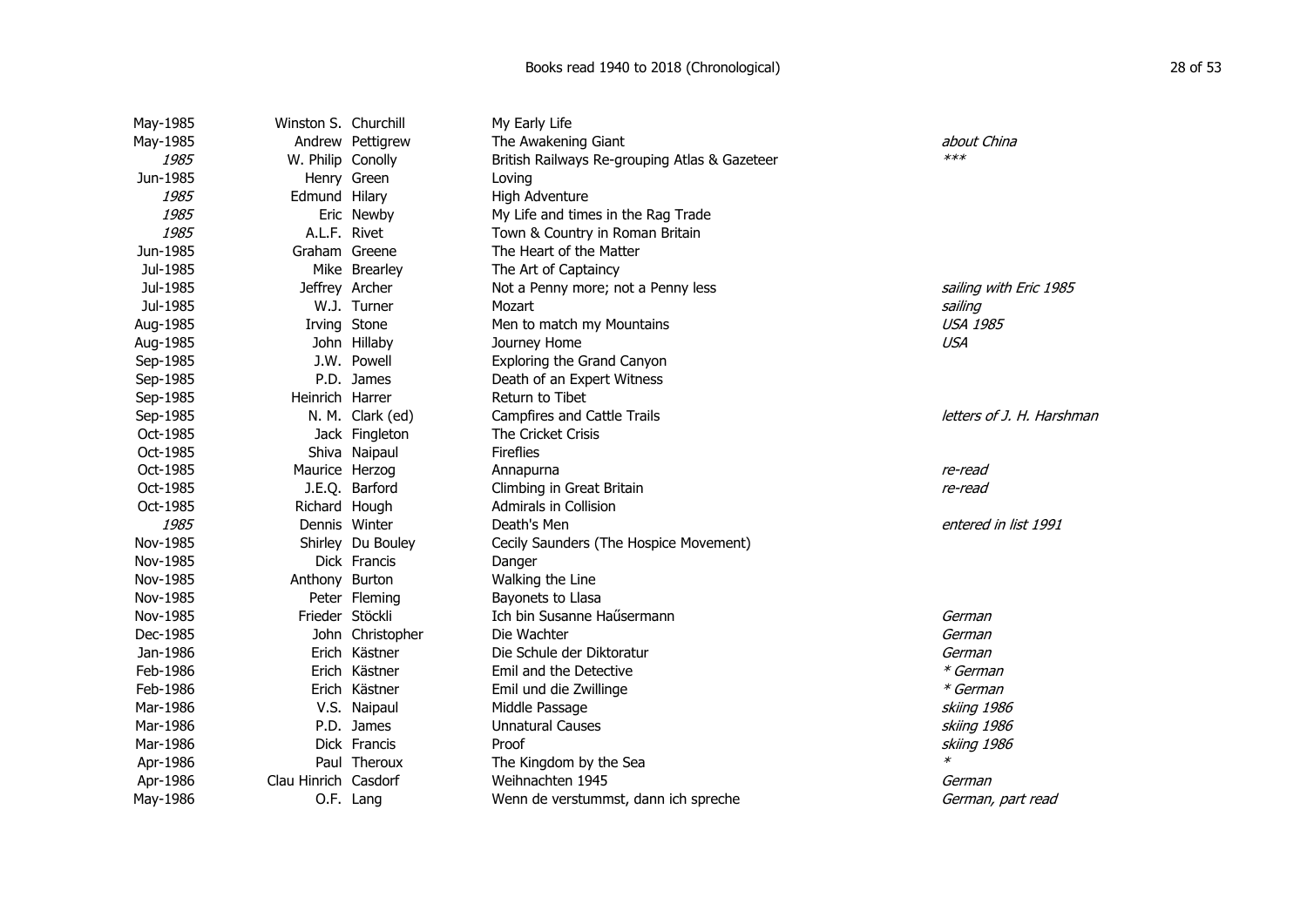| Jun-1986 |                      | Erich Kästner         | Als ich ein kleine Junge war         | * German               |
|----------|----------------------|-----------------------|--------------------------------------|------------------------|
| Jun-1986 | Ephraim Kisholm      |                       | Bekentnisse eines perfekten Ehemanns | German                 |
| 1986     | Reinhold Messner     |                       | Mein Weg                             | German                 |
| 1986     | Robert L Latham      |                       | The Shorter Pepys                    | in part                |
| 1986     | Christopher Harrison |                       | The History of Keele                 |                        |
| Jul-1986 |                      | Paul Theroux          | Picture Palace                       | Holiday in Sweden 1986 |
| Jul-1986 | L.T.C. Rolt          |                       | George and Robert Stephenson         | Holiday in Sweden 1986 |
| Jul-1986 |                      | P.D. James            | Shroud for a Nightingale             | Holiday in Sweden 1986 |
| Jul-1986 |                      | P.D. James            | Unsuitable Job for a Woman           | Holiday in Sweden 1986 |
| Jul-1986 |                      | Peter Medawar         | Memoirs of Thinking Raddish          | Holiday in Sweden 1986 |
| Jul-1986 |                      | Eric Newby            | Something Wholesale                  | Holiday in Sweden 1986 |
| Aug-1986 | Ephraim Kisholm      |                       | Salamas Urteil                       | German (part read)     |
| Aug-1986 |                      | Atterdam- Zuckmayer   | Das Scheusal                         | German                 |
| Sep-1986 |                      | Jochen Rennecker      | Schlactshiff Turpitz                 | German                 |
| Sep-1986 |                      | Alec Guiness          | Blessings in Disguise                |                        |
| Sep-1986 | Robert Graves        |                       | Wife to Mr Milton                    |                        |
| Oct-1986 |                      | Helen McKinnes        | Ride a Pale Horse                    |                        |
| Nov-1986 | Werner Maser         |                       | <b>Adolf Hitler</b>                  |                        |
| Jan-1987 | Alistair Cooke       |                       | America                              |                        |
| Feb-1987 |                      | Robert Rhodes-James   | <b>Randolf Churchill</b>             |                        |
| Feb-1987 |                      | P.D. James            | A Taste for Death                    |                        |
| Mar-1987 |                      | E. Arnot Robertson    | <b>Ordinary Families</b>             | Skiing 1987            |
| Mar-1987 |                      | Dick Francis          | Break in                             | Skiing 1987            |
| Mar-1987 |                      | Chris Bonnington      | The Everest Years                    | Skiing 87              |
| Apr-1987 | Martin Gilbert       |                       | Winston S. Churchill, VII            |                        |
| May-1987 | Graham Duke          |                       | Air Traffic Control                  |                        |
| May-1987 |                      | zz Anonymous          | Deutschland Umsonst                  | German                 |
| Jun-1987 | Primo Levi           |                       | The Periodic Table                   | $**$                   |
| Jun-1987 |                      | James Lovelock        | The Gaia Hypothesis                  | $**$                   |
| Jul-1987 |                      | P.D. James            | Cover Her Face                       |                        |
| Jul-1987 |                      | Arnold Bennett        | The Grand Babylon Hotel              | holiday 1987           |
| Jul-1987 |                      | Dick Francis          | <b>Twice Shy</b>                     | holiday 1987           |
| Jul-1987 | Primo Levi           |                       | If not now, When?                    | holiday 1987           |
| Jul-1987 | Joseph Kessel        |                       | La Passante de Sans Souci            | French; holiday 1987   |
| Aug-1987 |                      | Frank Smythe          | Over Tyrolean Hills                  |                        |
| Sep-1987 |                      | James Lovelock        | The Great Extinction                 | with M. Allaby         |
| Oct-1987 |                      | Alexander Solzhenitsn | <b>First Circel</b>                  |                        |
| Oct-1987 | Norman Moss          |                       | Klaus Fuchs                          |                        |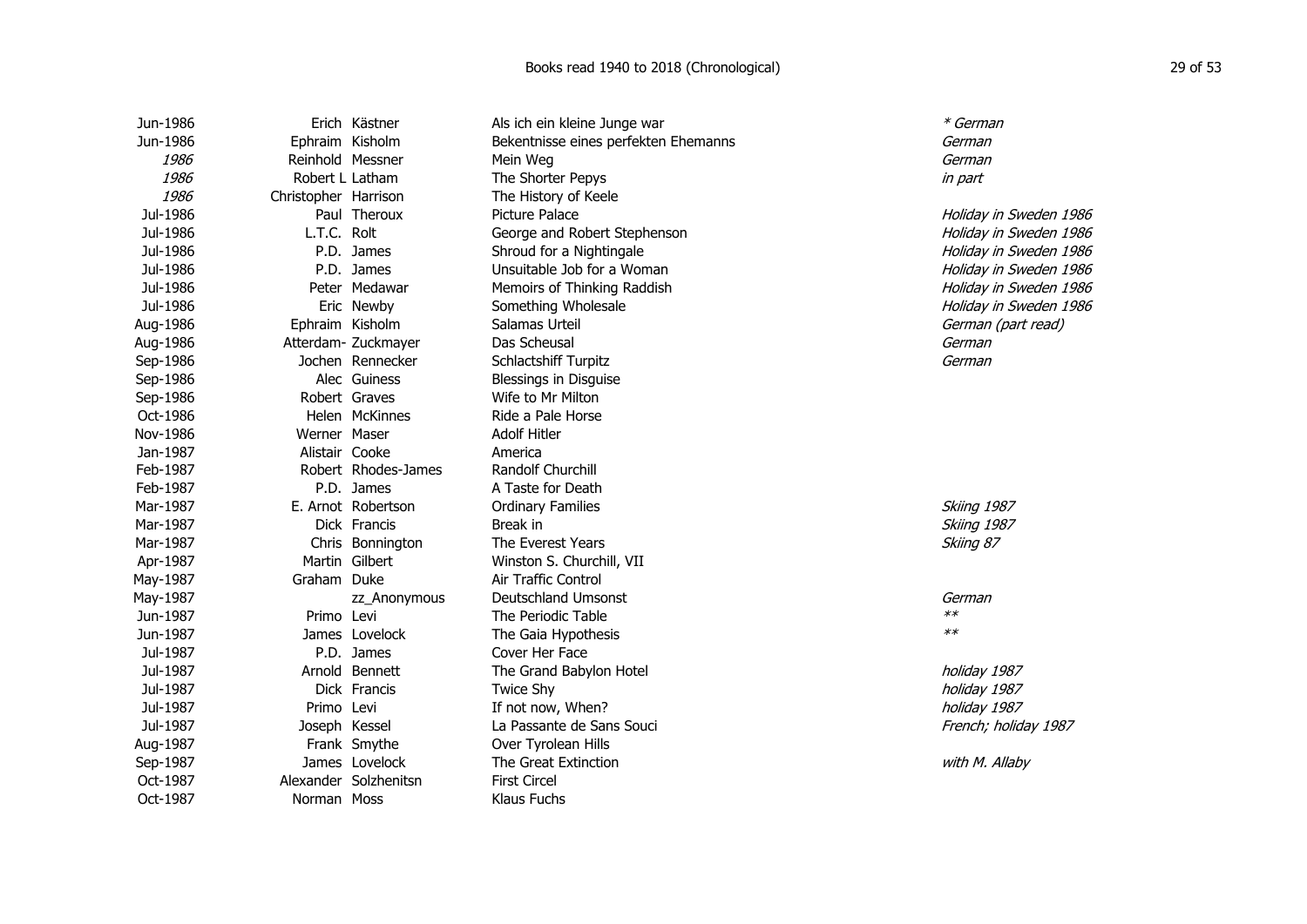## Books read 1940 to 2018 (Chronological) 30 of 53

| Nov-1987 | Joseph Kessel   |                       | Le Lion                                                              | French                       |
|----------|-----------------|-----------------------|----------------------------------------------------------------------|------------------------------|
| Nov-1987 |                 | Pamela Frankau        | The Willow Cabin                                                     |                              |
| Dec-1987 |                 | John Mortimer         | The Rumpole Omnibus (R. of the Bailey, Triumphs of R., Return of R.) |                              |
| Dec-1987 |                 | Roger Siefert         | Struggle without End                                                 | with J. Unwin                |
| Jan-1988 |                 | Sir Ernest Shackleton | South                                                                | $***$                        |
| Jan-1988 |                 | J. Lynn & A. Jay      | Yes, Prime Minister, I                                               |                              |
| Jan-1988 |                 | J. Lynn & A. Jay      | Yes, Prime Minister, II                                              |                              |
| Feb-1988 |                 | Patrick Cauvin        | L'Amour Aveugle                                                      |                              |
| Feb-1988 |                 | Mikhail Sholokhov     | Harvest on the Don                                                   |                              |
| Feb-1988 |                 | P. Gosling            | The Lotus 1-2-3 Companion                                            |                              |
| Mar-1988 |                 | Devla Murphy          | Where the Indus is Young                                             | skiing 1988                  |
| Mar-1988 |                 | Stuart Gilbert        | The Thames Water Barrier                                             | skiing 1988, with Ray Horner |
| Mar-1988 |                 | Dick Francis          | <b>Bolt</b>                                                          | skiing, 1988                 |
| Apr-1988 | Thomas Hardy    |                       | A Pair of Blue Eyes                                                  |                              |
| Apr-1988 |                 | P.D. James            | The Black Tower                                                      |                              |
| Apr-1988 |                 | John Gribbin          | The Hole in the Sky                                                  | The ozone hole               |
| May-1988 |                 | V.S. Naipaul          | The Enigma of the Arrival                                            |                              |
| May-1988 |                 | Richard Rhodes        | The Making of the Atomic Bomb                                        |                              |
| May-1988 | Richard West    |                       | River of Tears                                                       | Rio Tinto Zinc               |
| May-1988 |                 | R.E. Mould            | Chernobyl - the Real Story                                           |                              |
| Jun-1988 | Thornton Wilder |                       | The Woman of Andros                                                  |                              |
| Jun-1988 |                 | V.S. Naipaul          | The Mimic Man                                                        |                              |
| Jul-1988 |                 | Sir John Harvey-Jones | Making it Happen                                                     |                              |
| Jul-1988 |                 | Eric Newby            | Traveller's Life                                                     |                              |
| Aug-1988 | Douglas Adams   |                       | Dick Gently's Holistic Detective Agency                              | $***$                        |
| Aug-1988 |                 | John Le Carré         | The Perfect Spy                                                      |                              |
| Sep-1988 |                 | Anita Brookner        | Hotel du Lac                                                         |                              |
| Sep-1988 | Primo Levi      |                       | The Drowned and the Saved                                            |                              |
| Oct-1988 |                 | Martin Gilbert        | Winston S. Churchill, VIII                                           |                              |
| Oct-1988 |                 | Mary Renault          | Fire from Heaven                                                     | Alexander                    |
| 1989     |                 | Jochen Brennecke      | Schlachtschiff Turpitz                                               | German                       |
| Jan-1989 |                 | Richard Inghams       | The Best of Dear Bill                                                |                              |
| Jan-1989 |                 | zz_Anonymous          | The Amada                                                            | pamphlet                     |
| Mar-1989 |                 | Erich Kästner         | Als ich ein kleine Junge war                                         | German, re-read              |
| Apr-1989 |                 | Jane Austen           | Persuation                                                           |                              |
| Apr-1989 |                 | Len Deighton          | Lach dich Tot, Baby                                                  | German                       |
| May-1989 |                 | Len Deighton          | Winter                                                               |                              |
| May-1989 |                 | Hugh Dundas           | <b>Flying Start</b>                                                  |                              |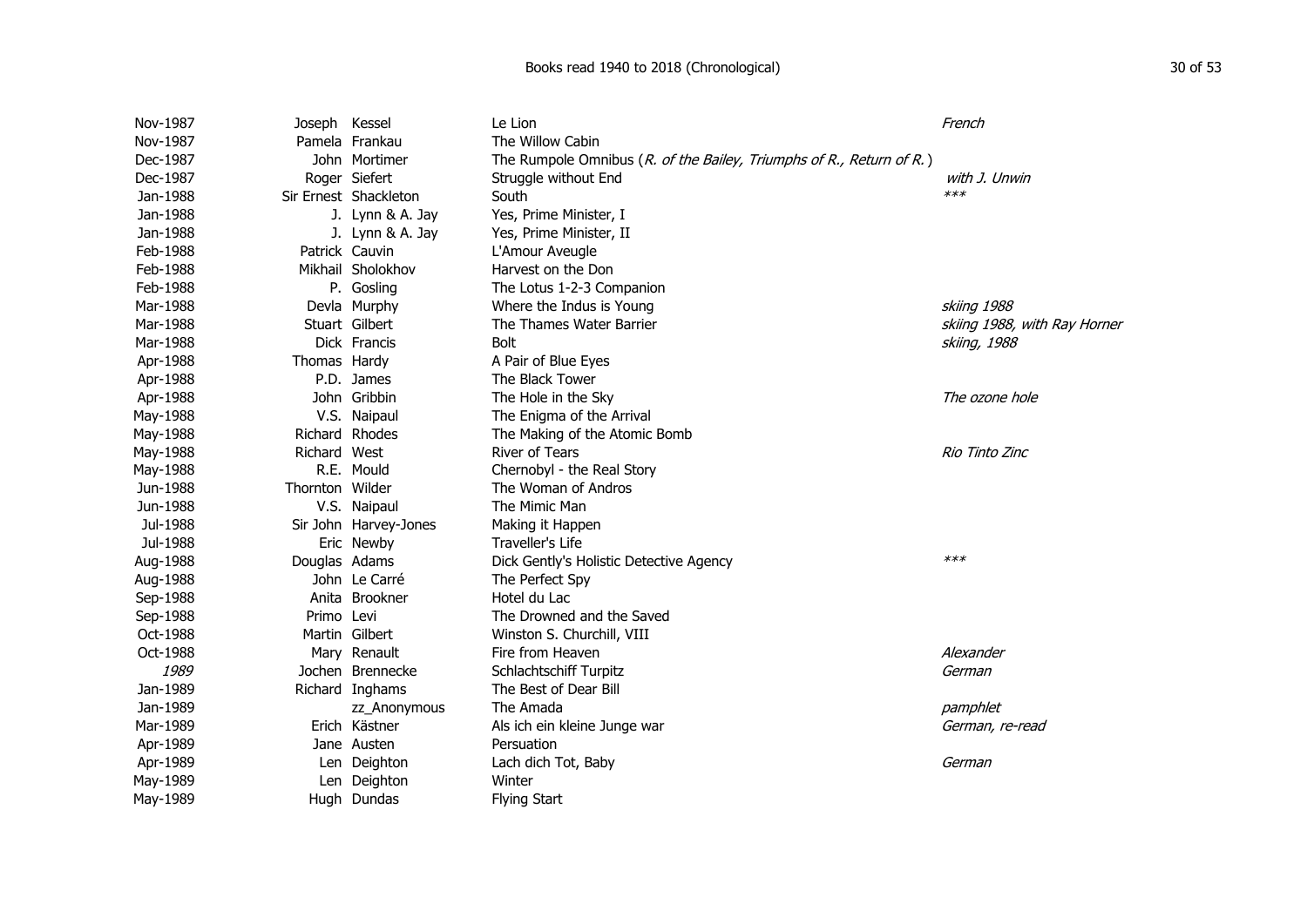| Jun-1989 | Heinrich Boll         |                    | Ansichten eines Clowns                      | German       |
|----------|-----------------------|--------------------|---------------------------------------------|--------------|
| 1989     |                       | M.F. Barnsley      | The Science of Fractal Images               | with others  |
| 1989     |                       | Len Deighton       | Spy Hook                                    |              |
| 1989     | Eddie McGee           |                    | The Complete Book of Survival               |              |
| 1989     | Hugo Young            |                    | One of us; Mrs Thatcher                     |              |
| Jun-1989 | Heinrich Boll         |                    | Die Verlorene Ehre der Katherina Blum       | ** German    |
| Jul-1989 | James Lovelock        |                    | The Ages of Gaia                            |              |
| Aug-1989 | Heinrich Boll         |                    | Das Brot der frühen Jahre                   | German       |
| Aug-1989 | Siegfried Lenz        |                    | Man in Ström                                | German       |
| 1989     | Sydney Harris         |                    | Einstein Simplified                         | $**$         |
| Sep-1989 | Hugo Wolf             |                    | One of Us (Margaret Thatcher)               | Holiday 1989 |
| Sep-1989 |                       | Peter Brimblecombe | The Big Smoke                               | Holiday 1989 |
| Sep-1989 | Heinrich Schott       |                    | Die Zugspitze                               | German       |
| Oct-1989 |                       | Ulrich Plensdorf   | Die neuen Leiden des Junges W.              | German       |
| Nov-1989 |                       | E.M. Forster       | Room with a View                            |              |
| Dec-1989 | Thomas Mann           |                    | Tod in Venedig                              | German       |
| Dec-1989 | Victoria Wood         |                    | Up to you, Porky                            |              |
| Jan-1990 |                       | John Timpson       | Requiem for a Red Box                       |              |
| Jan-1990 |                       | Erich Kästner      | Drei Männer im Schnee                       | German       |
| Jan-1990 | Tim Jeal              |                    | <b>Baden Powell</b>                         |              |
| Jan-1990 |                       | Erich Kästner      | Notabene 1945                               | German       |
| Feb-1990 | Siegfried Bufe        |                    | Karwendel Bahn                              | German       |
| Feb-1990 | Peter Lead            |                    | John & Thomas Gilbert, Agents of Revolution |              |
| Mar-1990 | Devla Murphy          |                    | Eight Feet in the Andes                     |              |
| Mar-1990 | Siegfried Lenz        |                    | So Zärtlich war Suleykin                    | German       |
| Mar-1990 | Siegfried Bufe        |                    | Ausserfern Bahn                             | German       |
| Apr-1990 | Rumer Godden          |                    | A House with Four Rooms                     |              |
| May-1990 | Siegfried Lenz        |                    | <b>Exerzier Platz</b>                       | *** German   |
| May-1990 | Rumer Godden          |                    | No Time to Weep, a Time to Dance            |              |
| May-1990 | Neville Shute         |                    | No Highway                                  | re-read      |
| Jun-1990 | Heinrich Boll         |                    | Der Zug war Pünktlich                       | German       |
| 1990     |                       | Ian Kershaw        | The Nazi Dictatorship                       |              |
| Jul-1990 | Luise Rinser          |                    | Der Sűndenbock                              | German       |
| Aug-1990 | Ingeborg Drewitz      |                    | Gestern war Heute                           | German       |
| Sep-1990 | Alexander Soljenitsin |                    | Lenin in Zűrich                             | German       |
| Oct-1990 | Devla Murphy          |                    | Cameroon with Egbert                        |              |
| Oct-1990 | Heinrich              | Boll               | Irisches Tagesbuch                          | German       |
| Oct-1990 | Ellis Peters          |                    | The Potter's Field (17)                     |              |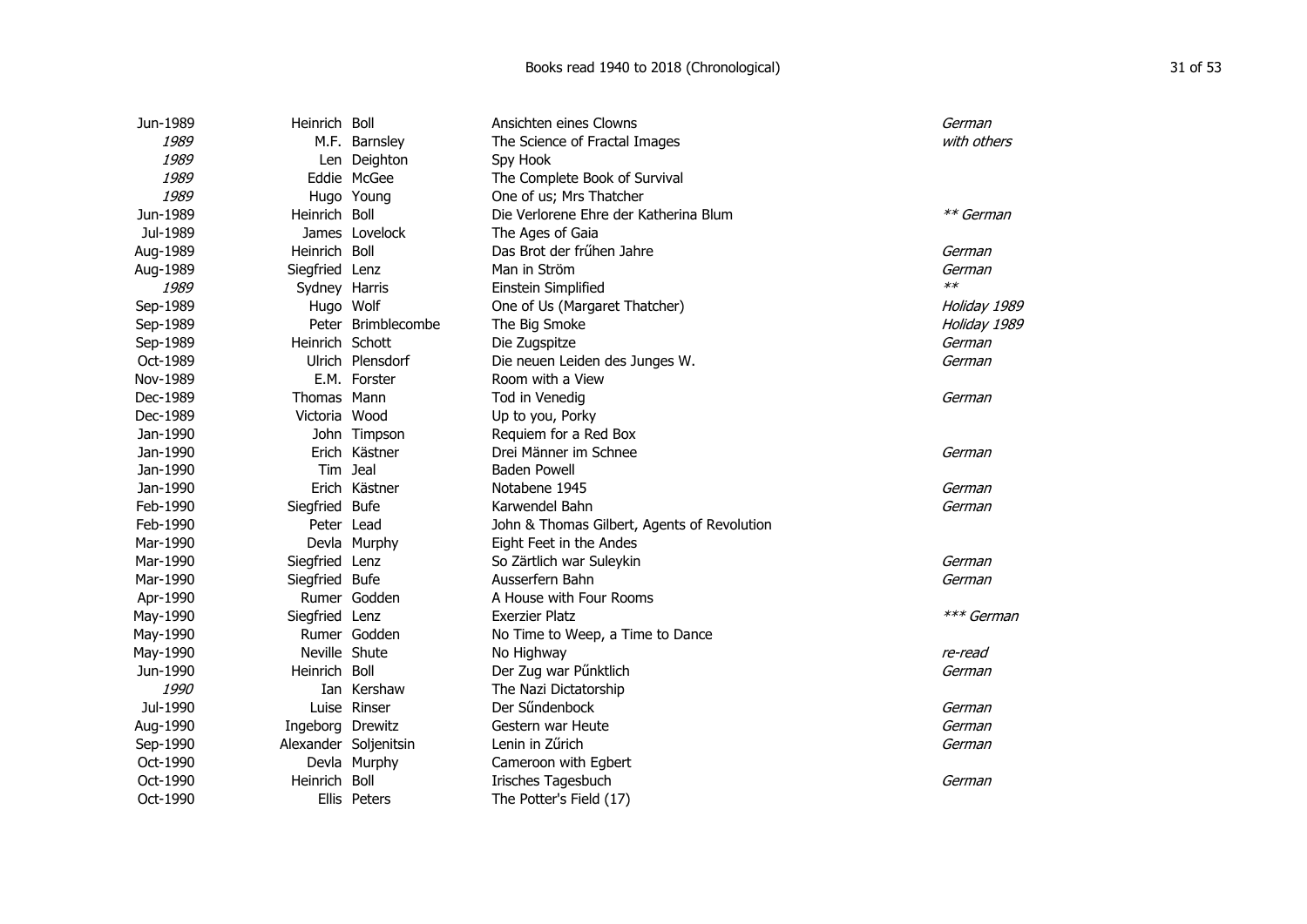| Dec-1990 | Theodor Plevier       |                     | Stalingrad                                     | *** German          |
|----------|-----------------------|---------------------|------------------------------------------------|---------------------|
| Dec-1990 |                       | Ellis Peters        | A Morbid Taste for Bones (1)                   |                     |
| Dec-1990 |                       | John Cornwell       | A Thief in the Night (death of John Paul 2)    |                     |
| Dec-1990 |                       | Robin Kerrod        | Journeys of Voyager                            |                     |
| Jan-1991 |                       | Ellis Peters        | One Corpse too many (2)                        |                     |
| Jan-1991 | Reinhold Messner      |                     | Antarktis, Himmel und Hölle zu gleich          | German              |
| Jan-1991 | Edward R. Tufte       |                     | The Visual Display of Quantitative Information |                     |
| Jan-1991 |                       | Ellis Peters        | Monks's Hood (3)                               |                     |
| Jan-1991 |                       | Stephen Hawking     | A Brief History of Time                        |                     |
| Feb-1991 | Arved Fuchs           |                     | Von Pol zu Pol                                 | German              |
| Feb-1991 |                       | Betty Mahmoody      | Not without my Daughter                        |                     |
| Mar-1991 |                       | Ray Monk            | Ludwig Wittengenstein; Duty of Genius          | $**$                |
| Mar-1991 | Dennis Healy          |                     | The Time of my Life                            | skiing 1991         |
| Mar-1991 |                       | Waltraut Engelberg  | Otto & Johanna von Bismark                     | German              |
| Apr-1991 | H. Gűnther Dahms      |                     | Der Zweite Weltkrieg                           | German              |
| Apr-1991 |                       | John Le Carré       | The Russia House                               |                     |
| May-1991 |                       | Eric Maria Remarque | Der Weg Zurück                                 | German              |
| May-1991 | Raymond Chandler      |                     | The Long Goodbye                               |                     |
| May-1991 | Fredrick Forsyth      |                     | The Negotiator                                 |                     |
| Jun-1991 | Siegfried Lenz        |                     | Der Verlust                                    | ** German           |
| Jun-1991 | Christopher Isherwood |                     | Down There on a Visit                          |                     |
| Jul-1991 | Wilfred Blunt         |                     | Ludwig II                                      |                     |
| Jul-1991 |                       | Peter Fabian        | Atmosphäre und Umwelt                          | German              |
| Aug-1991 | Siegfried Lenz        |                     | Das Feuerschiff                                | German              |
| Sep-1991 |                       | Paul Theroux        | Riding the Iron Rooster                        |                     |
| Oct-1991 |                       | Martin Gilbert      | Churchill (A single volume)                    | $**$                |
| Nov-1991 | Heinz G. Konsalik     |                     | Manouever im Herbst                            | German              |
| Dec-1991 |                       | John Steinbeck      | Travels with Charley                           | $\ast$              |
| Dec-1991 |                       | Marlen Haushofer    | Die Wand                                       | *** German          |
| Jan-1992 |                       | Terry Pratchett     | <b>Moving Pictures</b>                         | poor                |
| Jan-1992 |                       | Ellis Peters        | St Peter's Fair (only 30%) (4)                 |                     |
| Jan-1992 | Martin Wein           |                     | Rupert Karl von Weizsäcker (2/5)               | German              |
| Jan-1992 |                       | Richard P. Feynmann | What do you care what other people think?      |                     |
| Jan-1992 | Martin Wein           |                     | Ernst von Weizsäcker (1/5)                     | German              |
| Feb-1992 |                       | Rupert Sheldrake    | Rebirth of Nature                              | not science at all! |
| Feb-1992 |                       | Ellis Peters        | The Leper of St Giles (5)                      |                     |
| Feb-1992 | Martin Wein           |                     | Karl Friedrich von Weizsäcker (3/5)            | German              |
| Feb-1992 |                       | John Le Carré       | Secret Pilgrim                                 |                     |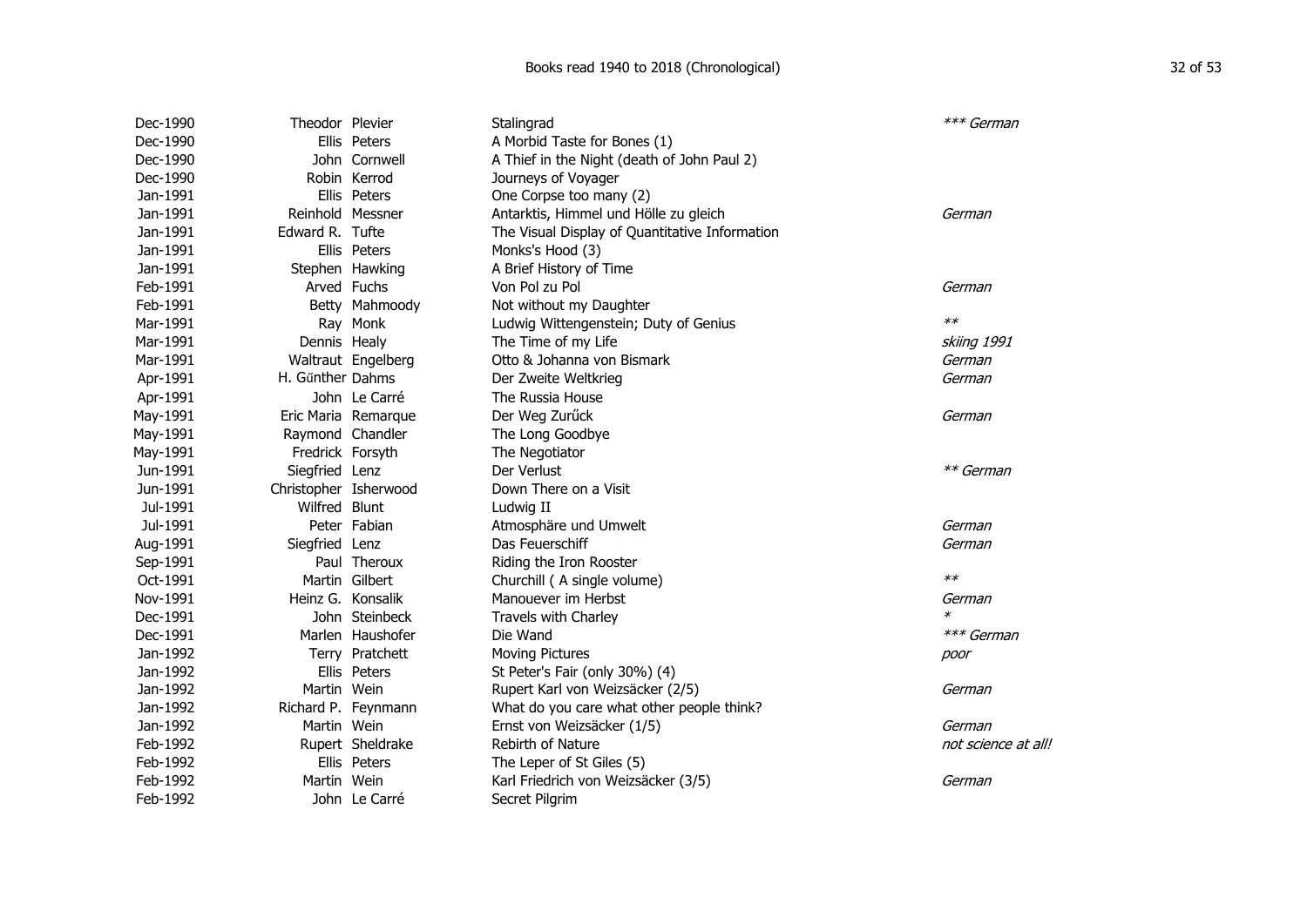| Mar-1992 | Martin Wein          |                    | Victor von Weizsäcker (4/5)              | German, skiing 1992     |
|----------|----------------------|--------------------|------------------------------------------|-------------------------|
| Mar-1992 |                      | Ellis Peters       | Virgin in the Ice (6)                    | skiing 1992             |
| Mar-1992 |                      | Jean Medawar       | A Very Decided Preference                |                         |
| Apr-1992 |                      | Peter Medawar      | Memoirs of Thinking Raddish              | re-read                 |
| Apr-1992 |                      | Bodo Scheurig      | Alfred Jodl                              | German                  |
| May-1992 |                      | Ellis Peters       | Summer of the Danes (18)                 |                         |
| May-1992 |                      | Overschmidt & Bark | Sportfuhrerschein See                    | German                  |
| May-1992 |                      | Graf & Steineka    | Der Amtliche Sportfuhrerschein See       | German                  |
| Jun-1992 |                      | Dick Francis       | Straight                                 |                         |
| Jun-1992 | Peter Ferdinand Koch |                    | Das Schalke Imperium Lebt                | German                  |
| Jun-1992 | John Gage            |                    | J.M.W. Turner. A wonderful range of mind |                         |
| Jul-1992 |                      | Dick Francis       | The Edge                                 |                         |
| Aug-1992 | Siegfried Lenz       |                    | Deutschestunde                           | ** German               |
| Sep-1992 |                      | Dick Francis       | <b>Hot Money</b>                         |                         |
| Sep-1992 | Karen Blixen         |                    | Out of Africa                            | holiday 1992            |
| Sep-1992 | Laurie Lee           |                    | A Moment of War                          | holiday 1992            |
| Sep-1992 | Umberto Eco          |                    | In the Name of the Rose                  |                         |
| Oct-1992 |                      | Anita Brookner     | A Closed Eye                             |                         |
| Jan-1993 |                      | Carl Zuckmayer     | Als es war ein Stuck von mir             | German                  |
| Feb-1993 | Freya Stark          |                    | <b>Traveller's Prelude</b>               | $**$                    |
| Feb-1993 |                      | Tom Ungerer        | Far out is not far enough                | skiing 1993             |
| Feb-1993 | Erskine Childers     |                    | The Riddle of the Sands                  | *** skiing 1993 re-read |
| Apr-1993 | Oscar Maria Graf     |                    | Das Leben meiner Mutter                  | German                  |
| Apr-1993 | Heinrich Boll        |                    | Billiard um halb Zehn                    | German                  |
| May-1993 |                      | Marlen Haushofer   | Eine Hand voll Leben                     | German                  |
| May-1993 |                      | Len Deighton       | Hook                                     |                         |
| Jun-1993 | Melvyn Bragg         |                    | "Rich" (Richard Burton)                  |                         |
| 1993     | Julia Keay           |                    | With Passport and a Parasol              |                         |
| Jun-1993 |                      | Ellis Peters       | Pilgrim of Hate (10)                     |                         |
| Jun-1993 |                      | Eric Newby         | What the Traveller saw                   |                         |
| Jun-1993 | Douglas Adams        |                    | The Restaurant at the End of Universe    |                         |
| Jun-1993 | John R. Searle       |                    | The Re-discovery of the Mind             | $**$                    |
| Jul-1993 | H.G. Wells           |                    | The Time Machine                         | re-read                 |
| Aug-1993 | Donald Read          |                    | The Power of News; a history of Reuters  |                         |
| Aug-1993 | Karl May             |                    | Old Surehand                             | German                  |
| Aug-1993 | Douglas Adams        |                    | Life, the Universe and Everything        |                         |
| Aug-1993 |                      | Ellis Peters       | An Excellent Mystery (11)                | holiday 1993            |
| Sep-1993 | Richard Adams        |                    | Traveller                                | holiday 1993            |
|          |                      |                    |                                          |                         |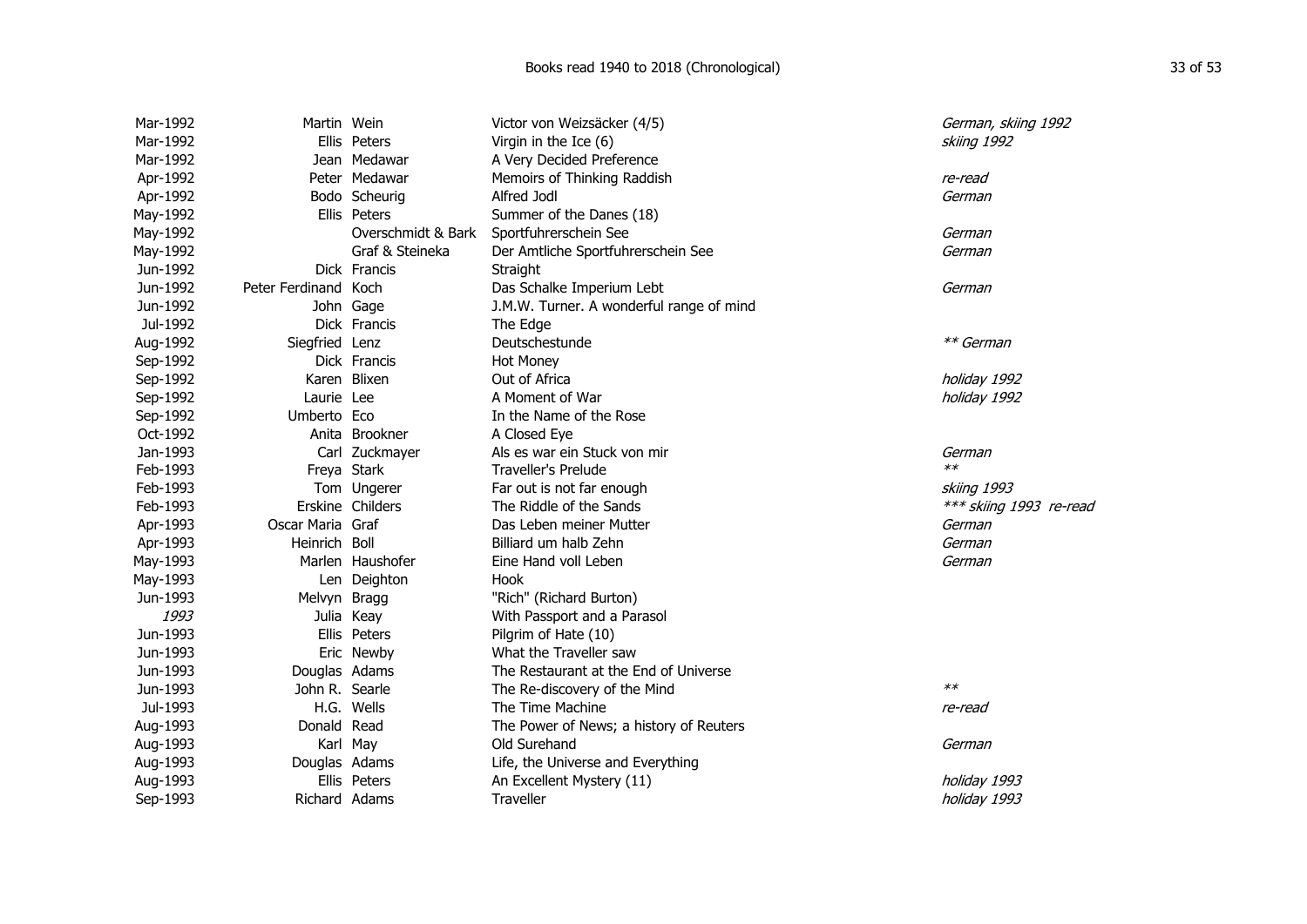| 1993     |                       | Antoine de Saint-Exupery   | Der Kleine Prinz                                           |                               |
|----------|-----------------------|----------------------------|------------------------------------------------------------|-------------------------------|
| Sep-1993 |                       | Anne Mustoe                | A Bike Ride                                                | holiday                       |
| Oct-1993 | Daniel C. Dennett     |                            | Consciousness Explained                                    | $***$                         |
| Oct-1993 | Douglas Adams         |                            | Goodbye and Thanks for all That                            |                               |
| Oct-1993 |                       | Friedrich Dűrenmat         | Die Physiker                                               | German                        |
| Oct-1993 | Joseph von Eichendorf |                            | Aus dem Leben eines Taugenichts                            | German, with John Eidenow     |
| Oct-1993 |                       | Max Frisch                 | Blaubart                                                   | German                        |
| Nov-1993 | Friedrich Schiller    |                            | Maria Stuart                                               | German                        |
| Nov-1993 |                       | Rumer Godden               | Cormandel Sea Change                                       |                               |
| Nov-1993 |                       | Marissa Piesmann           | Kontakt Anzeiger                                           | German                        |
| Dec-1993 | Stephen Fry           |                            | The Liar                                                   | poor                          |
| 1993     | Douglas Adams         |                            | So long and thanks for all the fish (Hitchhiker's Guide 4) |                               |
| Dec-1993 |                       | Siegfried Obermaier        | Richard Löwenhertz                                         | German                        |
| Dec-1993 |                       | Ellis Peters               | The Sanctuary Sparrow (7)                                  |                               |
| Jan-1994 |                       | Sten Nadolny               | Die Entdeckung der Langsamkeit                             | German, biography of Franklin |
| Jan-1994 |                       | Ellis Peters               | The Devil's Novice (8)                                     |                               |
| Feb-1994 |                       | Dirk Bogarde               | The Great Meadow (an evocation)                            | $**$                          |
| Feb-1994 |                       | Massimo Livi-Bacci         | A Concise History of World Population                      | Kuhtai (skiing)               |
| Mar-1994 |                       | R.E. Cytowic               | The Man who tasted Shapes                                  | skiing in Klosters 1994       |
| Mar-1994 |                       | Patrick O'Brien            | Fortune of War (6)                                         | skiing in Klosters 1994       |
| Mar-1994 |                       | F.H. Hinsley & Alan Stripp | The Codebreakers (Bletchley Park)                          | skiing in Flaine 1994         |
| Mar-1994 |                       | J.D. Barrow                | Pi in the Sky                                              |                               |
| Mar-1994 |                       | Ellis Peters               | Dead Man's Ransom (9)                                      |                               |
| Apr-1994 |                       | Dirk Bogarde               | A Postillion struck by Lightning                           | $**$                          |
| Apr-1994 |                       | Dirk Bogarde               | Snakes and Ladders                                         |                               |
| Apr-1994 |                       | Joseph Conrad              | <b>Heart of Darkness</b>                                   |                               |
| May-1994 | Margaret Thatcher     |                            | The Downing Street Years                                   | $**$                          |
| Jun-1994 |                       | Anna Wimschneider          | Herbstmilch                                                | German                        |
| 1994     |                       | Ken Blackburn              | Paper Airplane Book                                        |                               |
| 1994     |                       | Miles Cowsil               | Harwich - Hook of Holland                                  |                               |
| Jun-1994 | L.T.C. Rolt           |                            | I.K. Brunel                                                |                               |
| Jun-1994 |                       | Dirk Bogarde               | An Orderly Man                                             | $**$                          |
| Jun-1994 |                       | Willa Cather               | Deat comes for the Archbishop                              |                               |
| Jul-1994 |                       | Tom Ungerer                | Die Gedanken sind frei                                     | German                        |
| Jul-1994 |                       | Ellis Peters               | The Raven in the Foregate (12)                             |                               |
| Jul-1994 | Lynne Reid Banks      |                            | The Dark Quartet (the Brontës)                             | Schauinsland campaign         |
| Jul-1994 | Douglas Adams         |                            | <b>Mostly Harmless</b>                                     | Schauinsland campaign         |
| Aug-1994 | R. & J. Naylor        |                            | From John-o-Groats to Lands End                            | $**$                          |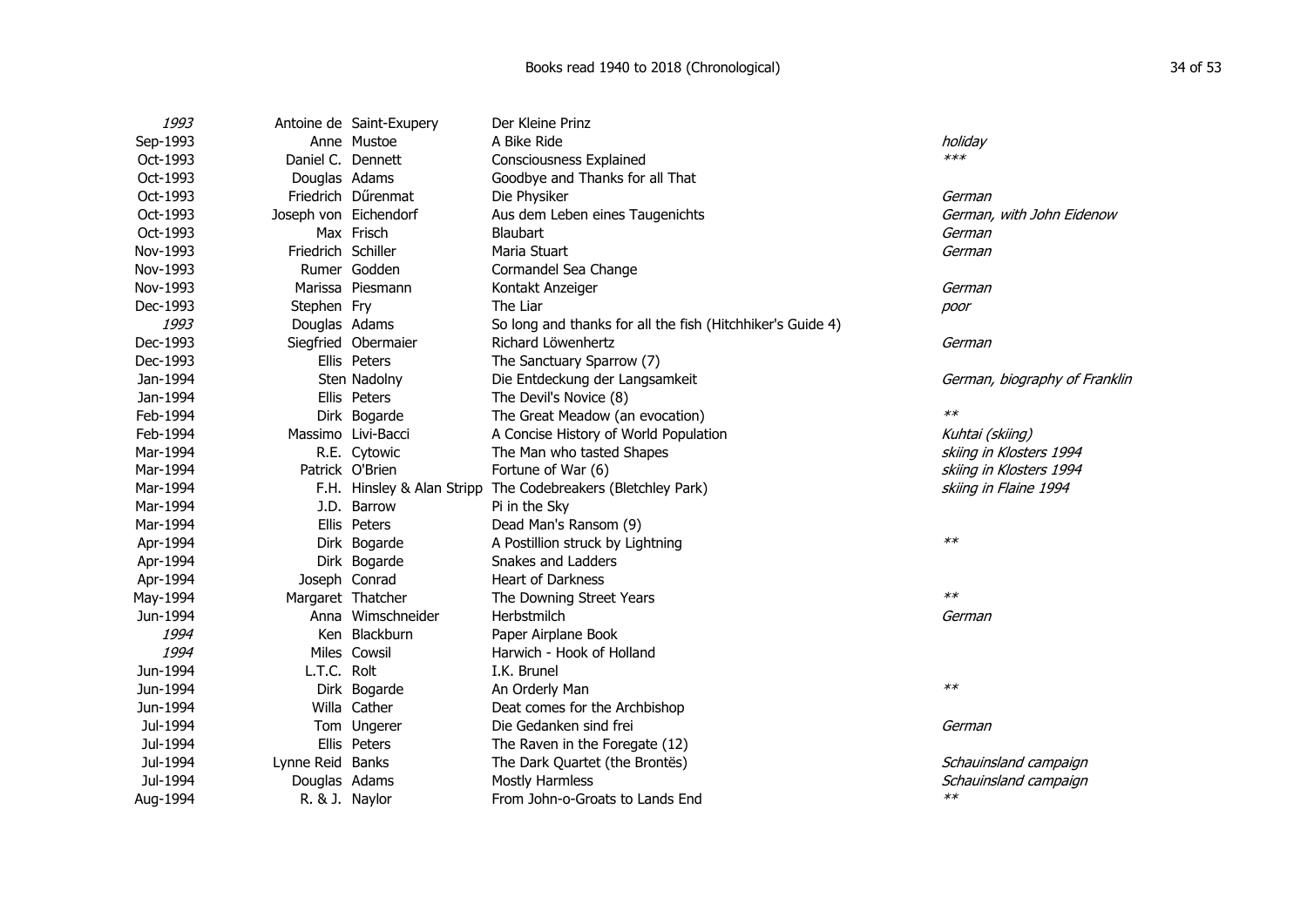| Aug-1994 |                       | Dirk Bogarde                | <b>Backcloth</b>                          | $**$                      |
|----------|-----------------------|-----------------------------|-------------------------------------------|---------------------------|
| Aug-1994 |                       | Marlen Haushofer            | Die Mansarde                              | Japan; German             |
| Aug-1994 | Raymond Postgate      |                             | Verdict of Twelve                         | poor                      |
| Sep-1994 |                       | W. J. Burrows               | <b>Weather Cycles</b>                     |                           |
| Sep-1994 | Charlotte Brontë      |                             | Jane Eyre                                 | Japan; ***                |
| Sep-1994 |                       | Emily Brontë                | <b>Wuthering Heights</b>                  | Japan; re-read            |
| Sep-1994 | John Dickinson Carr   |                             | The Emperor's Snuff Box                   |                           |
| Oct-1994 |                       | Dirk Bogarde                | A Particular Friendship                   |                           |
| Oct-1994 | Wolfgang Goethe       |                             | Italienische Reise, part 1                | German                    |
| Nov-1994 |                       | Dirk Bogarde                | A Short Walk from Harrods                 | $**$                      |
| Nov-1994 |                       | Franz Kafka                 | Die Umwandlung                            | ** German                 |
| Nov-1994 | Hendrick Wulf         |                             | Philosophy of Medicine                    | with Pedersen & Rosenberg |
| Dec-1994 | Charlotte Brontë      |                             | Villette                                  |                           |
| Dec-1994 |                       | Colin Richmond              | Annals                                    |                           |
| Dec-1994 | Marion Gräfin Dönhoff |                             | Kindheit in Ostpreussen                   | German                    |
| Jan-1995 |                       | Lady Violet Bonham - Carter | Churchill as I knew him                   |                           |
| Feb-1995 | Charlotte Brontë      |                             | Shirley                                   |                           |
| Mar-1995 | Thomas Mann           |                             | <b>Buddenbrooks</b>                       | German                    |
| Mar-1995 | Phillip Kerr          |                             | Penguin Book of Lies                      | poor                      |
| Mar-1995 |                       | David Buxton                | Staffordshire, one hundred years ago      |                           |
| Apr-1995 | Alexander Stahlberg   |                             | Die verdammte Pflicht                     |                           |
| Apr-1995 |                       | R.K. Morris                 | the Railways of Shropshire                |                           |
| May-1995 |                       | Ellis Peters                | The Hermit of Eyton Forest (14)           |                           |
| May-1995 |                       | Anne Brontë                 | The Tennent of Wildfell Hall              |                           |
| May-1995 |                       | Peter Fleming               | The Flying Visit                          |                           |
| Jun-1995 |                       | Alan Bennett                | <b>Writing Home</b>                       | $**$                      |
| 1995     |                       | Alfred Gottwaldt            | Deutsche Eisenbahnen im Zweiten Weltkrieg | German                    |
| 1995     |                       | Bernd Schiller              | In Grossen Zügen                          | German                    |
| 1995     |                       | Horst Weigelt               | Bayerischer Eisenbahnen                   | German                    |
| 1995     |                       | Erich Preuss                | Bayerischer Zugspitzbahn                  | German                    |
| Jun-1995 |                       | Ellis Peters                | The Rose Rent (13)                        |                           |
| Jun-1995 |                       | Nelson Mandela              | Autobiography                             | $***$                     |
| Jun-1995 | Marion Stamp Dawkins  |                             | Through our Eyes only                     | $**$                      |
| Jul-1995 |                       | Theodor Fontaine            | <b>Effi Briest</b>                        | *** German, on holiday    |
| Aug-1995 |                       | Ffyona Campbell             | On Foot through Africa                    | $**$                      |
| Aug-1995 |                       | J.K. Galbraith              | A Short History of Financial Euphoria     |                           |
| Aug-1995 |                       | Martin Gilbert              | The First World War                       | $***$                     |
| Sep-1995 | Lynne Reid Banks      |                             | Charlotte Brontë                          |                           |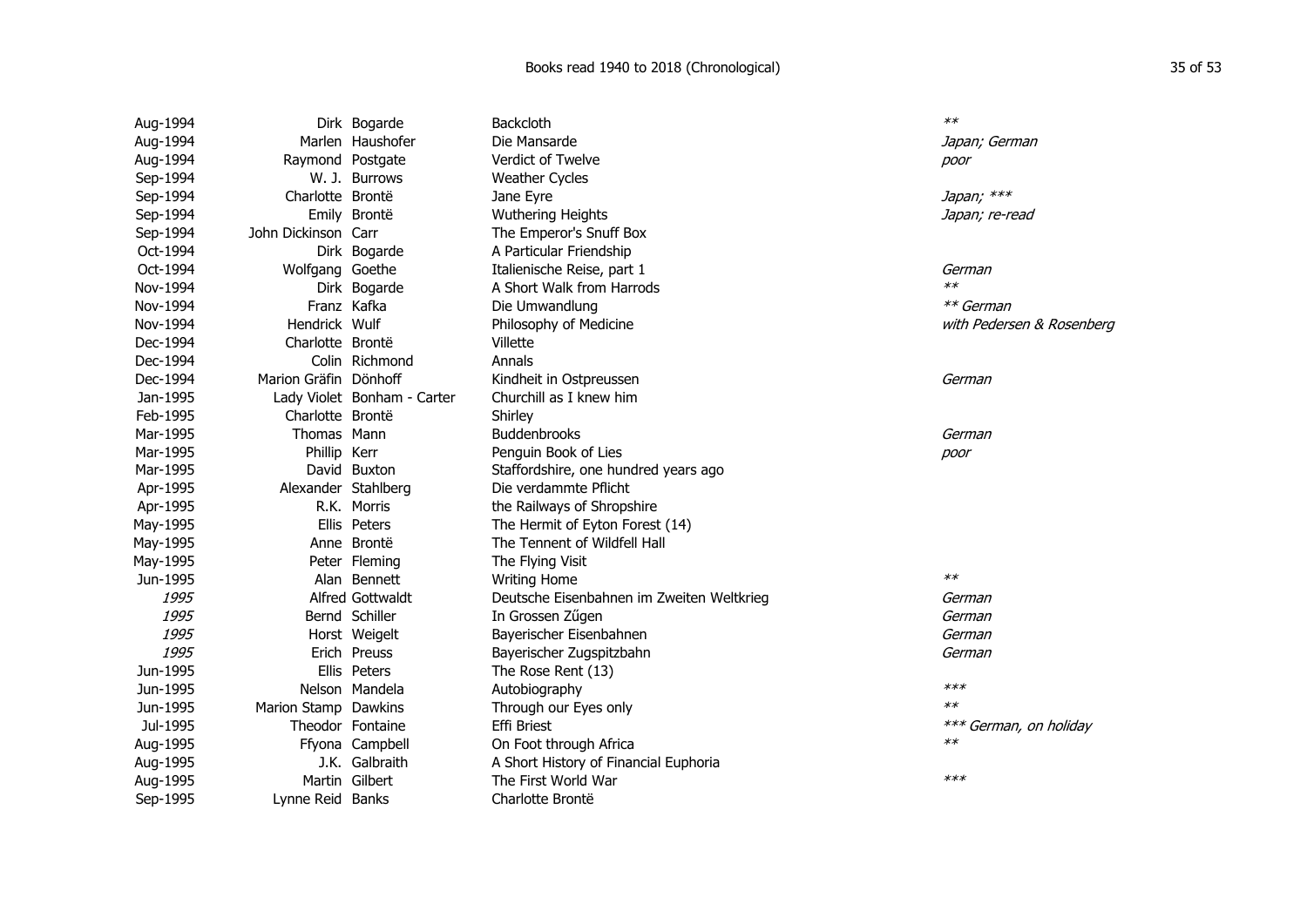| 1995     |                       | Franz Werfel         | The Forty Days of Musadagh                         |                     |
|----------|-----------------------|----------------------|----------------------------------------------------|---------------------|
| 1995     | Virginia Wolf         |                      | Mrs Dalloway                                       |                     |
| Sep-1995 |                       | Robert Cathcart      | Test of Greatness (UK Atomic Bomb)                 |                     |
| Sep-1995 |                       | Jane Austen          | Pride and Prejudice                                | ** re-read          |
| Oct-1995 | Primo Levi            |                      | If this is a man                                   | $**$                |
| Oct-1995 | Primo Levi            |                      | The Truce                                          |                     |
| Nov-1995 | Edward R. Gibbon      |                      | The Decline and Fall of the Roman Empire           |                     |
| Nov-1995 | Nicolas & Giana Kurti |                      | The Crackling is superb                            | selections          |
| Nov-1995 |                       | Heinrich Spichtinger | Werdenfels; Geschichte einer Berg                  | German, parts only  |
| Dec-1995 | Richard Hough         |                      | Captain James Cook                                 |                     |
| Dec-1995 | Peter Day             |                      | Bicycling to Utopia                                | with Richard Catlow |
| Jan-1996 |                       | Ted Henderich        | Oxford Companion to Philosophy                     | small selections    |
| 1996     |                       | Dirk Bogarde         | Cleared for Take Off                               |                     |
| Jan-1996 |                       | Martin Gilbert       | In Search of Churchill                             |                     |
| Jan-1996 | Julia Key             |                      | With Passport and Parasol (seven Victorian ladies) |                     |
| Feb-1996 |                       | Jean Rhys            | The Wide Sargasso Sea                              | $**$                |
| Mar-1996 |                       | Martin Gilbert       | The Second World War                               | skiing 1996         |
| Mar-1996 |                       | John Le Carré        | Our Game                                           |                     |
| Apr-1996 |                       | Fred Hoyle           | Home is where the wind blows                       |                     |
| Apr-1996 |                       | Ellis Peters         | The Heretic's Apprentice (16)                      |                     |
| May-1996 | Daniel C. Dennett     |                      | Darwin's Dangerous Ideas                           | $***$               |
| May-1996 |                       | Dick Francis         | Decider                                            |                     |
| Jun-1996 |                       | Victor Klemperer     | Ich will Zeugnis ablegen bis zum letzten (I)       | ** German           |
| 1996     | Peter W.B. Semmens    |                      | A Century of Railways                              |                     |
| Jun-1996 | Graham Greene         |                      | England made me                                    |                     |
| Aug-1996 |                       | Victor Klemperer     | Ich will Zeugnis ablegen bis zum letzten (II)      | ** German           |
| Aug-1996 |                       | Ellis Peters         | The Holy Thief (19)                                |                     |
| Aug-1996 |                       | Roger Penrose        | Shadows of the Mind                                |                     |
| Sep-1996 | John Cole             |                      | As it seemed to me (BBC; Northern Ireland)         | holiday 1996        |
| Oct-1996 |                       | Richard Rhodes       | The Dark Sun                                       |                     |
| Oct-1996 |                       | Roland Huntford      | Shackleton                                         |                     |
| Nov-1996 |                       | Robert Rhodes James  | Winston S. Churchill: A Study in Failure           |                     |
| Nov-1996 |                       | Ellis Peters         | Brother Cadfael's Penance (20?)                    |                     |
| 1996     |                       | Stanley Prusiner     | Mad Cows and Prions                                |                     |
| Dec-1996 |                       | Peter Wilde          | The Which Guide to Renting and Letting             |                     |
| Dec-1996 |                       | Harry Brown          | The Which Guide to Managing Back Trouble           |                     |
| Dec-1996 |                       | Ray Monk             | Bertrand Russell; Spirit of Solitude (vol 1)       |                     |
| Dec-1996 |                       | zz Anonymous         | The Märklin Catalogue                              |                     |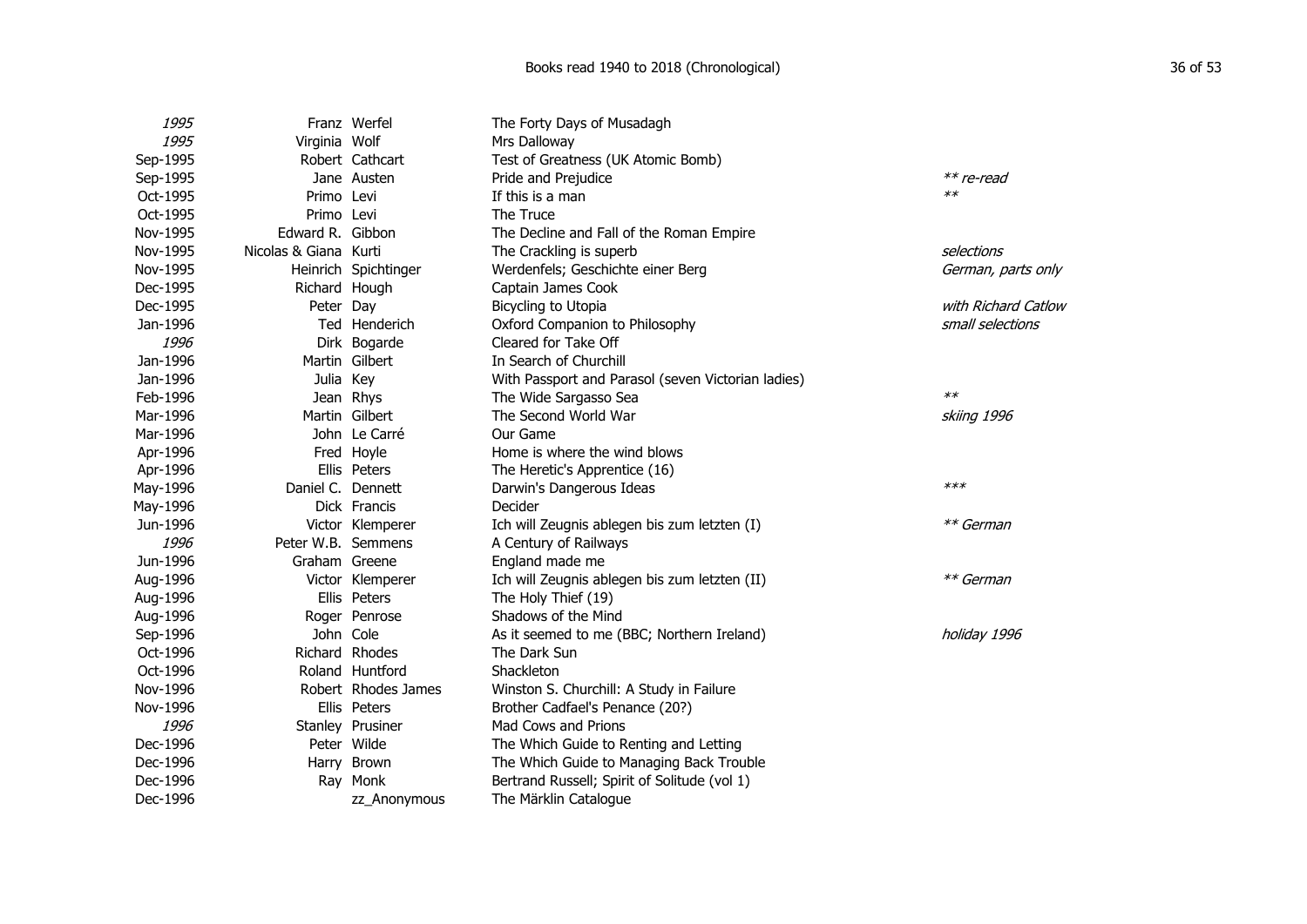| Jan-1997 |                        | Toni Morrison      | The Song of Solomon                     |               |
|----------|------------------------|--------------------|-----------------------------------------|---------------|
| Jan-1997 | Danah Zohar            |                    | The Quantum Self                        | skimmed, poor |
| Jan-1997 |                        | Toni Morrison      | Beloved                                 |               |
| Jan-1997 |                        | Dick Francis       | <b>Wild Horses</b>                      |               |
| Jan-1997 |                        | Dick Francis       | Come to Grief                           |               |
| Mar-1997 |                        | Tatiana Metternich | Bericht eines ungwohnlicher Leben       | German        |
| Mar-1997 | Daniel C. Dennett      |                    | Kinds of Minds                          | $***$         |
| Apr-1997 |                        | Gita Sereny        | Albert Speer, his battle with the truth | German        |
| Apr-1997 |                        | Carlos Brebbia     | The New Forest; a personal view         |               |
| May-1997 | Gabriel Garcia Marquez |                    | Love in the Time of Cholera             | $***$         |
| 1997     | Bruce M. Caplan        |                    | The Sinking of the Titanic              |               |
| 1997     |                        | Hart Massey        | The Leaky Iron Boat                     |               |
| Jul-1997 |                        | Juliet Barker      | The Brontës                             | $**$          |
| Jul-1997 |                        | Patrick O'Brien    | Master and Commander (1)                |               |
| Jul-1997 |                        | Bruce McCaplan     | The Sinking of the Titanic              |               |
| Aug-1997 |                        | Nick Leeson        | Rogue Trader                            |               |
| Aug-1997 |                        | Hank Hayley        | Wartime Interlude                       |               |
| Sep-1997 | Gabriel Garcia Marquez |                    | Of Love and other Demons                |               |
| 1997     | John R. Searle         |                    | The Mystery of Consciousness            |               |
| Sep-1997 |                        | Anita Brookner     | Providence                              |               |
| Oct-1997 | Susan Quinn            |                    | Marie Curie                             |               |
| Oct-1997 |                        | Patrick O'Brien    | The Commodore (17)                      |               |
| Nov-1997 |                        | Edith Wharton      | Ethan Frome                             | $**$          |
| Nov-1997 | Theodore Dreiser       |                    | <b>Short Stories</b>                    | German        |
| Dec-1997 | Virginia Wolf          |                    | Orlando                                 |               |
| Jan-1998 | Hermione Lee           |                    | Virginia Wolf                           |               |
| Jan-1998 |                        | John Krakauer      | Into thin Air (Everest)                 |               |
| Jan-1998 |                        | Patrick O'Brien    | The Sugeon's Mate (7)                   |               |
| Feb-1998 | Daniel C. Dennett      |                    | <b>Brainstorms</b>                      |               |
| Feb-1998 | Carlo Levi             |                    | Christ stopped at Eboli                 | $**$          |
| Mar-1998 | Virginia Wolf          |                    | To the Lighthouse                       |               |
| Mar-1998 | Amitav Ghosh           |                    | The Calcutta Chromosome                 |               |
| Apr-1998 |                        | Dava Sobel         | Longtitude                              |               |
| Apr-1998 |                        | Patrick O'Brien    | HMS Surprise (3)                        |               |
| Apr-1998 |                        | Juliet Barker      | The Brontës (letters)                   |               |
| May-1998 |                        | Ellis Peters       | A Rare Benedictine (xx?)                |               |
| 1998     |                        | John Betjeman      | English Cities and Small Towns          |               |
| 1998     |                        | Robin Pearce       | Operation Wasservogel                   |               |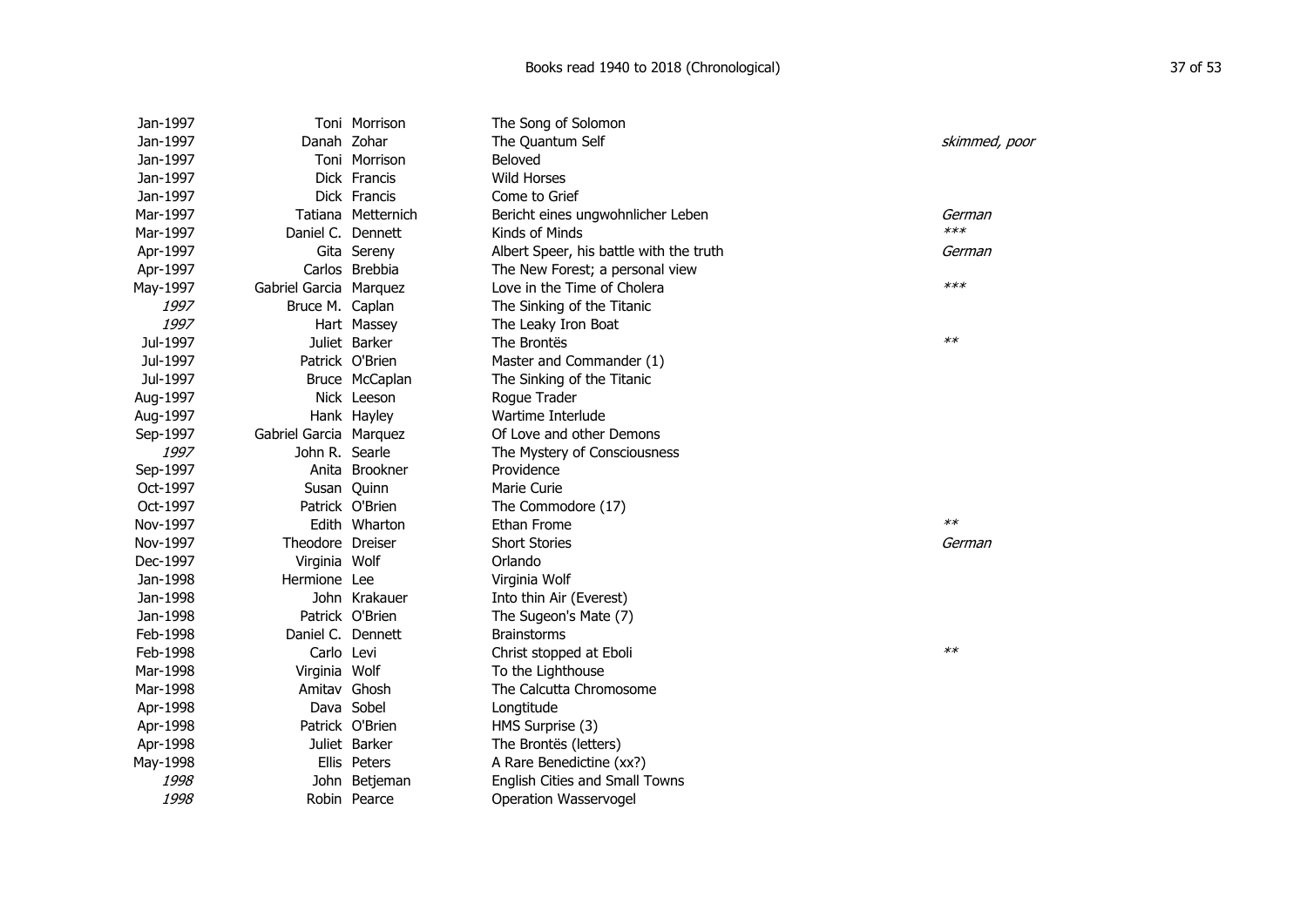| Jun-1998 |                   | Jan Ring              | <b>Erskine Childers</b>                    |                                |  |
|----------|-------------------|-----------------------|--------------------------------------------|--------------------------------|--|
| Jun-1998 |                   | Michael Ondaatje      | The English Patient                        |                                |  |
| Jun-1998 |                   | Patrick O'Brien       | The Mauritius Command (4)                  |                                |  |
| Jul-1998 |                   | David Gutesson        | Snow falling on Cedars                     |                                |  |
| Aug-1998 |                   | Dirk Bogarde          | A Short Walk from Harrods                  | Audio book                     |  |
| Aug-1998 |                   | Alan Bennett          | <b>Talking Heads</b>                       | *** Audio book                 |  |
| Aug-1998 |                   | Alan Bennett          | Woman of No Importance                     | Audio book                     |  |
| Aug-1998 |                   | Alan Bennett          | Forty Years On                             | Audio book                     |  |
| Sep-1998 |                   | Patrick O'Brien       | The Fortunes of War (6?)                   | re-read                        |  |
| 1998     |                   | Peter Mack            | Night skies of South Africa                |                                |  |
| Oct-1998 |                   | Roland Huntford       | Nansen                                     |                                |  |
| Nov-1998 |                   | Patrick O'Brien       | The Far Side of the World (10)             |                                |  |
| Dec-1998 |                   | Wallace Stegner       | The Spectator Bird                         | $**$                           |  |
| Dec-1998 |                   | Pete Goss             | Close to the Wind                          |                                |  |
| Jan-1999 |                   | Ian Kershaw           | Hitler I; Hubris                           |                                |  |
| 1999     | Richard Overy     |                       | <b>Bomber Command</b>                      |                                |  |
| Feb-1999 |                   | Miles Bredin          | Blood on the Tracks                        | $**$                           |  |
| Feb-1999 |                   | John Bayley           | <b>Iris</b>                                | $***$                          |  |
| Feb-1999 | Raymond Chandler  |                       | The Long Goodbye                           |                                |  |
| Feb-1999 | Anthony Beevor    |                       | Stalingrad                                 |                                |  |
| Mar-1999 |                   | R.L. Stevenson        | An Inland Voyage                           | re-read                        |  |
| Mar-1999 | Raymond Chandler  |                       | Playback                                   | holiday 1999                   |  |
| Mar-1999 |                   | Frank A. Worseley     | Shackleton's Boat Journey                  | holiday 1999                   |  |
| Mar-1999 | Daniel C. Dennett |                       | The Mind's Eye (only part)                 | with D.R. Hoffstadter. holiday |  |
| Mar-1999 | Fredrick Forsyth  |                       | Icon                                       | Holiday 1999                   |  |
| Mar-1999 |                   | Patrick O'Brien       | Desolation Island (5)                      | holiday 1999                   |  |
| Apr-1999 |                   | David Hempleman-Adams | Walking on Thin Ice                        |                                |  |
| Apr-1999 |                   | David Berger          | Thr Motley Fool Investment Guide           | $**$                           |  |
| May-1999 |                   | Edith Wharton         | The Age of Innocence                       |                                |  |
| May-1999 | Martin Amis       |                       | Night Train                                |                                |  |
| May-1999 |                   | Anne Chisholm         | Rumer Godden                               |                                |  |
| Jun-1999 |                   | Rumer Godden          | In this House of Brede                     |                                |  |
| 1999     |                   | zz_Anonymous          | Olympia 1936 (2 vols with original photos) |                                |  |
| Jun-1999 | Daniel C. Dennett |                       | The Intentional Stance (only in part)      |                                |  |
| Jun-1999 | Willit            | Grűn                  | Top Gewinne mit Aktien                     | German                         |  |
| Jul-1999 | Arundhati Roy     |                       | The God of Small Things                    |                                |  |
| Jul-1999 |                   | Alec Guiness          | A Positively Final Appearance              |                                |  |
| Jul-1999 |                   | Jack London           | <b>White Fang</b>                          |                                |  |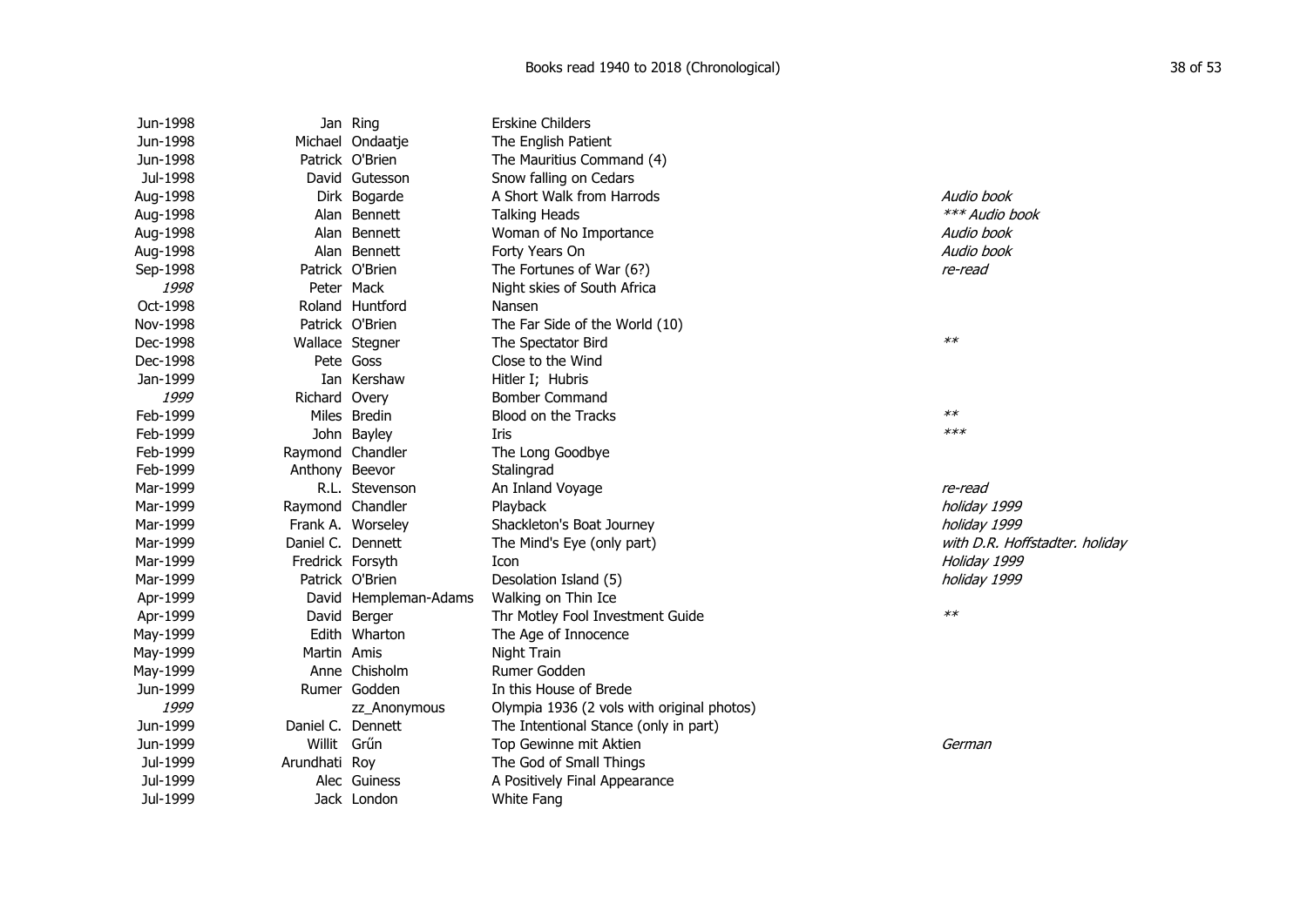| Jul-1999 |                    | Patrick O'Brien       | The Reverse of the Medal (11)                    |                           |
|----------|--------------------|-----------------------|--------------------------------------------------|---------------------------|
| Aug-1999 | Sebastian Junger   |                       | The Perfect Storm                                |                           |
| Aug-1999 |                    | P.D. James            | A Taste for Death                                |                           |
| Aug-1999 |                    | Ellis Peters          | The Potter's Field (17)                          | Audio book                |
| Sep-1999 |                    | Dick Francis          | Second Wind                                      | Audio book                |
| Sep-1999 | Douglas Adams      |                       | The Hitchhiker's Guide to the Galaxy             | Audio book                |
| Oct-1999 |                    | Victor Klemperer      | So sitze ich zwischen aller Stűlen, 1945 to 1949 | German                    |
| Oct-1999 | Virginia Wolf      |                       | Between the Acts                                 |                           |
| Oct-1999 |                    | Patrick O'Brien       | The Letter of Marque (12)                        |                           |
| Oct-1999 |                    | Dick Francis          | Rat Race                                         |                           |
| Nov-1999 | Steven Pinker      |                       | How the Mind Works                               |                           |
| Nov-1999 |                    | Alec Guiness          | My Name Escapes Me                               |                           |
| Dec-1999 | Graham Greene      |                       | The Honorary Consul                              |                           |
| Dec-1999 |                    | Patrick O'Brien       | The Wind Dark Sea (16)                           |                           |
| Dec-1999 |                    | Mikhail Gorbachov     | <b>Memoirs</b>                                   |                           |
| Jan-2000 | Heinrich Harrer    |                       | Die Weisse Spinner                               | German                    |
| Jan-2000 | Kathleen Evans     |                       | James Brindley                                   | poor                      |
| Jan-2000 |                    | Dougal Haston         | The Eiger                                        | re-read                   |
| Jan-2000 |                    | zz_Anonymous          | Britain 2000                                     |                           |
| Jan-2000 |                    | Patrick O'Brien       | The Yellow Admiral (18)                          |                           |
| Feb-2000 |                    | Tim Berners-Lee       | Weaving the Web                                  |                           |
| Mar-2000 | Olive Ann Burns    |                       | Cold Sassy Tree                                  | Skiing - Deux Alpes, 2000 |
| Mar-2000 |                    | Patrick O'Brien       | The Golden Ocean (?)                             | Skiing - Deux Alpes 2000  |
| Mar-2000 |                    | Francis Wheen         | Karl Marx                                        |                           |
| Apr-2000 |                    | Roland Huntford       | The Last Place on Earth                          | <b>Scott and Amundsen</b> |
| Apr-2000 |                    | John Bayley           | Iris and Friends                                 |                           |
| Jun-2000 | Gűnther Grass      |                       | Blechtrommel                                     | $**$                      |
| 2000     |                    | Patrick Flanagan      | Cavan & Leitrim Railway                          |                           |
| 2000     |                    | Robin Pearce          | Dorset Attacked, Dorset Defended                 |                           |
| Jun-2000 |                    | D.H. Lawrence         | Etruscan Places                                  | Italy 2000                |
| Jun-2000 |                    | Patrick O'Brien       | The 13 Gun Salute (13)                           | Iceland 2000              |
| Jun-2000 | James & Sue Fenton |                       | Svalbad (Spitzbergen)                            |                           |
| Jul-2000 | Victoria Wood      |                       | Up to you, Porky                                 | Berne Avenue 2000         |
| Jul-2000 | Anthony Burton     |                       | Walking the Line                                 | Berne Avenue, 2000        |
| Jul-2000 |                    | Mike Powsill & others | P&O: the Fleet                                   |                           |
| Jul-2000 |                    | John Major            | Autobiography                                    |                           |
| Aug-2000 |                    | Saul Bellow           | A Theft                                          | USA holiday 2000          |
| Aug-2000 |                    | Patrick O'Brien       | The Nutmeg of Consolation (14)                   | USA holiday 2000          |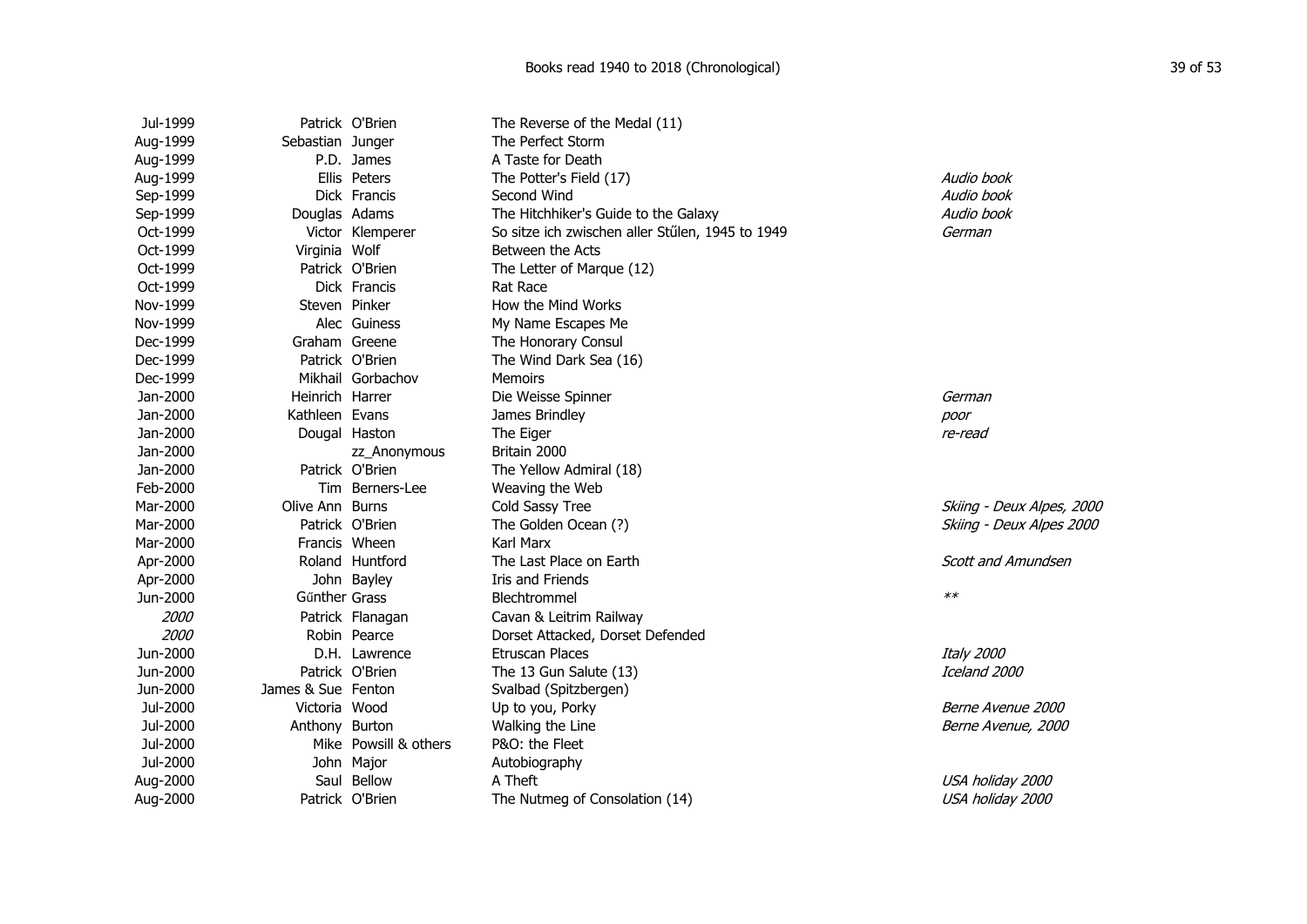| Aug-2000 | John Wesley Powell        |                    | The Exploration of the Colorado & its Canyons | USA holiday                   |
|----------|---------------------------|--------------------|-----------------------------------------------|-------------------------------|
| Aug-2000 |                           | Greg Ward          | The South-West USA (Rough Guide)              | USA holiday 2000              |
| 2000     |                           | Leo Marks          | Between Silk and Cyanide                      | $**$                          |
| Sep-2000 |                           | Alan Bennett       | The Clothes they stood up in                  | Audio book                    |
| Sep-2000 |                           | J.K. Rowling       | Harry Potter and the Philosopher's Stone (1)  |                               |
| Sep-2000 |                           | Charles Dickens    | Little Dorrit                                 | on the Llangollen Canal, 2000 |
| Sep-2000 |                           | J.K. Rowling       | Harry Potter and the Chamber of Secrets (2)   | Llangollen Canal 2000         |
| Oct-2000 | L.T.C. Rolt               |                    | <b>Thomas Telford</b>                         |                               |
| Oct-2000 |                           | J.K. Rowling       | Harry Potter and the Prisoner of Azkaban (3)  | Gothenberg 2000               |
| Oct-2000 |                           | Caroline Alexander | The Endurance (Shackleton)                    | $**$                          |
| Nov-2000 |                           | Patrick O'Brien    | Post Captain (2)                              | Argentina 2000                |
| Nov-2000 |                           | Alex Fergusson     | Managing my Life                              | in Argentina 2000             |
| Dec-2000 |                           | Edith Wharton      | The House of Mirth                            |                               |
| Dec-2000 |                           | Mike Paffard       | Introduction to Keele                         | UK                            |
| Dec-2000 |                           | John Kolbert       | Keele: the First Fifty Years                  | in the UK 2000                |
| Dec-2000 |                           | J.K. Rowling       | Harry Potter and the Goblet of Fire (4)       |                               |
| Jan-2001 |                           | Bruce Chatwin      | In Patagonia                                  |                               |
| Jan-2001 |                           | Herbert Haffner    | Orchester der Welt (in part)                  | German                        |
| Jan-2001 |                           | Patrick O'Brien    | Clarrissa Oakes (15)                          |                               |
| Jan-2001 |                           | The Guardian       | The Year 2000                                 |                               |
| Jan-2001 | Michael S. Russel         |                    | The Chemistry of Fireworks                    |                               |
| Jan-2001 |                           | Robin Pearce       | Seven Months to D-Day                         |                               |
| Feb-2001 |                           | Ray Monk           | Bertrand Russell; Ghost of Madness (vol 2)    |                               |
| Feb-2001 |                           | Dirk Bogarde       | An Orderly Man                                | re-read                       |
| Mar-2001 |                           | Robert Carver      | The Accursed Mountains (Albania)              | $**$                          |
| Mar-2001 |                           | zz Anonymous       | The Titanic; Report on the Loss               |                               |
| Mar-2001 | Charles Drazin            |                    | In Search of the Third Man                    | $**$                          |
| Mar-2001 | Bernhard Schlink          |                    | Der Vorleser                                  | ** German                     |
| Apr-2001 |                           | Patrick O'Brien    | The Hundred Days (19)                         |                               |
| Apr-2001 | George & Weedon Grossmith |                    | The Diary of a Nobody                         |                               |
| Apr-2001 |                           | Anne Brontë        | Agnes Grey                                    |                               |
| May-2001 |                           | Ian Kershaw        | Hitler II; nemesis                            |                               |
| May-2001 | Stephen Jay Gould         |                    | Leonardo's Mountain (in part)                 |                               |
| May-2001 |                           | Rider Haggard      | King Solomon's Mines                          | in the UK, 2001               |
| May-2001 |                           | Patrick O'Brien    | Blue at the Mizzen (20)                       | in the UK 2001                |
| Jun-2001 |                           | John Keay          | The Great Arc                                 | in the UK 2001                |
| Jun-2001 |                           | John Bierman       | Fire in the Night (Orde Wingate)              | with Colin Smith              |
| Jul-2001 |                           | Dava Sobel         | Galileo's Daughter                            |                               |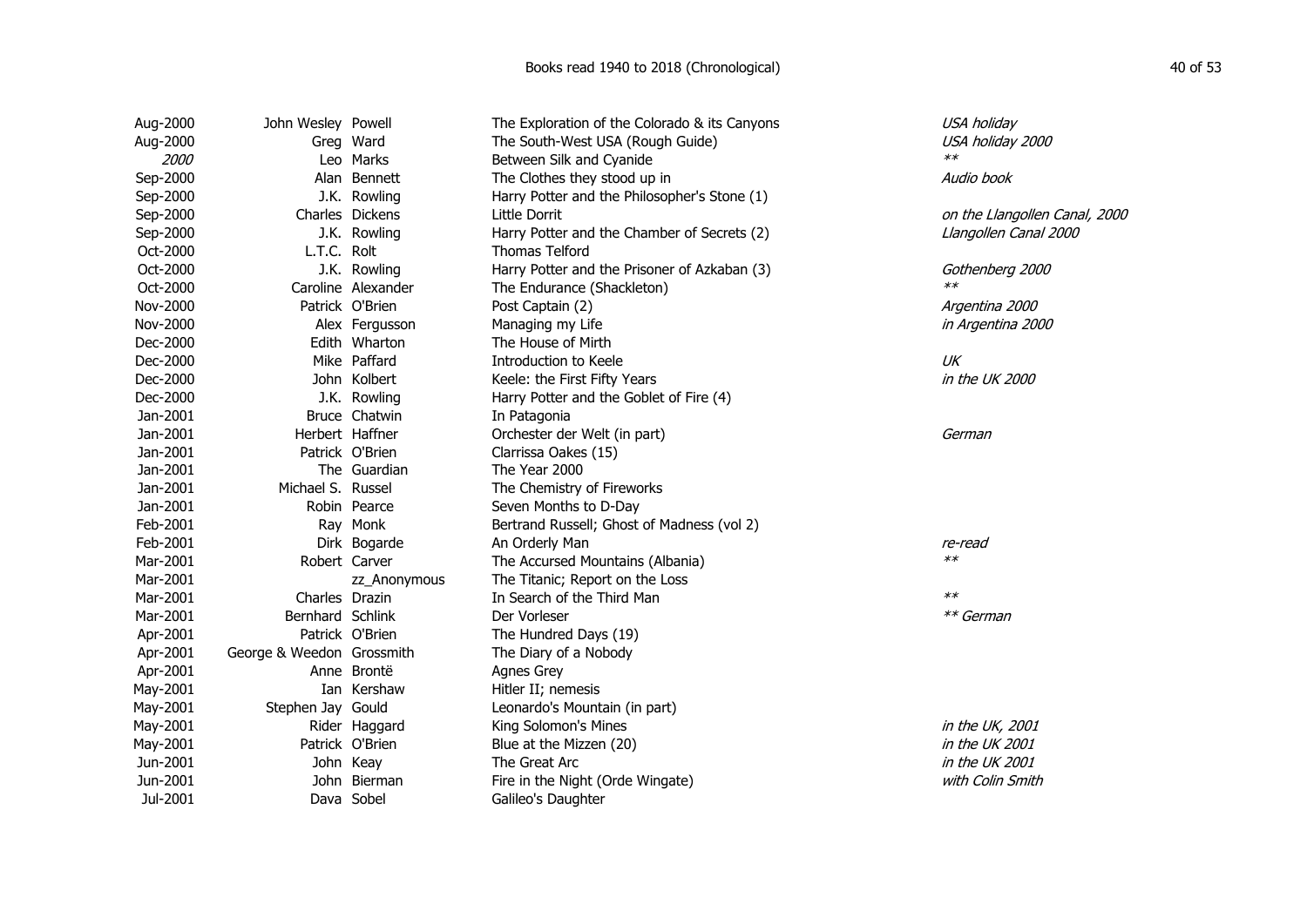| Jul-2001 | Russel Banks        |                     | Affliction                                                    | USA & Canada 2001       |
|----------|---------------------|---------------------|---------------------------------------------------------------|-------------------------|
| Aug-2001 |                     | Joe Upton           | Journeys through the Inside Passage                           | USA & Canada 2001       |
| Aug-2001 |                     | Stanley Matthews    | Autobiography                                                 | USA & Canada            |
| Aug-2001 | Simon Singh         |                     | Fermat's Enigma                                               |                         |
| Aug-2001 |                     | Frank McCourt       | Angela's Ashes                                                |                         |
| Aug-2001 | David G. Gordon     |                     | Field Guide to the Slug                                       |                         |
| Sep-2001 |                     | Anthony Summers     | The Arrogance of Power (Richard Nixon)                        |                         |
| Sep-2001 | Jonquil Lowe        |                     | The Which Guide to Giving and Inheriting                      |                         |
| Sep-2001 | Ivan Doig           |                     | Bucking the Sun                                               |                         |
| Oct-2001 |                     | R.B. Frank          | Downfall (The end of the Japanese War)                        |                         |
| Oct-2001 |                     | John Le Carré       | The Constant Gardener                                         | Argentina 2001          |
| Oct-2001 |                     | Richard Llewellyn   | Up into the Singing Mountains                                 | Argentina 2001          |
| Nov-2001 | Margaret Attwood    |                     | The Blind Assassin                                            | $**$                    |
| Nov-2001 | Roberto Hosne       |                     | Patagonia                                                     |                         |
| Nov-2001 |                     | David Edmonds       | Wittgenstein's Poker                                          | in the UK               |
| Dec-2001 |                     | Iris Murdoch        | The Black Prince                                              | in the UK 2001          |
| Dec-2001 |                     | Colin Thubron       | In Siberia                                                    | $**$                    |
| Jan-2002 |                     | Henry Kissinger     | Does America need a Foreign Policy                            | Skiing in Saas Fee 2002 |
| Jan-2002 |                     | Monica Baldwin      | I leap over the Wall                                          | re-read, UK             |
| Jan-2002 |                     | Sarah Hartley       | Mrs P's Journey (the A to Z Guides)                           |                         |
| Jan-2002 |                     | John Mortimer       | Rumpole rests his Case                                        |                         |
| Jan-2002 | Marcel Reich Ranick |                     | Der Fall Heine (only introduction and Nachwort)               | German                  |
| Feb-2002 | Marianne Krill      |                     | Im Netz der Zauberer (Ein andere Geschichte der Familie Mann) | German                  |
| Feb-2002 |                     | Roy Jenkins         | Churchill (First half)                                        |                         |
| Mar-2002 |                     | Günther Bucheim     | Das Boot                                                      | German                  |
| Apr-2002 |                     | Simon Garfield      | Mauve (biography of Perkin)                                   |                         |
| Apr-2002 | Amy Tan             |                     | The Bonesetter's Daughter                                     |                         |
| Apr-2002 |                     | Roy Jenkins         | Churchill (Second half)                                       |                         |
| May-2002 | Carlo Levi          |                     | Christ stopped at Eboli                                       | ** re-read              |
| May-2002 |                     | Doron Swade         | Cogwheel Brain (Babbage)                                      | visit to UK 2002        |
| May-2002 |                     | Stephen Hawking     | The Universe in a Nutshell (only a half)                      | visit to UK 2002        |
| May-2002 |                     | Arnold Bennett      | Anna of the Five Towns                                        | visit to UK 2002        |
| Jun-2002 | Walter Lord         |                     | Day of Infamy (Pearl Harbour)                                 | visit to UK 2002        |
| Jun-2002 | Michael             | Heseltine           | Autobiography: Life in the Jungle                             |                         |
| Jun-2002 |                     | F. Scott Fitzgerald | Tender is the Night                                           |                         |
| Jul-2002 | Edward J. Dent      |                     | Opera                                                         |                         |
| Jul-2002 |                     | Brian Feeny         | Sinn Fein                                                     |                         |
| Aug-2002 |                     | John Mortimer       | Summer of a Dormouse                                          |                         |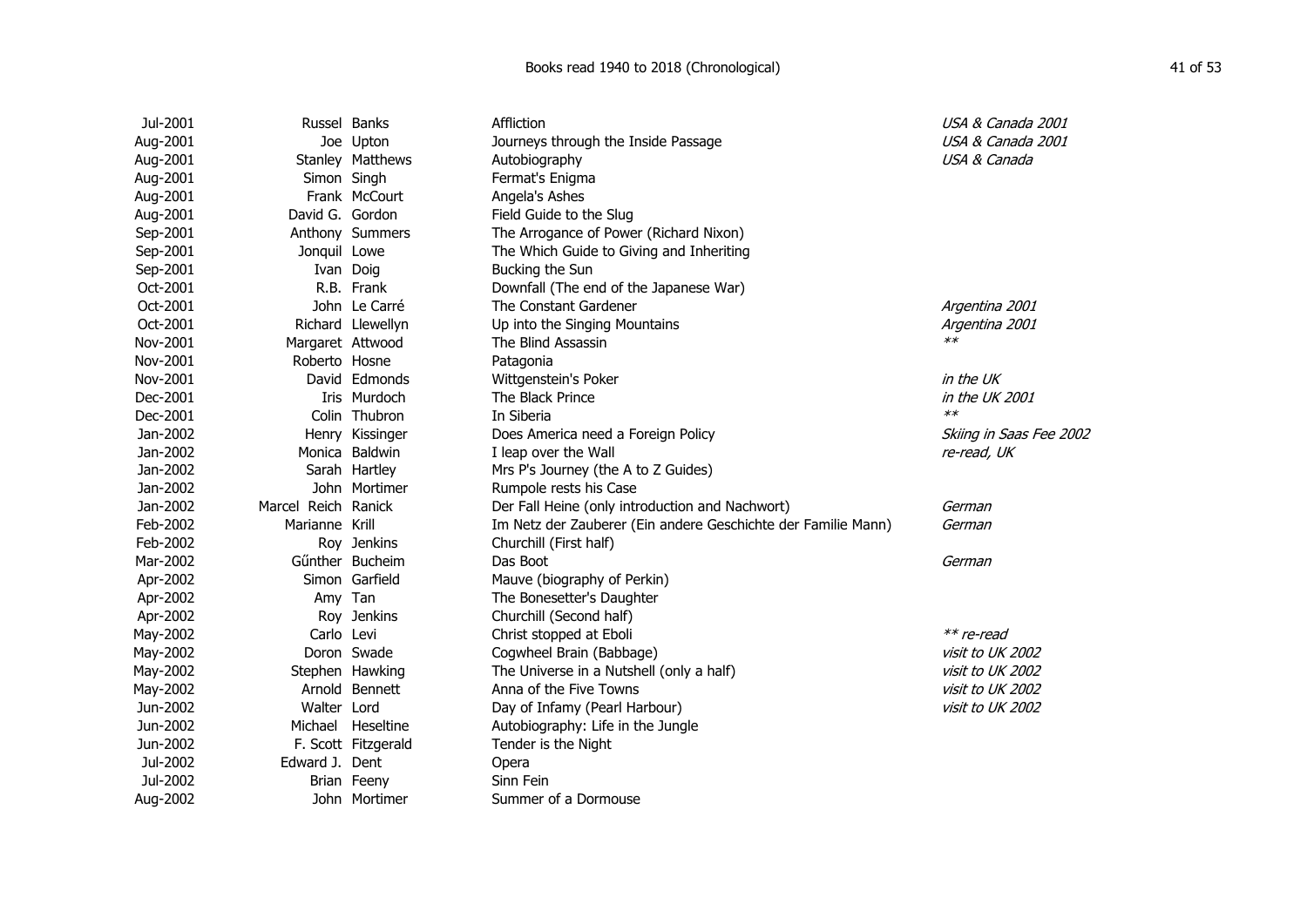| Aug-2002 |                   | Robin Pearce       | Seven Months to D-Day                      | re-read                  |
|----------|-------------------|--------------------|--------------------------------------------|--------------------------|
| Sep-2002 |                   | J.R.D Francis      | <b>Fluid Mechanics for Students</b>        | $***$                    |
| Sep-2002 |                   | Arnold Bennett     | Clayhanger                                 | $**$ re-read             |
| Oct-2002 |                   | Arnold Bennett     | Hilda Lessways                             | in France & Germany 2002 |
| Oct-2002 | Martin Suter      |                    | Small World                                |                          |
| Nov-2002 | Miranda Carter    |                    | Anthony Blunt                              | in Argentina 2002        |
| Nov-2002 |                   | Arnold Bennett     | <b>These Twain</b>                         | $**$                     |
| Dec-2002 | Geoffrey Best     |                    | Winston S. Churchill, A Study in Greatness |                          |
| Dec-2002 |                   | Gavin Mortimer     | Shackleton                                 |                          |
| Dec-2002 | Peter Hoeg        |                    | Miss Smilla's Feeling for Snow             |                          |
| Jan-2003 | Oliver Sacks      |                    | Uncle Tungsten                             |                          |
| Jan-2003 | Kerstin Holzer    |                    | Elizebeth Mann Berghese                    | German                   |
| Feb-2003 | Sandoz Marai      |                    | Das Vermächtiges Ersetzer                  | <b>Skiing, 2003</b>      |
| Mar-2003 | George Elliot     |                    | The Mill on the Floss                      |                          |
| Mar-2003 |                   | Annie Proulx       | The Shipping News                          | $**$                     |
| Mar-2003 |                   | Frank McCourt      | Angela's Ashes                             | re-read                  |
| Apr-2003 |                   | Mary Soames        | <b>Clementine Churchill</b>                |                          |
| Apr-2003 |                   | Dan Plesch         | Sherrifs and Outlaws in the Global Village |                          |
| May-2003 |                   | Oliver Goldsmith   | The Vicar of Wakefield                     |                          |
| May-2003 | Elisebeth Buchan  |                    | Revenge of the Middle Aged Woman           |                          |
| Jun-2003 | Elisebeth Gaskell |                    | North and South                            |                          |
| Jul-2003 |                   | Jenny Uglow        | The Lunar Men                              |                          |
| Aug-2003 |                   | David Attenborough | Life on Air                                | $**$                     |
| Aug-2003 |                   | Brenda Maddox      | Rosalind Franklin                          | $**$                     |
| Sep-2003 | Wolfgang Bűsche   |                    | Berlin - Moscau, zu Fuss                   | German                   |
| 2003     |                   | Jamie Whyte        | <b>Bad Thoughts</b>                        |                          |
| Sep-2003 |                   | Thierry Paquot     | The Art of the Siesta                      |                          |
| Sep-2003 |                   | Daphne du Maurier  | My Cousin Rachael                          |                          |
| Oct-2003 |                   | Daphne du Maurier  | Jamaica Inn                                |                          |
| Oct-2003 |                   | Daphne du Maurier  | The Scapegoat                              |                          |
| Oct-2003 |                   | Yann Martell       | The Life of Pi                             | Indonesia                |
| Nov-2003 |                   | Daphne du Maurier  | <b>Frenchman's Creek</b>                   | Indonesia 2003           |
| Nov-2003 | Matthew Kneale    |                    | <b>English Passengers</b>                  |                          |
| Dec-2003 |                   | Rita Carter        | Consciousness                              | $**$                     |
| Dec-2003 |                   | John Wyndham       | The Trouble with Lichen                    |                          |
| Dec-2003 |                   | Andrew Roberts     | Napoleon and Wellington                    |                          |
| Jan-2004 | Gűnther Grass     |                    | In Krebsgang                               | ** German                |
| Jan-2004 |                   | Träudl Junge       | Until the Final Hour (Hitler's Secretary)  |                          |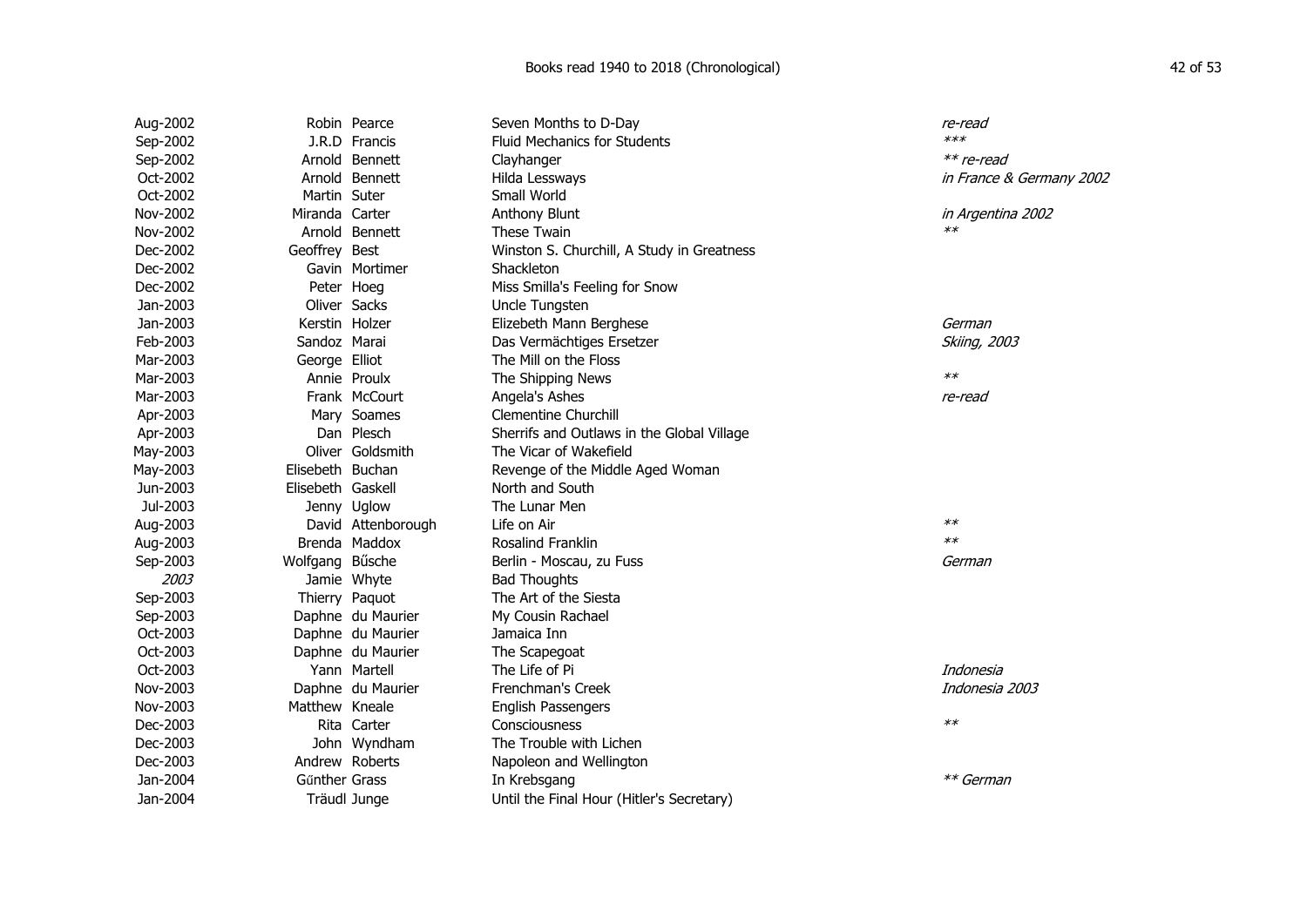| Feb-2004 |                   | Arnold Bennett         | Old Wives Tale                                | Skiing in Hochgurgl 2004 |
|----------|-------------------|------------------------|-----------------------------------------------|--------------------------|
| Feb-2004 |                   | J.K. Rowling           | Harry Potter and the Order of the Phoenix (5) |                          |
| Feb-2004 | Lynne Truss       |                        | Eats, Shoots and Leaves                       |                          |
| Mar-2004 |                   | Paul Scott             | Staying On                                    | $**$                     |
| Mar-2004 | Ranulph Fiennes   |                        | Captain Scott                                 |                          |
| Apr-2004 |                   | Francis Spufford       | I may be some time                            | $***$                    |
| Apr-2004 | Harper Lee        |                        | To Kill a Mockingbird                         | $**$                     |
| Apr-2004 |                   | Irvin Yalom            | When Nietsche Wept                            |                          |
| Apr-2004 |                   | Angus Wilson           | Anglo-Saxon Attitudes                         |                          |
| May-2004 |                   | Angus Wilson           | The Wrong Set (short stories)                 |                          |
| May-2004 | Georgina Ferry    |                        | Dorothy Hodgkin; A Life                       |                          |
| May-2004 | Charles Seife     |                        | Zero; the Biography of a Dangerous Idea       |                          |
| May-2004 | James Gleik       |                        | Isaac Newton                                  |                          |
| 2004     | Robert A. Brown   |                        | The Tree                                      | A contrived story        |
| Jun-2004 | Isabella Bird     |                        | Letters to Henrietta                          |                          |
| 2004     |                   | Dan Brown              | The Da Vinci Code                             |                          |
| Jul-2004 |                   | D.H. Lawrence          | Rainbow                                       |                          |
| Jul-2004 |                   | Simon Winchester       | Surgeon of Crowthorne (OED, Minors)           |                          |
| Jul-2004 | Douglas Adams     |                        | Long Dark Teatime of the Soul                 | <b>Buxton</b>            |
| Jul-2004 | Douglas Adams     |                        | The Hitchhiker's Guide to the Galaxy          | re-read                  |
| Aug-2004 |                   | John Le Carré          | The Tailor of Panama                          | poor                     |
| Aug-2004 | Graham Swift      |                        | Waterland                                     | $**$                     |
| Sep-2004 |                   | <b>Bill Clinton</b>    | My Life                                       | $**$                     |
| Oct-2004 |                   | Alexander McCall Smith | The Number One Ladies Detective Agency        | $**$                     |
| Oct-2004 |                   | Dan Plesch             | The Beauty Queen's Guide to World Peace       | $**$                     |
| Oct-2004 | Douglas Hurd      |                        | <b>Memoirs</b>                                | $**$                     |
| Nov-2004 | Douglas Hurd      |                        | The Shape of Ice (a novel)                    | <i>in Ecuador</i>        |
| Nov-2004 |                   | Alexander McCall Smith | The Tears of a Giraffe                        | in Ecuador 2004          |
| Nov-2004 |                   | Kazuo Ishiguro         | The Remains of the Day                        | in Ecuador 2004          |
| Nov-2004 |                   | Alexander McCall Smith | Morality for Beautiful Girls                  | in Ecuador 2004          |
| Dec-2004 |                   | Fiona McCarthy         | Byron: Life and Legend                        |                          |
| Jan-2005 | Jill Payton Walsh |                        | <b>Thrones' Dominations</b>                   | (& Dorothy Sayers?)      |
| Jan-2005 | Fredrick Forsyth  |                        | The Avenger                                   |                          |
| Jan-2005 |                   | Eric Lomax             | The Railway Man                               | $**$                     |
| Jan-2005 |                   | Alexander McCall Smith | The Two and a Half Pillars of Wisdom          |                          |
| Jan-2005 |                   | Helmut Schmidt         | Die Mächte der Zukunft                        | German                   |
| Feb-2005 |                   | Alexander McCall Smith | The Full Cupboard of Life                     |                          |
| Feb-2005 |                   | Beau Riffenburgh       | Nimrod (1907, Shackleton)                     |                          |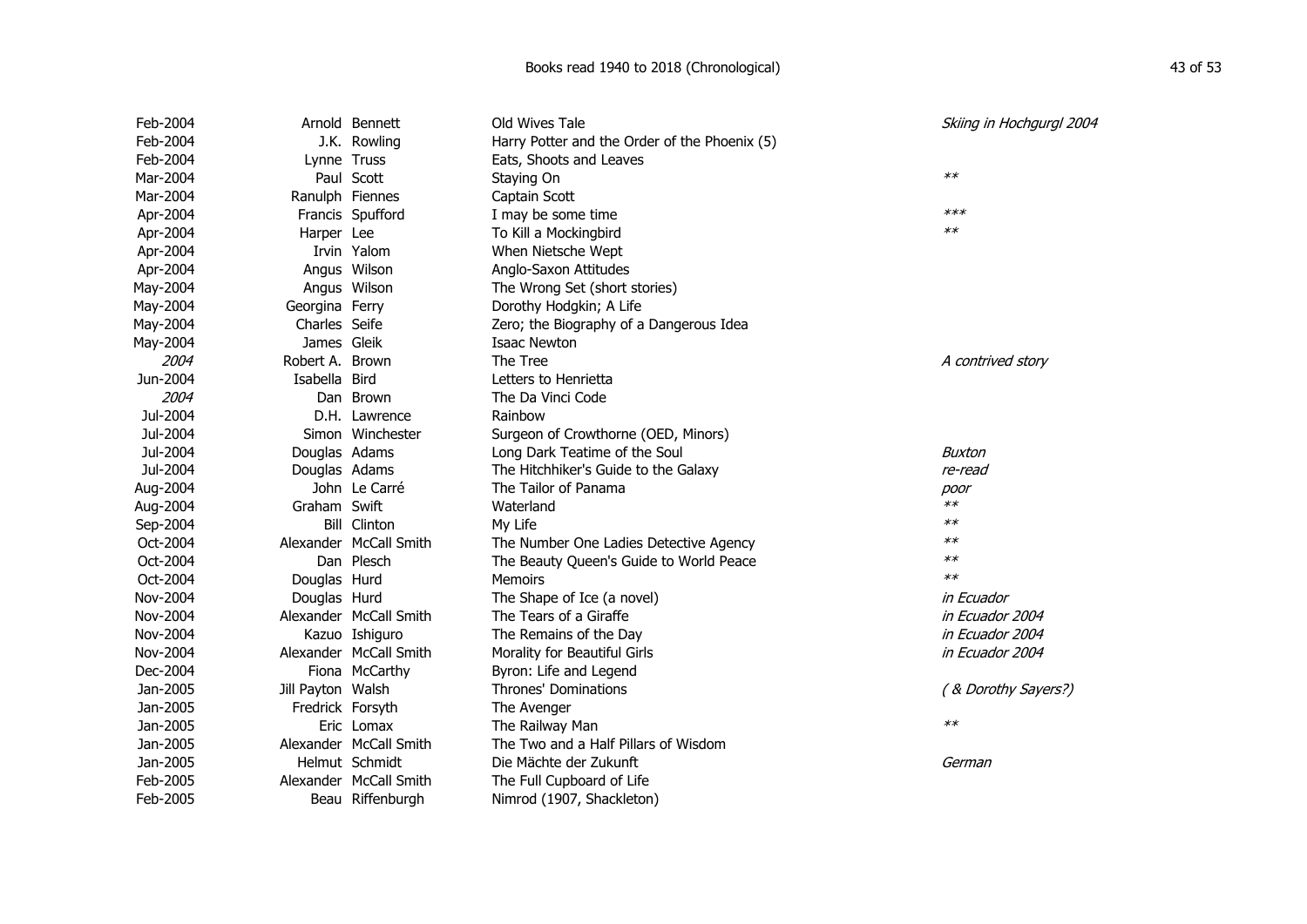## Books read 1940 to 2018 (Chronological) 44 of 53

| Mar-2005 |                        | Robert Service     | <b>Stalin</b>                                     |                     |
|----------|------------------------|--------------------|---------------------------------------------------|---------------------|
| Mar-2005 |                        | Asne Sciorstad     | The Bookseller of Kabul                           |                     |
| Mar-2005 | E. Breton de Nijs      |                    | Faded Portraits (Indonesia)                       |                     |
| Apr-2005 |                        | Caroline Alexander | The Bounty                                        |                     |
| Apr-2005 |                        | Mark Haddon        | The Curious Incident of the Dog in the Night-time | $**$                |
| Apr-2005 |                        | Bryan Gilliam      | The Life of Richard Strauss                       |                     |
| May-2005 | Walter Allen           |                    | Reading a Novel                                   |                     |
| May-2005 | Andrea Levy            |                    | Small Island                                      | ** in Madiera 2005  |
| May-2005 |                        | John McGahern      | That They face the Rising Sun                     |                     |
| 2005     |                        | Alan Jowett        | Jowett's Railway Atlas                            | $***$               |
| Jun-2005 | Joyce Cary             |                    | The Horse's Mouth                                 |                     |
| Jun-2005 | Sue Monk Kidd          |                    | The Secret Lifeof Bees                            | $**$                |
| Jul-2005 |                        | Mario R. Dederichs | Heyrich - Das Gesicht des Bösen                   | German              |
| Jul-2005 | Sebastian Faulks       |                    | On Green Dolphin Street                           |                     |
| Jul-2005 |                        | Michael Blakemore  | Railways of the Peak District                     | with David Mosley   |
| Aug-2005 |                        | Wibke Bruhns       | Meines Vaters Land                                | $***$               |
| Aug-2005 | Martin Bell            |                    | Through Gates of Fire                             |                     |
| Sep-2005 | William Hague          |                    | William Pitt the Younger                          |                     |
| Sep-2005 | Andrea Levy            |                    | The Fruit of the Lemon                            |                     |
| Sep-2005 | Edward Gray            |                    | Salford Quays                                     |                     |
| Sep-2005 | Edward Gray            |                    | The Manchester Ship Canal                         |                     |
| Oct-2005 |                        | Nancy Mitford      | Love in a Cold Climate                            |                     |
| Nov-2005 |                        | Martin Cruz Smith  | Wolves eat Dogs                                   | in Borneo           |
| Nov-2005 | Guillermo Martinez     |                    | The Oxford Murders                                | in Borneo           |
| Dec-2005 |                        | Stella Rimmington  | At Risk                                           |                     |
| Dec-2005 |                        | Jung Chang         | Mao: the Unknown Story                            | with Jon Halliday   |
| Dec-2005 | Agnes Newton Keith     |                    | White Man Returns                                 |                     |
| Jan-2006 | Henrietta S. Churchill |                    | Blenheim and the Churchill Family                 |                     |
| 2006     | Katherine Hughes       |                    | Mrs Beeton                                        |                     |
| Jan-2006 | Graham Greene          |                    | The Quiet American                                |                     |
| Feb-2006 |                        | John Irving        | The Cider House Rules                             | ** in New Zealand   |
| Feb-2006 |                        | Barbara Kingsolver | The Poisonwood Bible                              | in New Zealand 2006 |
| Mar-2006 |                        | Simon Mitton       | Fred Hoyle - A Life in Science                    | $**$                |
| Apr-2006 | John Howard Kunstler   |                    | The Long Emergency                                |                     |
| Apr-2006 |                        | Mary Renault       | Fire from Heaven (Alexander the Great)            | in Geneva           |
| May-2006 |                        | Alan Bennett       | <b>Untold Stories</b>                             | $**$                |
| May-2006 |                        | Terry Darlington   | Narrow Dog to Carcassonne                         | $**$                |
| Jun-2006 |                        | Max Lambert        | Night after Night (New Zealand Bomber Pilots)     |                     |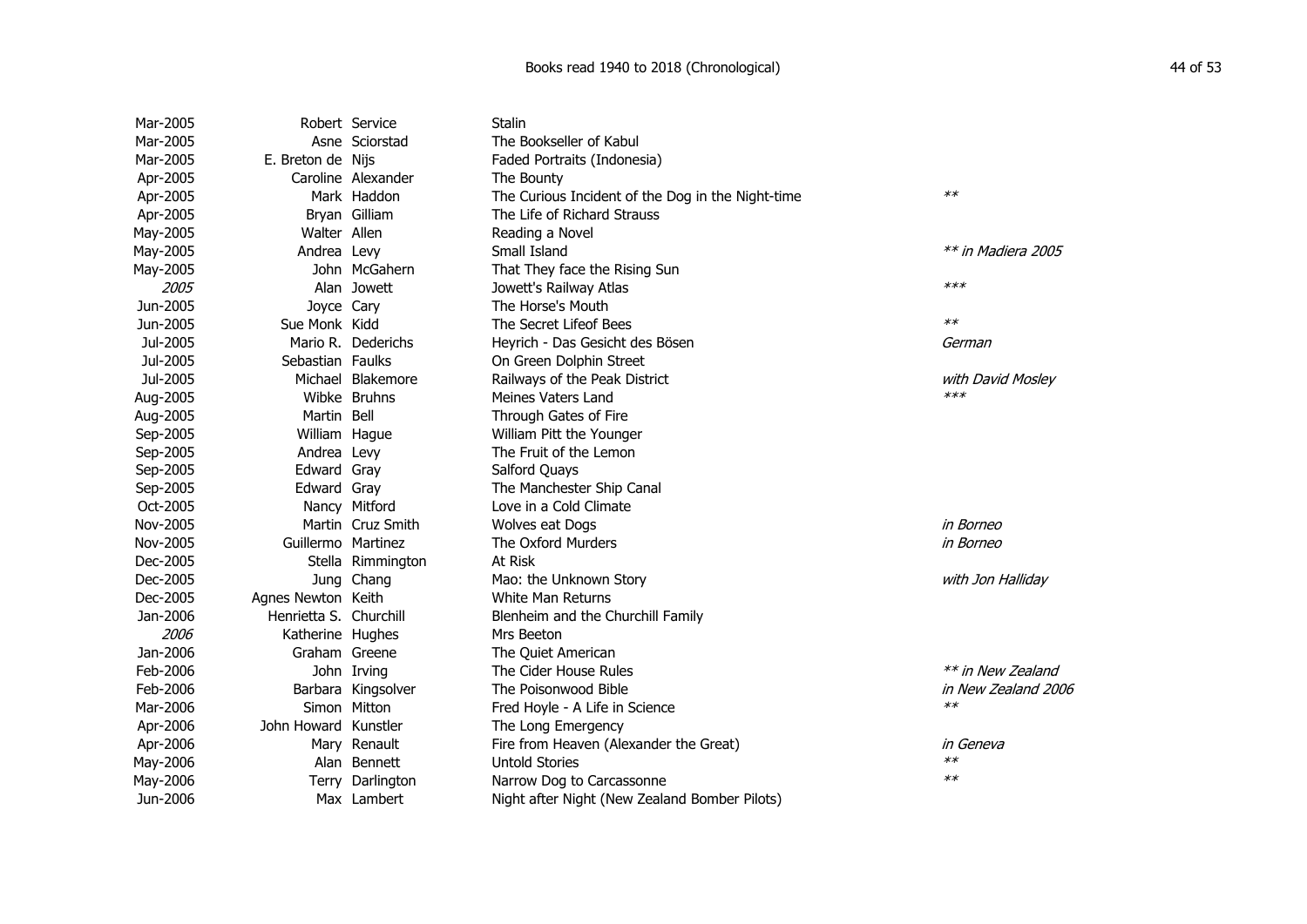| Jul-2006 | Alexander McCall Smith        | 44 Scotland Street                                                |                                         |
|----------|-------------------------------|-------------------------------------------------------------------|-----------------------------------------|
| Jul-2006 | Peter W. Huber & M.P. Willis  | The Bottomless Well                                               |                                         |
| Jul-2006 | Julian Barnes                 | Arthur and George                                                 | in Buxton                               |
| Aug-2006 | Dirk Bogarde                  | A Gentle Occupation                                               | novel: Indonesia 1945                   |
| Aug-2006 | Albert Einstein               | Relativity                                                        | re-read                                 |
| Aug-2006 | Roger Penrose                 | The Emperor's New Mind                                            |                                         |
| Aug-2006 | Michael Dibdin                | Dead Lagoon                                                       |                                         |
| Sep-2006 | Mark Urban                    | Generals (Monck, Churchill, Howe, Duke of York, Wellesley, Gordon | Kitchener, Allenby, Fuller, Montgomery) |
| Sep-2006 | George Elliot                 | Silas Marner                                                      |                                         |
| Sep-2006 | John Kelly                    | Due South, Antarctic Journal                                      |                                         |
| Oct-2006 | Traudi Plesch                 | My Three Lives                                                    | autobiography                           |
| Oct-2006 | Al Gore                       | An Inconvenient Truth                                             | global warming                          |
| Oct-2006 | Giles Milton                  | Nathaniel's Nutmeg (Spice Islands; Run; Nathaniel Corthope)       | Calgary 2006                            |
| Oct-2006 | Christopher Meyer             | <b>DC Confidential</b>                                            | Calgary 2006: UK Ambassador to US       |
| Oct-2006 | Alexander McCall Smith        | Friends, Lovers, Chocolate                                        | Isobell Dalhousie 2; detective          |
| Nov-2006 | Frank McCourt                 | Teacher Man                                                       |                                         |
| Nov-2006 | James Shapiro                 | 1599: A year in the life of William Shakespeare                   |                                         |
| Dec-2006 | Juliet Barker                 | Agincourt                                                         |                                         |
| Jan-2007 | Michael Palin                 | Diaries 1969 - 1979                                               |                                         |
| Feb-2007 | James & Ben Cracknell & Fogle | The Crossing                                                      | Rowing the Atlantic                     |
| 2007     | John Emsley                   | The Elements of Murder                                            |                                         |
| Feb-2007 | Guido Knopp                   | Hitler's Women                                                    |                                         |
| Feb-2007 | Marina Lewycka                | Short History of Tractors in Ukrainian                            |                                         |
| Feb-2007 | Michael Paterson              | Winston Churchill: Photobiography                                 |                                         |
| Feb-2007 | Martin Reese                  | Our Final Century                                                 |                                         |
| Mar-2007 | Elizabeth Gaskell             | Wives & Daughters                                                 |                                         |
| Apr-2007 | Jane Plant                    | Osteoporosis                                                      | with Gill Tidy                          |
| Apr-2007 | Jane Plant                    | <b>Prostate Cancer</b>                                            |                                         |
| Apr-2007 | Jane Plant                    | Your Life in Your Hands                                           |                                         |
| Apr-2007 | Gavin Pretor-Pinney           | The Cloudspotter's Guide                                          |                                         |
| May-2007 | Scott Turow                   | Presumed Innocent                                                 | $**$                                    |
| May-2007 | Susan Solomon                 | The Coldest March                                                 | $***$                                   |
| Jun-2007 | Griff Rhys-Jones              | Semi-detached                                                     | ** European Motor Tour 2007             |
| Jun-2007 | Stella Rimington              | <b>Secret Asset</b>                                               | European Motor Tour 2007                |
| Jun-2007 | Ian McEwan                    | Saturday                                                          |                                         |
| Jul-2007 | Leslie Oppitz                 | Lost Railways of Staffordshire                                    | Buxton                                  |
| Jul-2007 | Alan Butler                   | Sheep                                                             | interesting; in Italy 2007              |
| Jul-2007 | J.K. Rowling                  | Harry Potter & the Half Blood Prince (6)                          |                                         |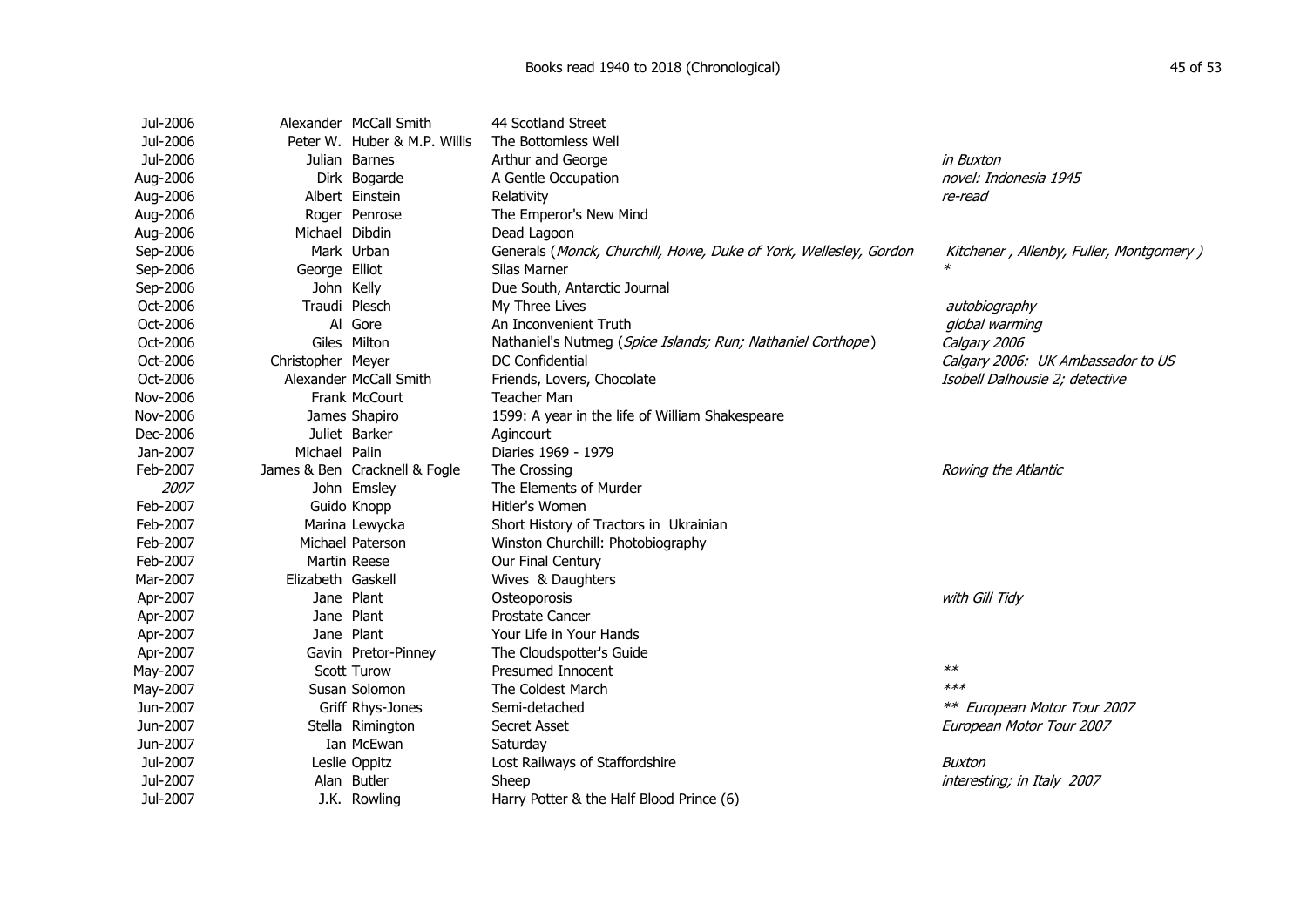| Aug-2007 | John Kelly            |                       | The Great Mortality                                          | started earlier - poor book                |
|----------|-----------------------|-----------------------|--------------------------------------------------------------|--------------------------------------------|
| Aug-2007 | Jonathan Falconer     |                       | The Dam Busters Story                                        |                                            |
| Aug-2007 |                       | Rumer Godden          | Kingfishers catch fire                                       |                                            |
| Aug-2007 |                       | Roy Hattersley        | A Yorkshire Boyhood                                          |                                            |
| 2007     | Griff Rhys Jones      |                       | Semi Detached                                                |                                            |
| Sep-2007 |                       | Michael Paterson      | Voices of the Code Breakers                                  | <b>Bletchley Park</b>                      |
| Sep-2007 |                       | Neil B. Kavey         | 50 ways to sleep better                                      | Canada                                     |
| Sep-2007 |                       | J.K. Rowling          | Harry Potter & the Deathly Hallows (7)                       | Canada                                     |
| Sep-2007 | Michael Dibdin        |                       | Back to Bologna                                              | in Canada                                  |
| Oct-2007 |                       |                       | F.H. Hinsley & Alan Stripp The Codebreakers (Bletchley Park) | re-read                                    |
| Oct-2007 |                       | Roy Hattersley        | John Wesley, A Brand from the Burning                        |                                            |
| Oct-2007 |                       | John Le Carré         | The Mission Song                                             |                                            |
| Nov-2007 |                       | F.W. Winterbotham     | The Ultra Secret                                             | Intelligence from Bletchley Park           |
| Dec-2007 |                       | Hugh Sebag-Montefiore | Enigma, Battle for the Code                                  | Naval Enigma                               |
| Dec-2007 |                       | Chris Izikowski       | Learn to sleep well                                          |                                            |
| Jan-2008 | Charles Drazin        |                       | In Search of the Third Man                                   |                                            |
| Jan-2008 |                       | Julie Walters         | Maggie's Tree                                                | A dreadful book!                           |
| Jan-2008 |                       | John Grisham          | The Innocent Man                                             | non-fiction; improperly convicted murderer |
| Feb-2008 | Ranulph Fiennes       |                       | Mad, Bad & Dangerous to Know                                 | Hochgurgl                                  |
| Feb-2008 | Vikram Seth           |                       | An Equal Music                                               |                                            |
| Mar-2008 | Anthony Beevor        |                       | Berlin - the Downfall                                        |                                            |
| May-2008 | Tom Fort              |                       | Downstream: Across England in a Punt                         | The Trent                                  |
| Jun-2008 | Peter Blath           |                       | Gipfelstürmer im Werdenfelser Land                           | Garmisch, 2008                             |
| Jun-2008 | Thomas Hardy          |                       | <b>Wessex Tales</b>                                          | Garmisch, 2008                             |
| Jun-2008 |                       | Leo McKinstry         | Spitfire; portrait of a legend                               |                                            |
| 2008     |                       | James Lovelock        | The Revenge of Gaia                                          |                                            |
| Jul-2008 |                       | Dick Francis          | Dead Heat                                                    | with Felix Francis                         |
| Jul-2008 |                       | Alan Bennett          | The Uncommon Reader                                          |                                            |
| Jul-2008 |                       | Barbara Kingsolver    | Prodigal Summer                                              |                                            |
| Aug-2008 | Gordon Mitchell       |                       | Schooldays to Spitfire                                       | Mitchell Biography                         |
| Aug-2008 | L.T.C. Rolt           |                       | Red for Danger                                               | <b>Railway Disasters</b>                   |
| Aug-2008 |                       | Dick Francis          | <b>Under Orders</b>                                          |                                            |
| Aug-2008 | Gen. Sir Mike Jackson |                       | Soldier, an Autobiography                                    |                                            |
| Sep-2008 | Tom Fort              |                       | Under the Weather                                            |                                            |
| Oct-2008 | Douglas Hurd          |                       | <b>Robert Peel</b>                                           |                                            |
| Oct-2008 |                       | Katherine Whitehorn   | Selective Memory                                             |                                            |
| Nov-2008 | Seigfried Lenz        |                       | Schweigeminute                                               | $***$                                      |
| Dec-2008 |                       | Patrick Whitehouse    | <b>LMS150</b>                                                | with David St John Thomas                  |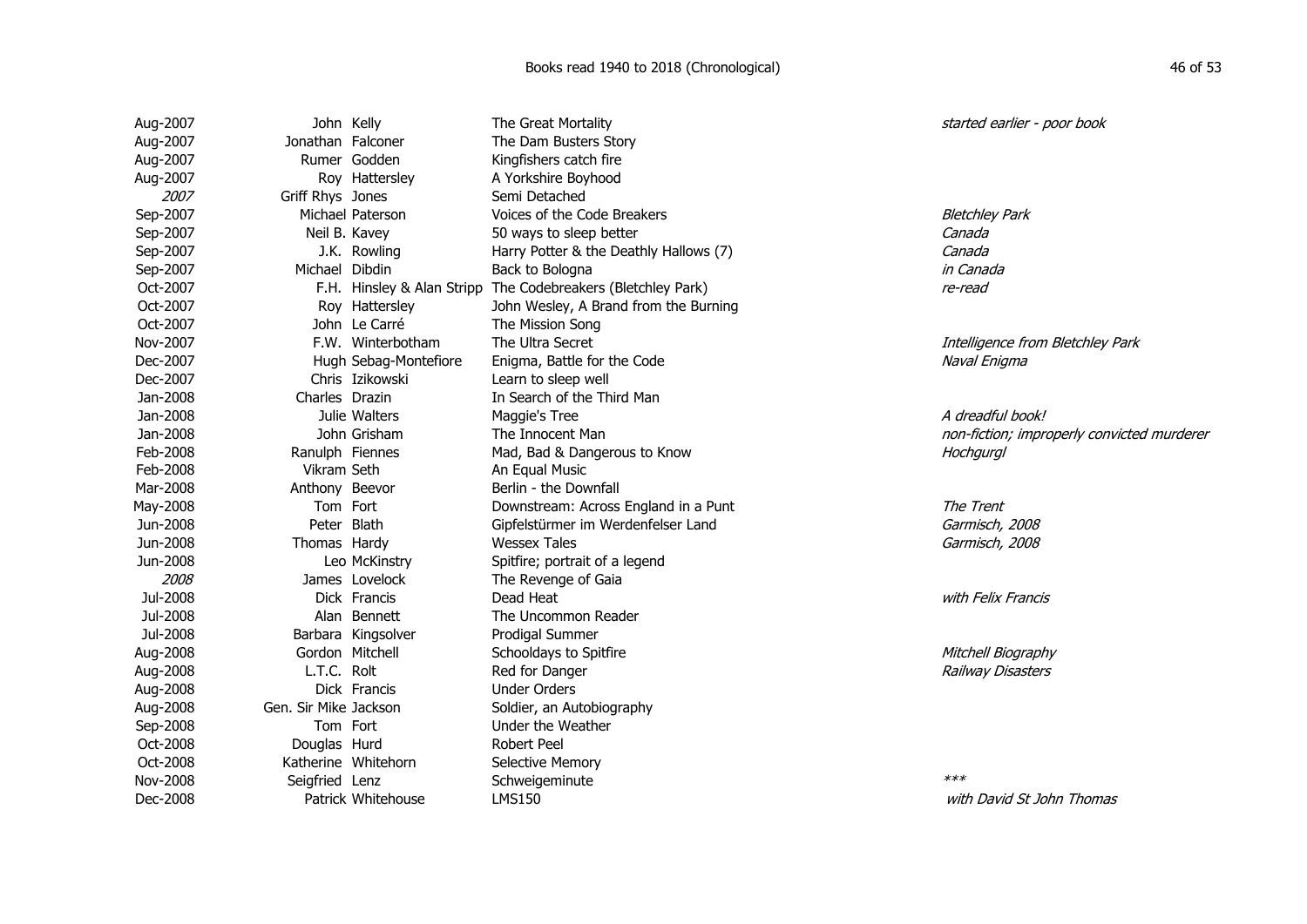| Dec-2008 |                        | Rose Tremain           | The Colour                               | poor                             |
|----------|------------------------|------------------------|------------------------------------------|----------------------------------|
| Jan-2009 |                        | Brian Clough           | Cloughie - Walking on Water              | memorable                        |
| Jan-2009 |                        | Barack Obama           | Dreams from my Father                    | skiing holiday 2009              |
| Jan-2009 |                        | Marina Lewycka         | Two Caravans                             | ** excellent                     |
| Feb-2009 | Joanne Harris          |                        | Chocolat                                 | skiing holiday 2009              |
| Mar-2009 | Daniel C. Dennett      |                        | Breaking the Spell                       | Religion as a natural phenomenon |
| Mar-2009 |                        | Stella Gibbons         | Cold Comfort Farm                        | ** excellent                     |
| Apr-2009 |                        | John Simpson           | Not Quite World's End                    |                                  |
| Apr-2009 |                        | Alexander McCall Smith | The Careful Use of Compliments           | Isobel Dalhousie 4               |
| May-2009 |                        | Richard Attenborough   | Entirely up to you darling               | with Diana Hawkins               |
| Jun-2009 |                        | P.D. James             | The Private Patient                      |                                  |
| Jun-2009 |                        | Peter Coles            | Cosmology; A Very Short Introduction     |                                  |
| Jun-2009 |                        | Susan Blackmore        | Consciousness; A very short Introduction |                                  |
| Jun-2009 |                        | Alexander McCall Smith | The Sunday Philosophy Club               | Isobel Dalhousie 1               |
| Jun-2009 | Anthony Beevor         |                        | The Mystery of Olga Chekhova             |                                  |
| Jul-2009 |                        | P.D. James             | Devices and Desires                      |                                  |
| Jul-2009 |                        | Alexander McCall Smith | The Right Attitude to Rain               | Isobel Dalhousie 3               |
| Aug-2009 |                        | Susan Blackmore        | <b>Conversations on Consciousness</b>    |                                  |
| Aug-2009 |                        | Rex Christiansen       | Rail Centres: Crewe                      |                                  |
| Aug-2009 |                        | Francis Spufford       | The Child that Books Built               | $**$                             |
| Sep-2009 |                        | Laura Jackson          | Daniel Day-Lewis                         |                                  |
| Sep-2009 | Joseph Conrad          |                        | <b>Heart of Darkness</b>                 | re-read                          |
| Sep-2009 | Charles P. Fiel        |                        | Fermanagh's Railways                     | with Norman Johnson              |
| Oct-2009 | Jasper Rees            |                        | I found my Horn                          |                                  |
| Oct-2009 | William Howard Russell |                        | Despatches from the Crimea               |                                  |
| Oct-2009 |                        | John Le Carré          | A Most Wanted Man                        |                                  |
| Nov-2009 |                        | Alexander McCall Smith | The Miracle at Speedy Motors             |                                  |
| Nov-2009 | Bernhard Schlink       |                        | The Reader                               |                                  |
| Dec-2009 | Patrick Gale           |                        | The Whole Day Through                    |                                  |
| Dec-2009 |                        | Marina Lewycka         | We are all made of Glue                  |                                  |
| Dec-2009 | Robert Harris          |                        | Enigma                                   | an intricate consistent story    |
| Feb-2010 | Richard P. Feynman     |                        | QED (Quantum Electrodynamics)            | $***$                            |
| Feb-2010 |                        | Adrian Raeside         | Return to Antarctica                     | an unsatisfactory book           |
| Mar-2010 |                        | John Boyne             | The Boy in the Striped Pyjamas           | $**$                             |
| Apr-2010 |                        | Thomas Levenson        | Newton and the Counterfeiter             |                                  |
| Apr-2010 | Christopher Harrison   |                        | In the Company of Friends                |                                  |
| May-2010 |                        | Alexander McCall Smith | Tea Time for the Traditionally Built     | $\ast$                           |
| May-2010 |                        | Martin Schüller        | Tod in Garmisch                          |                                  |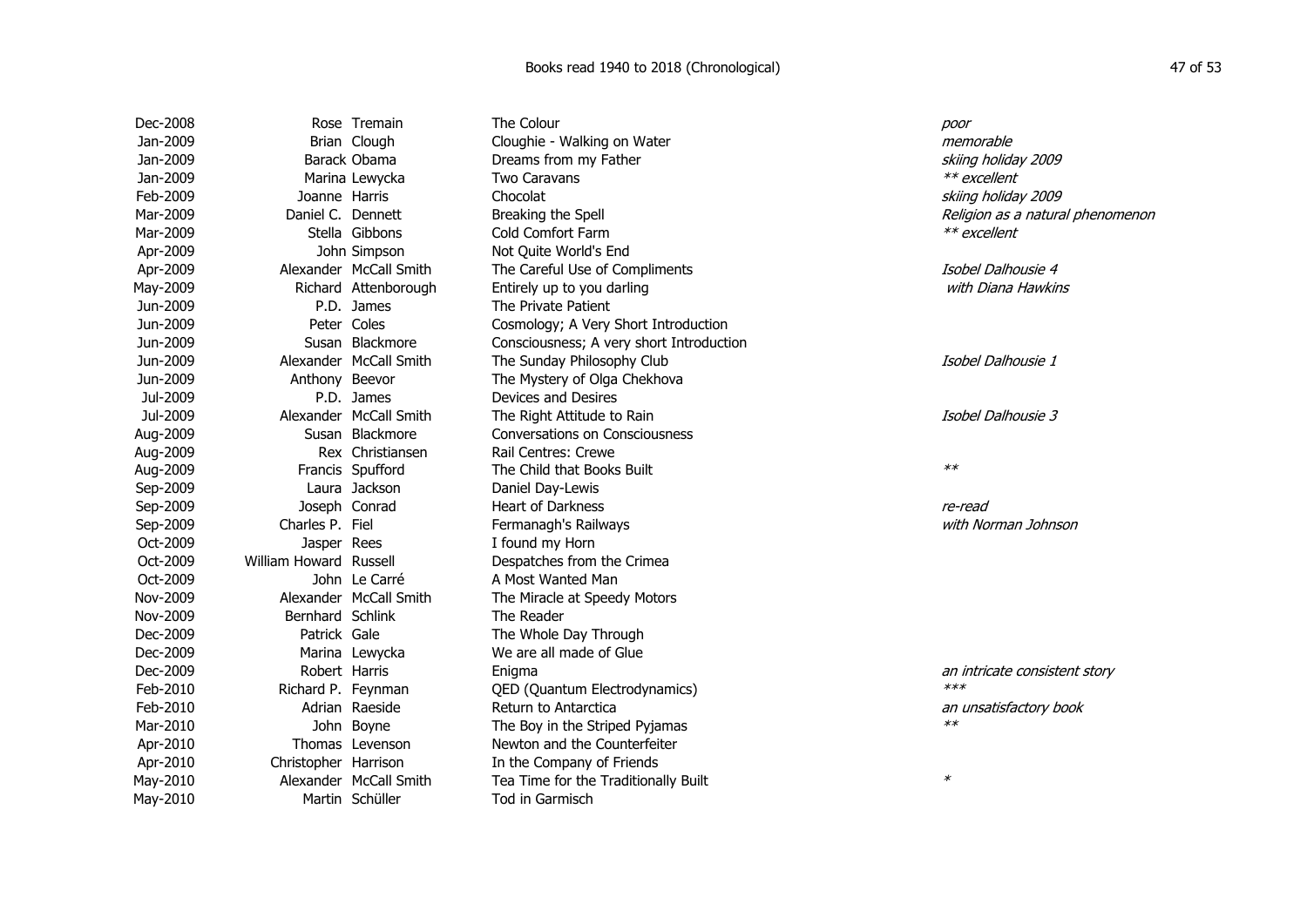| <i>2010</i> | Robert Harris     |                     | Imperium                                             |                               |
|-------------|-------------------|---------------------|------------------------------------------------------|-------------------------------|
| Jun-2010    |                   | Andrew Hodges       | Alan Turing, the Enigma                              | re-read                       |
| 2010        |                   | Mavis Batey         | From Bletchley with Love                             |                               |
| Jul-2010    |                   | Stieg Larsson       | Girl with the Dragon Tattoo                          | $**$                          |
| Aug-2010    |                   | David Ross (ed)     | Trains & Locomotives                                 | Encylopedia (James Barbour's) |
| Aug-2010    |                   | Gavin Morrison      | London Midland Then & Now                            |                               |
| Aug-2010    |                   | Stieg Larsson       | Girl who played with Fire                            | $***$                         |
| Sep-2010    |                   | Vince Cable         | The Storm                                            | ∗                             |
| Oct-2010    |                   | Stieg Larsson       | Girl who kicked in a Hornet's Nest                   | $***$                         |
| Oct-2010    |                   | Roy Hattersley      | In Search of England                                 | $\ast$                        |
| Nov-2010    | David J.C. MacKay |                     | Sustainable Energy - without the hot air             | $***$                         |
| Nov-2010    |                   | Vince Cable         | <b>Free Radical</b>                                  |                               |
| Nov-2010    | Murray Eckett     |                     | Signals: Railways of Herts, Bucks & Beds             |                               |
| Nov-2010    |                   | Stella Rimmington   | Present Danger                                       | about Northern Ireland        |
| Jan-2011    | Robert Harris     |                     | Lustrum                                              | $**$                          |
| Jan-2011    |                   | Mark Bostridge      | Florence Nightingale                                 | $***$                         |
| Feb-2011    | Sir Walter Scott  |                     | Kennilworth                                          |                               |
| Feb-2011    |                   | Nelson Mandela      | Conversations with Myself                            |                               |
| Feb-2011    |                   | Michael McIntyre    | Life & Laughter                                      |                               |
| Mar-2011    | Robert Harris     |                     | Pompeii                                              |                               |
| Apr-2011    |                   | Mark Bostridge      | Vera Brittain, A Life                                | with Paul Berry               |
| Apr-2011    |                   | John Le Carré       | Single & Single                                      |                               |
| May-2011    | Stephen Fry       |                     | The Fry Chronicles                                   | poor                          |
| 2011        | Mervyn Jones      |                     | Welsh Heritage and Scenic Railways                   |                               |
| 2011        | John A. Taylor    |                     | Bletchley and District at War                        |                               |
| Jun-2011    |                   | Charles Dickens     | Martin Chuzzlewitt                                   | *                             |
| Jul-2011    |                   | Roy Hattersley      | <b>Buster's Diaries</b>                              | $***$                         |
| Jul-2011    |                   | Mary Soames         | <b>Clementine Churchill</b>                          | *** inadvertent re-read       |
| Jul-2011    | Daniel C. Dennett |                     | Kinds of Minds                                       | $***$                         |
| Jul-2011    |                   | Ian Stewart         | Taming the Infinite                                  | $**$                          |
| Aug-2011    |                   | John Le Carré       | Our Kind of Traitor                                  | $\ast$                        |
| 2011        |                   | James Hansen        | The Storms of my Grandchildren                       | $***$                         |
| Oct-2011    |                   | P.D. James          | A Certain Justice                                    | $\ast$                        |
| Oct-2011    |                   | Roy Hattersley      | David Lloyd George, the Great Outsider               | $**$                          |
| Oct-2011    | Vaclav Smil       |                     | Energy Transitions, History, Requirements, Prospects | $\ast$                        |
| Nov-2011    |                   | Gavin Pretor-Pinney | The Wave Watchers Companion                          | *                             |
| Dec-2011    |                   | Jane Austen         | Sense and Sensibility                                | $***$                         |
| Jan-2012    | Daniel C. Dennett |                     | <b>Content and Consciousness</b>                     | $**$                          |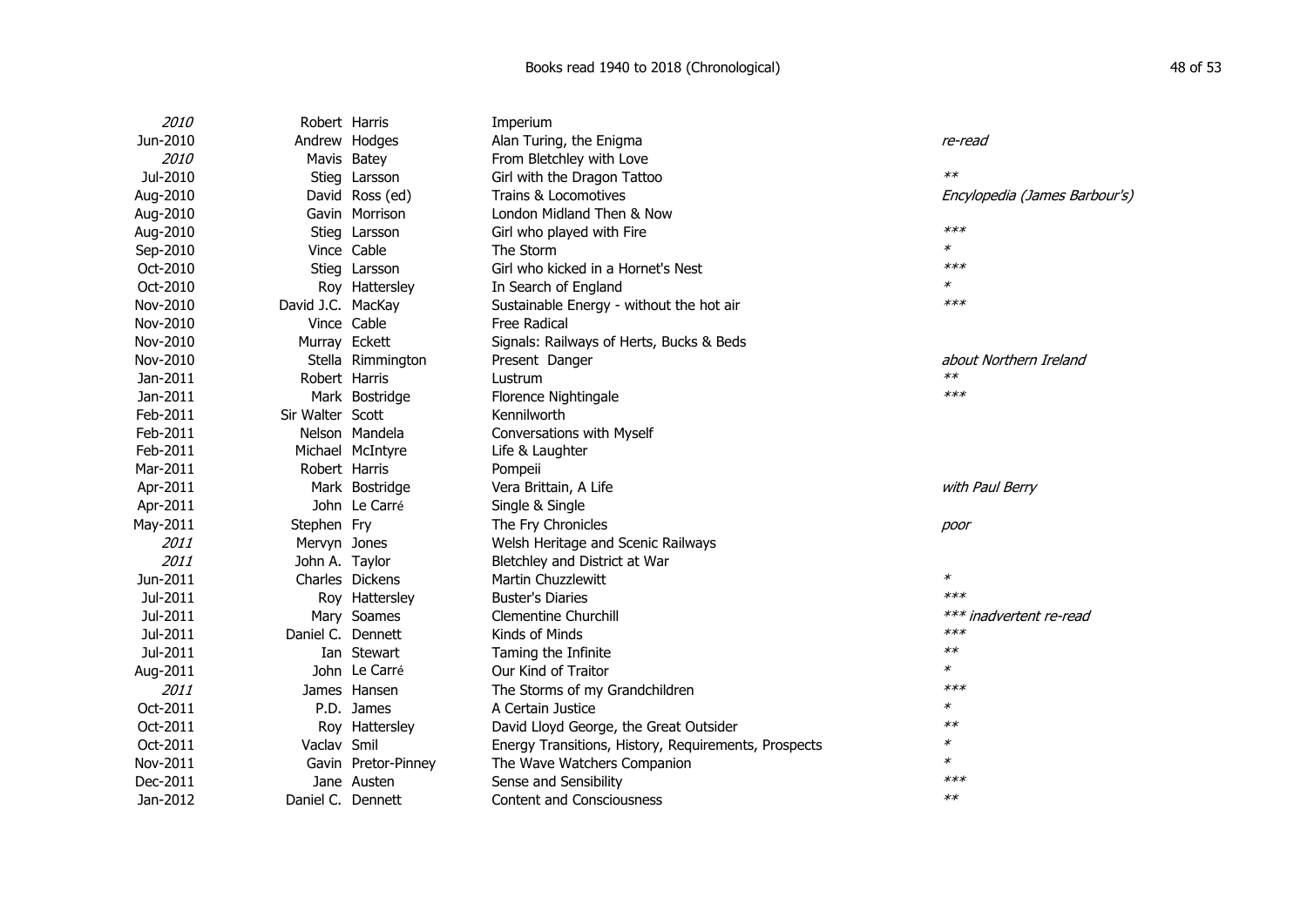| Jan-2012 | Donna Leon        |                        | The Girl of his Dreams                              | $**$                                     |
|----------|-------------------|------------------------|-----------------------------------------------------|------------------------------------------|
| Jan-2012 |                   | Alan Bennett           | Smut                                                |                                          |
| Feb-2012 | Dorothy Sayers    |                        | Five Red Herrings                                   | third or fourth re-read                  |
| Mar-2012 |                   | Susie Harries          | Pevsner                                             | $***$                                    |
| Apr-2012 |                   | Sarah Wheeler          | Cherry                                              | biog: Apsley Cherry-Garard, journalistic |
| Apr-2012 |                   | Apsley Cherry-Garard   | The Worst Journey in the World, volume 1            | $***$                                    |
| Apr-2012 |                   | Apsley Cherry-Garard   | The Worst Journey in the World, volume 2            | $***$                                    |
| May-2012 |                   | Sir Ernest Shackleton  | South (chapters 13 to 18: The Ross Sea Party)       | *** Re-read                              |
| May-2012 |                   | Peter Hessler          | Country Driving (China)                             | $**$                                     |
| May-2012 |                   | Evelyn Waugh           | Handful of Dust                                     |                                          |
| Jun-2012 |                   | Jane Brown             | The Omnipotent Magician (Lancelot Capability Brown) | $**$                                     |
| Jun-2012 |                   | Brewin-Dolphin         | Celebrating 250 years                               |                                          |
| Jun-2012 |                   | <b>Bill Simpson</b>    | Oxford & Cambridge Railway in Profile 1.            | Oxford to Bletchley                      |
| Jun-2012 |                   | <b>Bill Simpson</b>    | Oxford & Cambridge Railway in Profile 2.            | Bletchley to Bedford and Cambridge       |
| Jul-2012 |                   | John Le Carré          | A Most Wanted Man                                   | inadvertent re-read                      |
| Jul-2012 |                   | A.E. Grigg             | Bletchley: Town of Trains                           | not read thoroughly before               |
| Jul-2012 |                   | Alexander McCall Smith | The Unbearable Lightness of Scones                  |                                          |
| Aug-2012 | Daniel C. Dennett |                        | Freedom Evolves                                     | $***$                                    |
| Aug-2012 |                   | Basil Jeuda            | The Leek, Caldon & Waterhouses Railway              | extra material by David Kemp             |
| Aug-2012 |                   | Gordon Rushton         | The Welshpool and Llanfair Light Railway            |                                          |
| Sep-2012 |                   | Lionel Shriver         | So Much for That                                    | $**$                                     |
| Sep-2012 |                   | Robert Woollcombe      | The Campaigns of Wavell; 1939 - 1943                |                                          |
| Sep-2012 |                   | Lionel Shriver         | We need to talk about Kevin                         | $***$                                    |
| Sep-2012 |                   | Ben Macintyre          | Double Cross; D-Day Spies                           |                                          |
| Oct-2012 | Daniel C. Dennett |                        | Breaking the Spell                                  | inadvertent re-read                      |
| Nov-2012 | Anna Reid         |                        | Leningrad; Tragedy of a City under siege, 1941 - 44 | $**$                                     |
| Nov-2012 |                   | Helen Simonson         | Major Pettigrew's Last Stand                        | ** Kindle                                |
| Dec-2012 |                   | Peter Conrad           | Verdi and/or Wagner                                 | only four chapters                       |
| Dec-2012 | Frank Raes        |                        | Air & Climate (conversations)                       |                                          |
| Dec-2012 |                   | Edna O'Brien           | <b>Lantern Slides</b>                               | short stories                            |
| Dec-2012 |                   | Stella Gibbons         | Cold Comfort Farm                                   | $\ast$                                   |
| Jan-2013 |                   | Sarah Turing           | Alan M Turing                                       | Turing's Mother's account                |
| Jan-2013 |                   | Mary Churchill         | A Daughter's Tale                                   | $**$                                     |
| Feb-2013 |                   | Paul Theroux           | Sir Vidia's Shadow                                  | $**$                                     |
| Mar-2013 |                   | Arnold Bennett         | The Grand Babylon Hotel                             | date approx                              |
| Mar-2013 |                   | Barry Millington       | Richard Wagner, Sorcerer of Bayreuth                | $***$                                    |
| Mar-2013 | Ralf Georg Reuth  |                        | Rommel, Das Ende einer Legende                      | $**$                                     |
| Mar-2013 | George Elliot     |                        | Silas Marner                                        | $**$ re-read                             |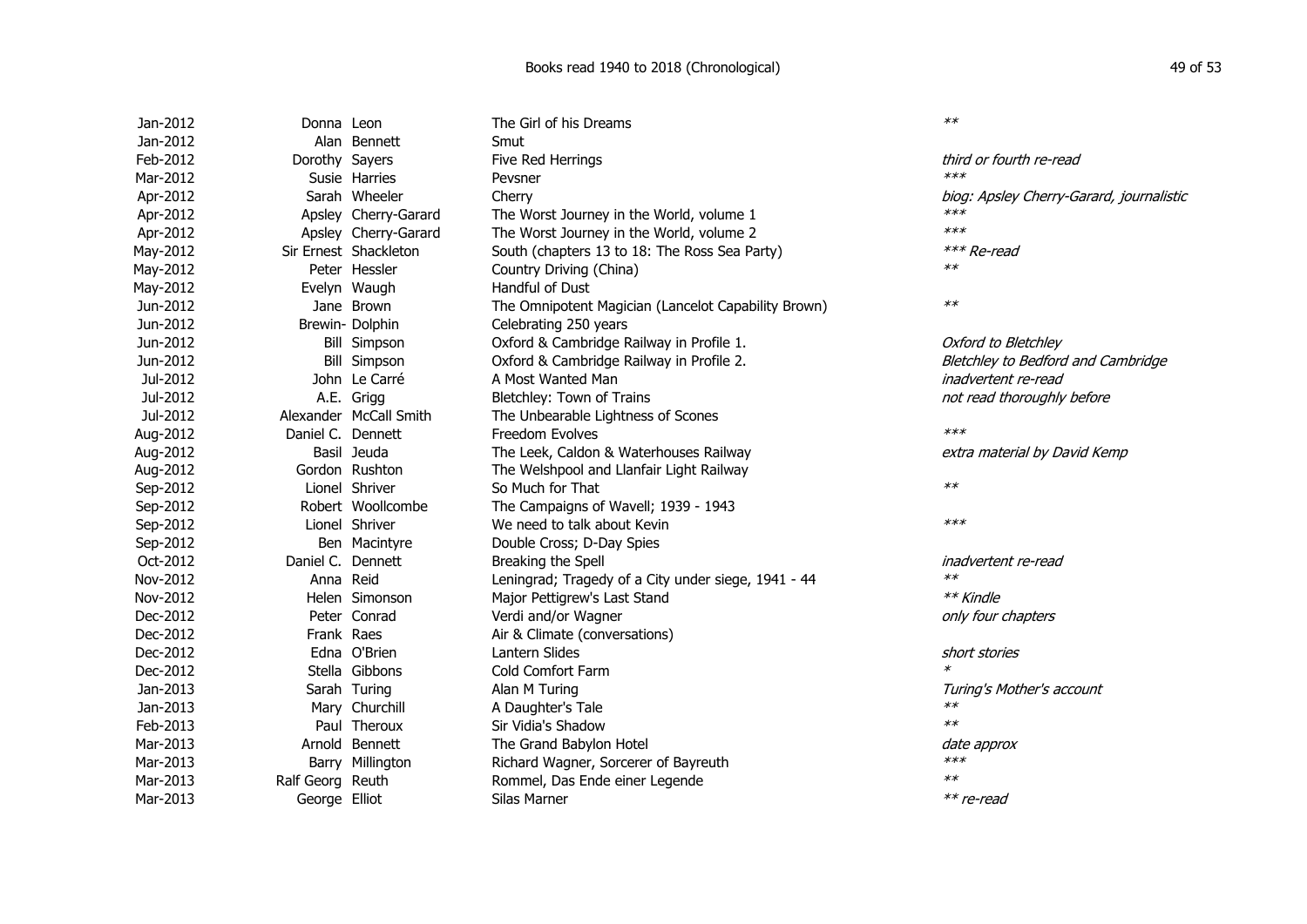| Mar-2013 | Michael Frayne    |                        | <b>Skios</b>                                                                      | A very poor book                       |
|----------|-------------------|------------------------|-----------------------------------------------------------------------------------|----------------------------------------|
| Mar-2013 | Thomas Hardy      |                        | Return of the Native                                                              | ** re-read                             |
| May-2013 | Donald Jay Grout  |                        | A Short History of Opera                                                          | read in parts!                         |
| May-2013 |                   | Alexander McCall Smith | Bertie plays the Blues                                                            |                                        |
| May-2013 |                   | Robert Peston          | How do we fix this mess?                                                          | $**$                                   |
| May-2013 |                   | Alexander McCall Smith | The Saturday Big Tent Wedding Party                                               | $**$                                   |
| May-2013 | Fredrick Forsyth  |                        | The Devil's Alternative                                                           | silly but exciting                     |
| Jun-2013 |                   | Arnold Bennett         | Anna of the Five Towns                                                            | *** Re-read                            |
| Jun-2013 |                   | Arnold Bennett         | The Grand Babylon Hotel                                                           | farce, re-read                         |
| Jul-2013 |                   | V.S. Naipaul           | The Enigma of the Arrival                                                         | *** re-read Kindle                     |
| Aug-2013 |                   | Charles Eade (ed)      | Winston S. Churchill, by his Contemporaries                                       |                                        |
| Aug-2013 | Arundhati Roy     |                        | The God of Small Things                                                           | *** re-read Kindle                     |
| Aug-2013 |                   | Alan Paton             | Cry, the Beloved Country                                                          | $***$ re-read                          |
| Sep-2013 |                   |                        | John Wheeler-Bennett (ed) Action This Day; Working with Winston Spencer Churchill |                                        |
| Oct-2013 |                   | Paul Kildea            | Benjamin Britten; a life in the 20th Century                                      | $***$                                  |
| Oct-2013 | Muriel Spark      |                        | Girls of Slender Means                                                            |                                        |
| Oct-2013 |                   | Rumer Godden           | An Episode of Sparrows                                                            | $**$                                   |
| Oct-2013 | Lynne Reid Banks  |                        | The Backward Shadow                                                               | $**$                                   |
| Oct-2013 |                   | William Faulkner       | Sanctuary                                                                         |                                        |
| Oct-2013 |                   | William Faulkner       | Requiem for a Num                                                                 | poor, difficult to read                |
| Nov-2013 |                   | A.G. Ward              | <b>Enjoying Paintings</b>                                                         | Wexford 2013                           |
| Nov-2013 |                   | James Baldwin          | If only Beale Street could talk                                                   | $***$                                  |
| Dec-2013 | Daniel C. Dennett |                        | Consciousness Explained                                                           | *** multiple drafts + content fixation |
| Dec-2013 |                   | Susan Blackmore        | Consciousness: a very short introduction                                          | *** re-read                            |
| Jan-2014 |                   | Arnold Bennett         | Riceyman Steps                                                                    | $***$                                  |
| Jan-2014 | A.E. & E.M. Dodd  |                        | Peakland Roads and Trackways                                                      | from Gurnos & Pat for 50th birthday!!! |
| Jan-2014 |                   | Judi Dench             | And Furthermore                                                                   |                                        |
| Feb-2014 |                   | Nick Robinson          | Live from Downing Street                                                          |                                        |
| Feb-2014 |                   | Alexander McCall Smith | <b>Trains and Lovers</b>                                                          |                                        |
| Feb-2014 |                   | Stella Rimmington      | The Geneva Trap                                                                   | $\pmb{\ast}$                           |
| Feb-2014 | Ranulph Fiennes   |                        | Cold                                                                              | $\ast$                                 |
| Mar-2014 |                   | Daniel Kahneman        | Thinking, Fast and Slow                                                           | $***$                                  |
| Apr-2014 |                   | J.K. Rowling           | Casual Vacancy                                                                    | $**$                                   |
| Apr-2014 |                   | Martin Gilbert         | The Day the War Ended                                                             | in part                                |
| May-2014 |                   | Daniel Kahneman        | Thinking, Fast and Slow                                                           | Re-read with note-taking               |
| May-2014 |                   | Vera Brittain          | <b>Testament of Youth</b>                                                         | $***$                                  |
| Jun-2014 | Anthony Hope      |                        | The Prisoner of Zenda                                                             | $\ast$                                 |
| Jun-2014 |                   | John Le Carré          | A Delicate Truth                                                                  | $\ast$                                 |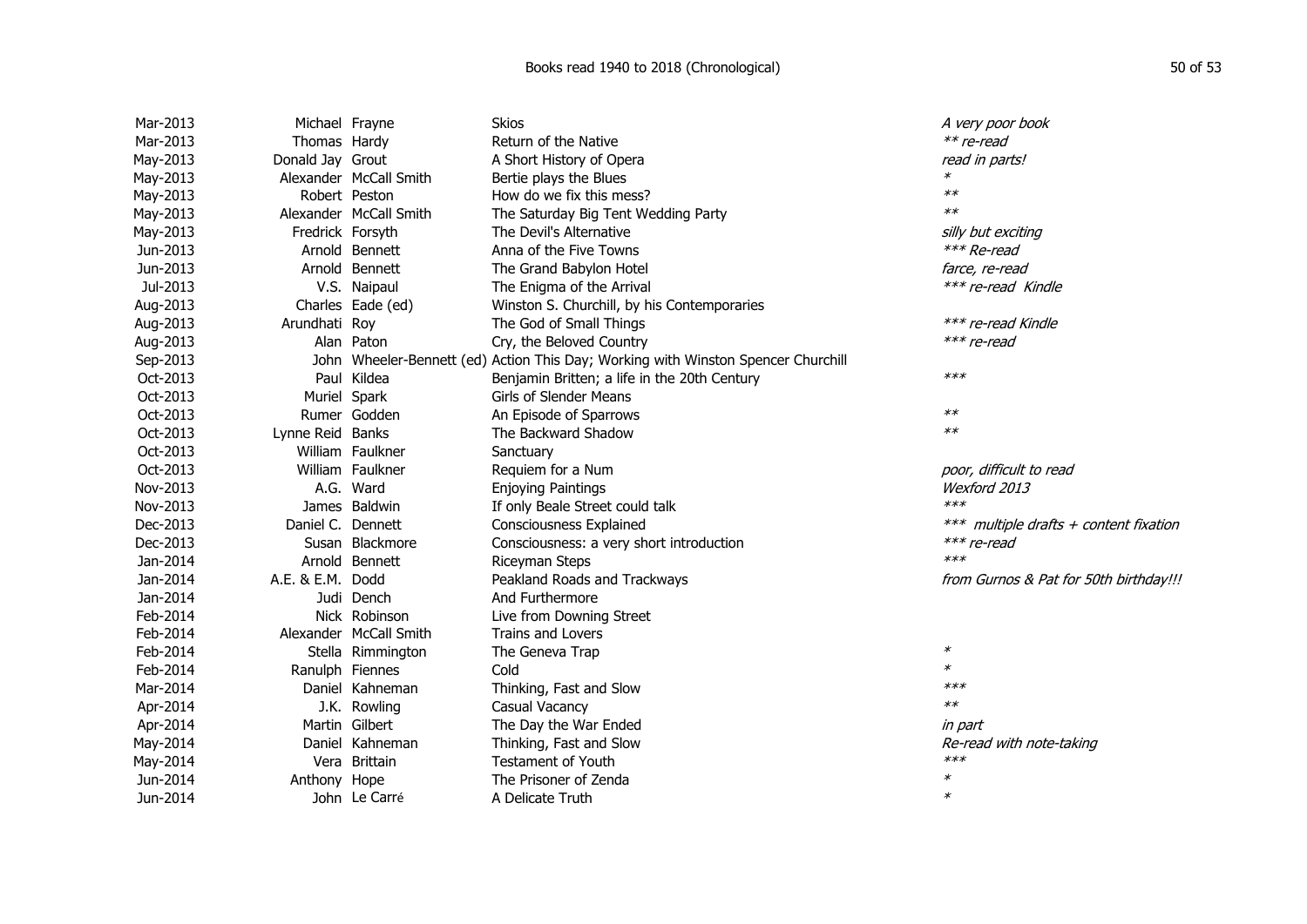| Jun-2014 |                  | J.W.P. Rowledge        | The Stanier 4-6-0s of the LMS                              | with Brian Reed                              |
|----------|------------------|------------------------|------------------------------------------------------------|----------------------------------------------|
| Jun-2014 | Robert Harris    |                        | An Officer and a Spy                                       | $**$                                         |
| Jul-2014 | Meredith Hooper  |                        | The Longest Winter                                         | *** Scott's Eastern party                    |
| Jul-2014 |                  | Mark Bostridge         | Vera Brittain, A Life                                      | with Paul Berry (re-read second half)        |
| Aug-2014 |                  | Gabriel Garcia Marquez | One hundred years of solitude                              | only 60 pages read ( dull with little point) |
| Aug-2014 |                  | Vicky Pryce            | Prisonomics                                                | $**$                                         |
| Sep-2014 |                  | Alan Johnson           | This Boy                                                   | $**$                                         |
| Sep-2014 |                  | Roger Scruton          | Green Philosophy, How to think seriously about the planet. | $**$                                         |
| Oct-2014 | Kate Adie        |                        | Fighting on the Home Front; Women in World War I           | $**$                                         |
| Nov-2014 |                  | Franz Kafka            | The Trial                                                  | ???                                          |
| Nov-2014 |                  | Julian Barnes          | The Sense of an Ending                                     | Kindle                                       |
| Nov-2014 |                  | Franz Kafka            | Metamorphosis and other stories                            | ??? Incl. In a Penal Colony, The Judgement,  |
| Dec-2014 |                  | Patrick Modiano        | <b>Suspended Sentences</b>                                 | Three novellas: Afterimage, Suspended Sente  |
| Jan-2015 | Naomi Klein      |                        | This Changes Everything - Capitalism versus Climate        | $**$                                         |
| Jan-2015 |                  | Patrick Modiano        | The Search Warrant                                         | $**$                                         |
| Jan-2015 |                  | John Broome            | <b>Climate Matters</b>                                     |                                              |
| Jan-2015 |                  | Brian O'Driscoll       | The Test; My Autobiogrphy                                  | $**$                                         |
| Feb-2015 | Patrick Gale     |                        | Notes from an Exhibition                                   | muddled in time                              |
| Feb-2015 |                  | Patrick Modiano        | Catherine Certitude                                        | $***$                                        |
| Mar-2015 | Johnathan Rose   |                        | The Literary Churchill                                     | * laboured, with JFK added for the American  |
| Mar-2015 | R.W. Kay         |                        | A Nastia Game                                              |                                              |
| Mar-2015 | Steven D. Levitt |                        | Think Like a Freak                                         | with Stephen J. Dubner                       |
| Apr-2015 |                  | Daniel Dennett         | Intuition Pumps and Other Thinking Tools                   |                                              |
| Apr-2015 |                  | Gareth Williams        | Paralysed with Fear (Story of Polio)                       |                                              |
| May-2015 | Michael Smith    |                        | Shackleton; By Endurance We Conquer                        | $**$                                         |
| May-2015 |                  | James Taylor           | The Voyage of the Beagle                                   | Paintings, Fitzroy and the Beagle            |
| Jun-2015 |                  | Patrick Modiano        | Catherine Certitude                                        | *** Re-read having already forgotten much d  |
| Jul-2015 | Margaret Drabble |                        | Arnold Bennett                                             | $***$                                        |
| Aug-2015 |                  | Alan Johnson           | Please, Mister Postman                                     | $**$                                         |
| Aug-2015 |                  | Alexander McCall Smith | The Handsome Man's de Luxe Cafe                            | $***$                                        |
| Oct-2015 |                  | Andrew Roberts         | Napoleon, the Great                                        | $**$                                         |
| Nov-2015 | Martin Suter     |                        | Small World                                                | ** Re-read                                   |
| Nov-2015 |                  | Peter Hennessy         | Establishment & Democracy                                  | Pamphlet                                     |
| Nov-2015 | Anthony King     |                        | Who Governs Britain?                                       | $**$                                         |
| Nov-2015 |                  | David Spavan           | Mapping the Railways                                       | with Julian Holland                          |
| Jan-2016 |                  | Joseph Conrad          | Nostromo                                                   | $**$                                         |
| Feb-2016 | Robert Harris    |                        | Dictator                                                   | $***$                                        |
| Feb-2016 | Anthony King     |                        | The Blunders of our Governments                            | *** with Ivor Crewe                          |
|          |                  |                        |                                                            |                                              |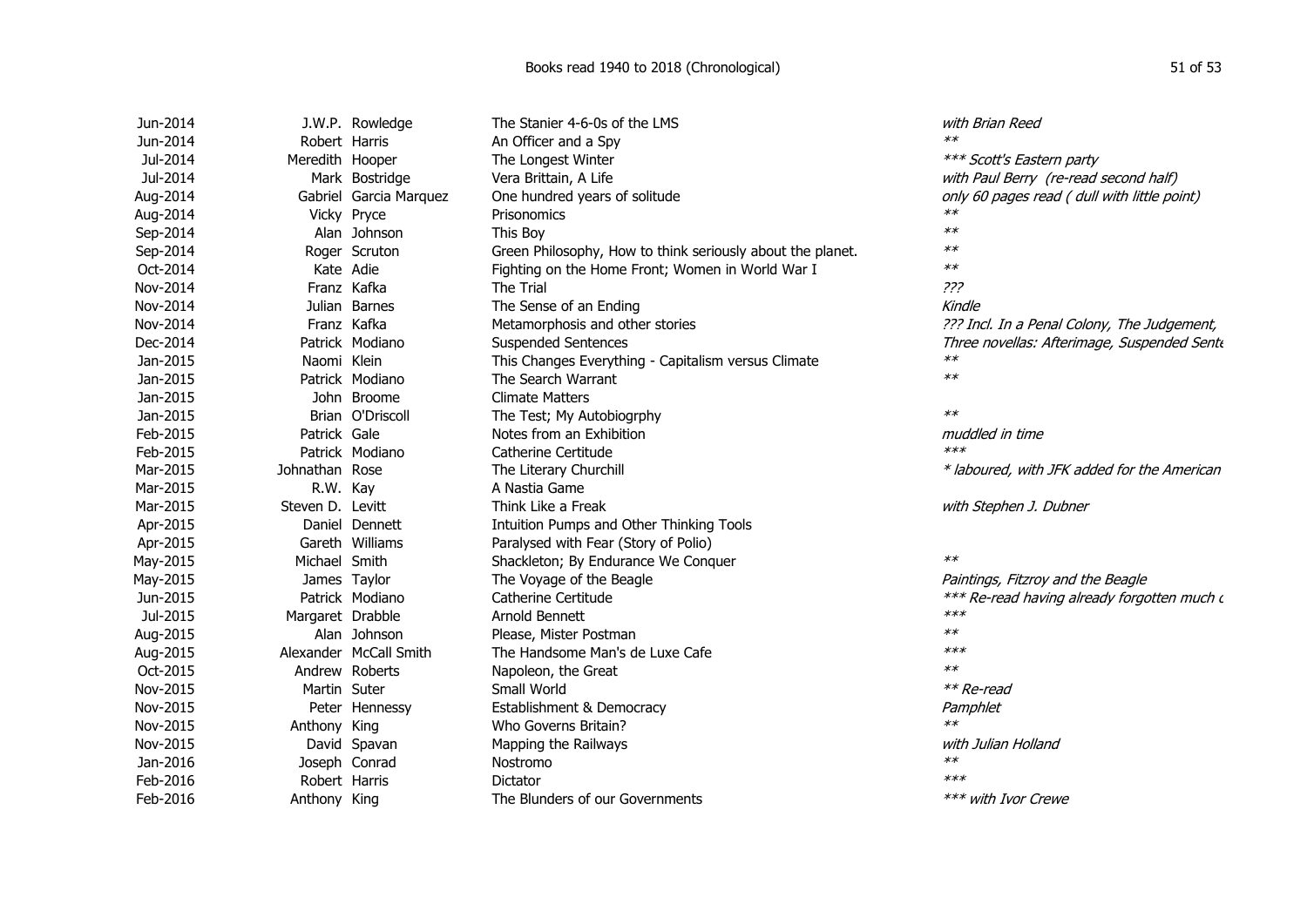| Feb-2016 | Margaret Drabble  |                      | The Pure Gold Baby                                                  | $**$                 |
|----------|-------------------|----------------------|---------------------------------------------------------------------|----------------------|
| Mar-2016 |                   | Edith Wharton        | Ethan Frome                                                         | *** Re-read          |
| Mar-2016 |                   | Edith Wharton        | The Age Of Innocence                                                | *** Re-read          |
| Mar-2016 |                   | Atul Gawande         | <b>Being Mortal</b>                                                 | ***                  |
| Apr-2016 |                   | Edith Wharton        | The House of Mirth                                                  | $***$                |
| May-2016 |                   | Philip Glass         | <b>Words without Music</b>                                          | $**$                 |
| Jun-2016 |                   | Mary Beard           | <b>SPQR</b>                                                         | $***$                |
| Jul-2016 |                   | John Le Carré        | The Night Manager                                                   | ∗                    |
| Aug-2016 |                   | Svetlana Alexievitch | Chernobyl Prayer                                                    | $***$                |
| Sep-2016 |                   | Vince Cable          | After the Storm                                                     |                      |
| Sep-2016 | Andrew Lownie     |                      | Stalin's Englishman (Guy Burgess)                                   |                      |
| Sep-2016 |                   | Mark Haddon          | The Curious Incident of the Dog in the Nigth-time                   | $\ast$               |
| Oct-2016 |                   | Peter Wadhams        | A Farewell to Ice                                                   | $**$                 |
| Oct-2016 |                   | Will Hutton          | How good can we be                                                  | $\ast$               |
| Nov-2016 | Elizebeth Gaskell |                      | Cranford                                                            | $***$                |
| Nov-2016 | Elizebeth Gaskell |                      | Cousin Phyllis                                                      | $**$                 |
| Nov-2016 |                   | Rumer Godden         | China Court                                                         | $**$                 |
| Dec-2016 |                   | Lillian Beckwith     | A Rope - In Case                                                    |                      |
| Dec-2016 |                   | John Banville        | Eclipse                                                             | $**$                 |
| Dec-2016 |                   | Pamela Sambrook      | The Staffordshire Oatcake                                           | ∗                    |
| Jan-2017 |                   | Peter Oborne         | Basil D'Oliveira                                                    | $\ast$               |
| Feb-2017 |                   | Roger Scruton        | The Ring of Truth                                                   | $\ast$               |
| Feb-2017 |                   | Charles Dickens      | <b>Hard Times</b>                                                   | $\ast$               |
| Mar-2017 |                   | Patrick Modiano      | Catherine Certitude                                                 |                      |
| Mar-2017 |                   | Carlo Rovelli        | Reality is not what it seems                                        | $***$                |
| Mar-2017 | Andrea Wulf       |                      | The Invention of Nature (Alexander von Humbolt)                     | $***$                |
| Apr-2017 |                   | Carlo Rovelli        | Seven Brief Lessons in Physics                                      | $**$                 |
| Apr-2017 |                   | Sue Black            | Saving Bletchley Park                                               | naïve                |
| Apr-2017 |                   | Francis Spufford     | Golden Hill                                                         | $\ast$               |
| May-2017 |                   | Arnold Bennett       | <b>Buried Alive</b>                                                 | * (read $\sim$ 2015) |
| May-2017 |                   | Daniel Dennett       | From Bacteria to Bach & back.                                       | $***$                |
| Jun-2017 |                   | A.J.P. Taylor        | <b>Bismark</b>                                                      | $**$                 |
| Jun-2017 |                   |                      | Earl Boebert & J.M. Blosso Deepwater Horizon (The Macondo Disaster) | $***$                |
| Jul-2017 |                   | Garry Kasparov       | Deep Thinking                                                       | $\ast$               |
| Aug-2017 |                   | Jeremy Greenstock    | Iraq; The Cost of War                                               | $**$                 |
| Aug-2017 | Richard Coles     |                      | <b>Fathomless Riches</b>                                            | $**$                 |
| Sep-2017 | Richard Coles     |                      | Bringing in the Sheaves                                             | $\ast$               |
| Sep-2017 | Grayson Perry     |                      | The Descent of Man                                                  | $**$                 |